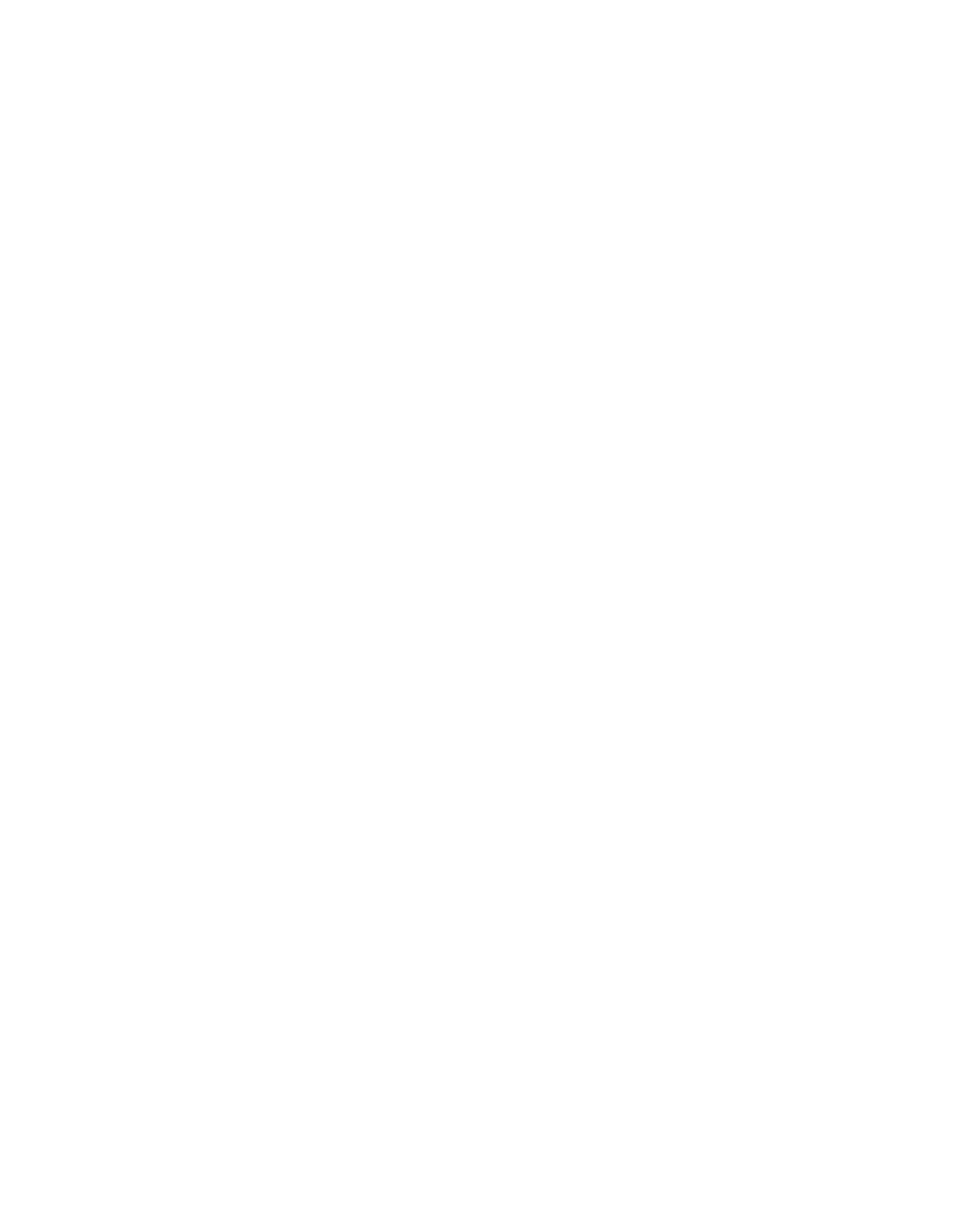# **PARACHUTE RIGGER**

# **PRACTICAL TEST STANDARDS**

**2012** 

**FLIGHT STANDARDS SERVICE Washington, DC 20591**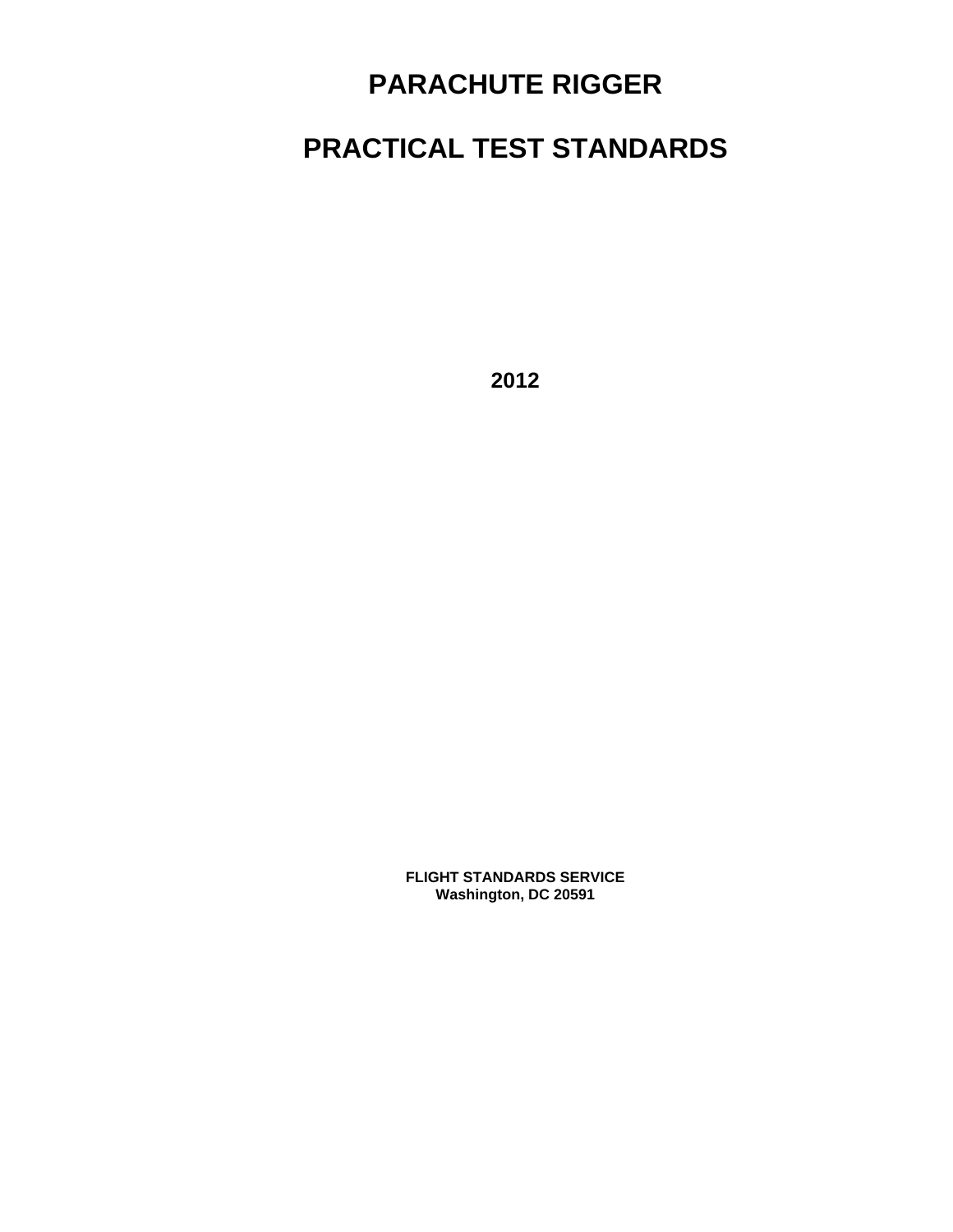# **NOTE**

Material in FAA-S-8080-25B Parachute Rigger Practical Test Standards will be effective July 1, 2012. After this date the previous Parachute Rigger Practical Test Standards booklets will be obsolete and the new practical test standards are mandatory.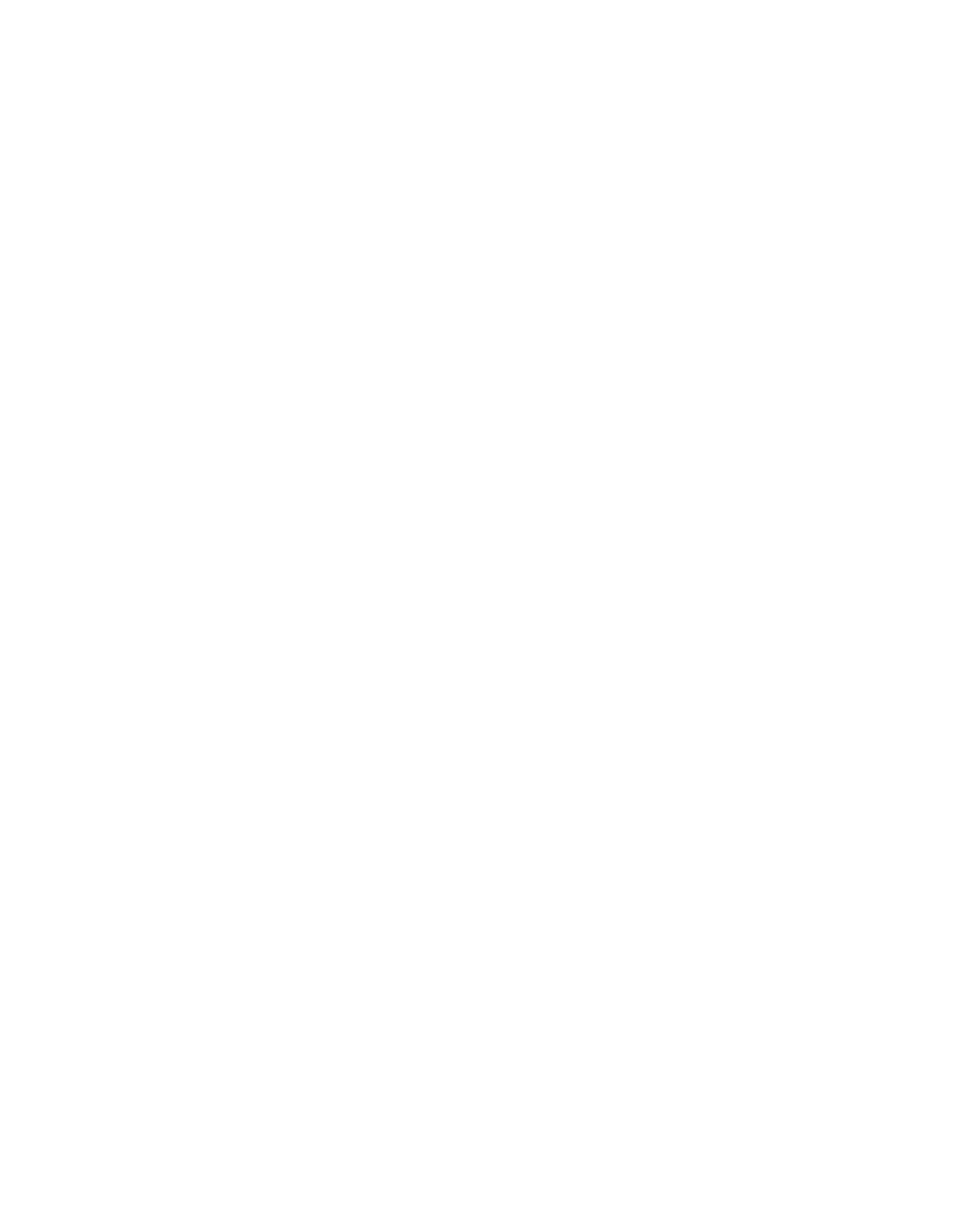#### **MAJOR CHANGES TO FAA-S-8081-25B**

- $\triangleright$  Revised instructions for conducting the tests.
- > Identification of TASK applicability as either Senior applicant or Master applicant or both.
- $\triangleright$  Clarification of the requirement for "pull test" in the packing TASKs of AREA III.
- Clarification of term "assist device" in TASKs F and G of AREA IV.
- $\triangleright$  Twelve new repair TASKs added to AREA VI:
	- O. TASK: Chest Strap Replacement
	- P. TASK: Container Internal (Hidden) Panel Repair
	- **Q.** TASK: Main Container Side Flap Replacement
	- R. TASK: Bottom Of Container (BOC) Pocket Replacement
	- S. TASK: Round Canopy Panel Replacement
	- T. TASK: Square Canopy Partial Panel
		- Replacement
	- U. TASK: Harness Repair
	- **V.** TASK: Canopy Repair
	- **W.** TASK: Line Repair
	- **X.** TASK: Lower Leg Strap Shorting
	- Y. TASK: Standard Harness Main Lift Web Replacement
	- **EXECO:** TASK: Main Riser 3-Ring Locking Loop Replacement
- Two new alteration TASKs added to AREA VII:
	- **I.** TASK: Convert Main Suspension Lines of a Square Canopy
	- **J.** TASK: Installation of a Single Side Reserve Static Line (RSL) System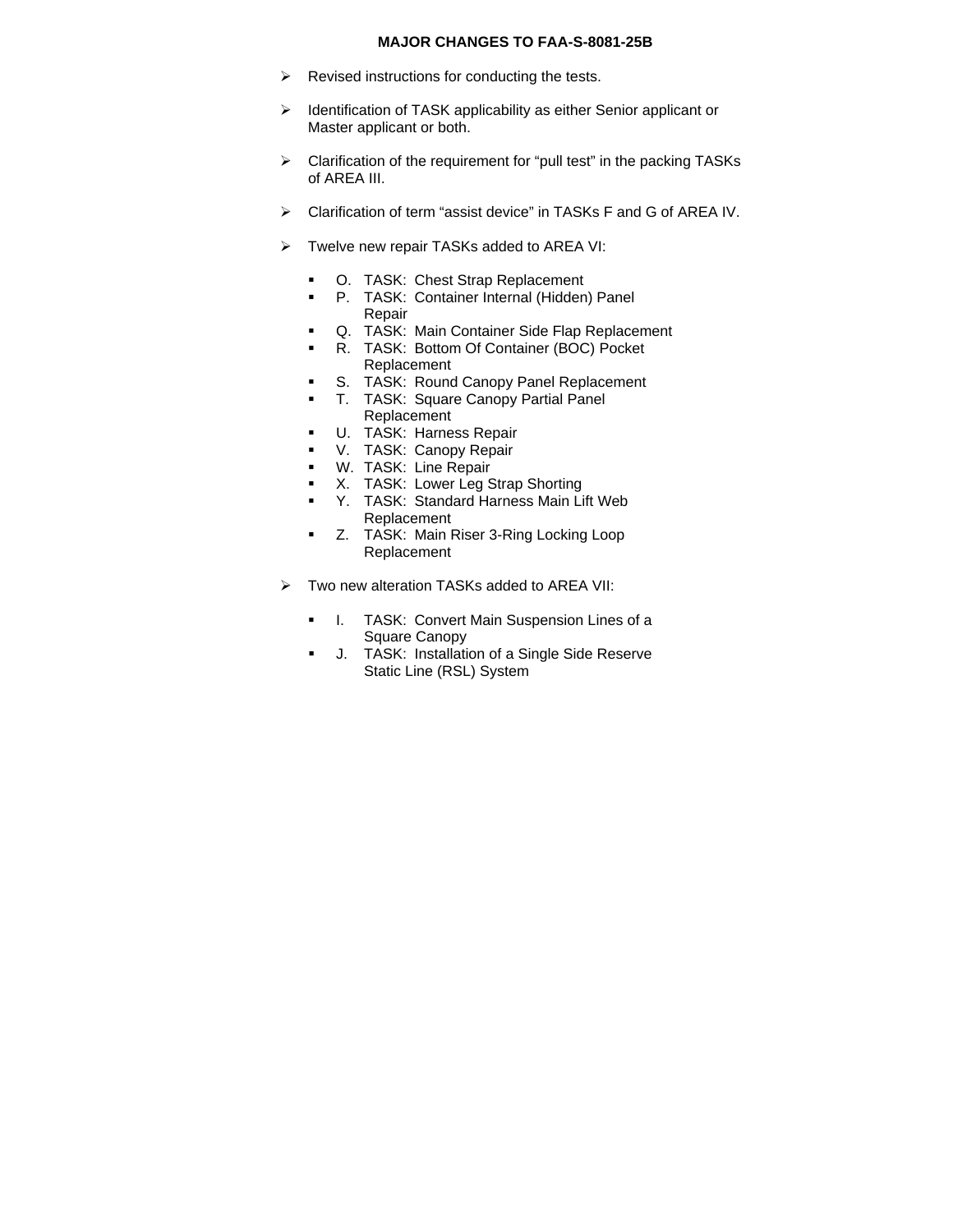# **FOREWORD**

This Parachute Rigger Practical Test Standards booklet has been published by the Federal Aviation Administration (FAA) to establish the standards for the Parachute Rigger Certification Practical Test for the Senior and Master Certificates. FAA inspectors and Designated Parachute Rigger Examiners (DPRE) shall conduct practical tests in compliance with FAA Order 8610.5 (latest version) Parachute Rigger Examiner Handbook and these Practical Test Standards. Instructors and applicants should find these standards helpful in practical test preparation.

Signed 3/14/12

John Allen, Director Flight Standards Service

\_\_\_\_\_\_\_\_\_\_\_\_\_\_\_\_\_\_\_\_\_\_\_\_\_\_\_\_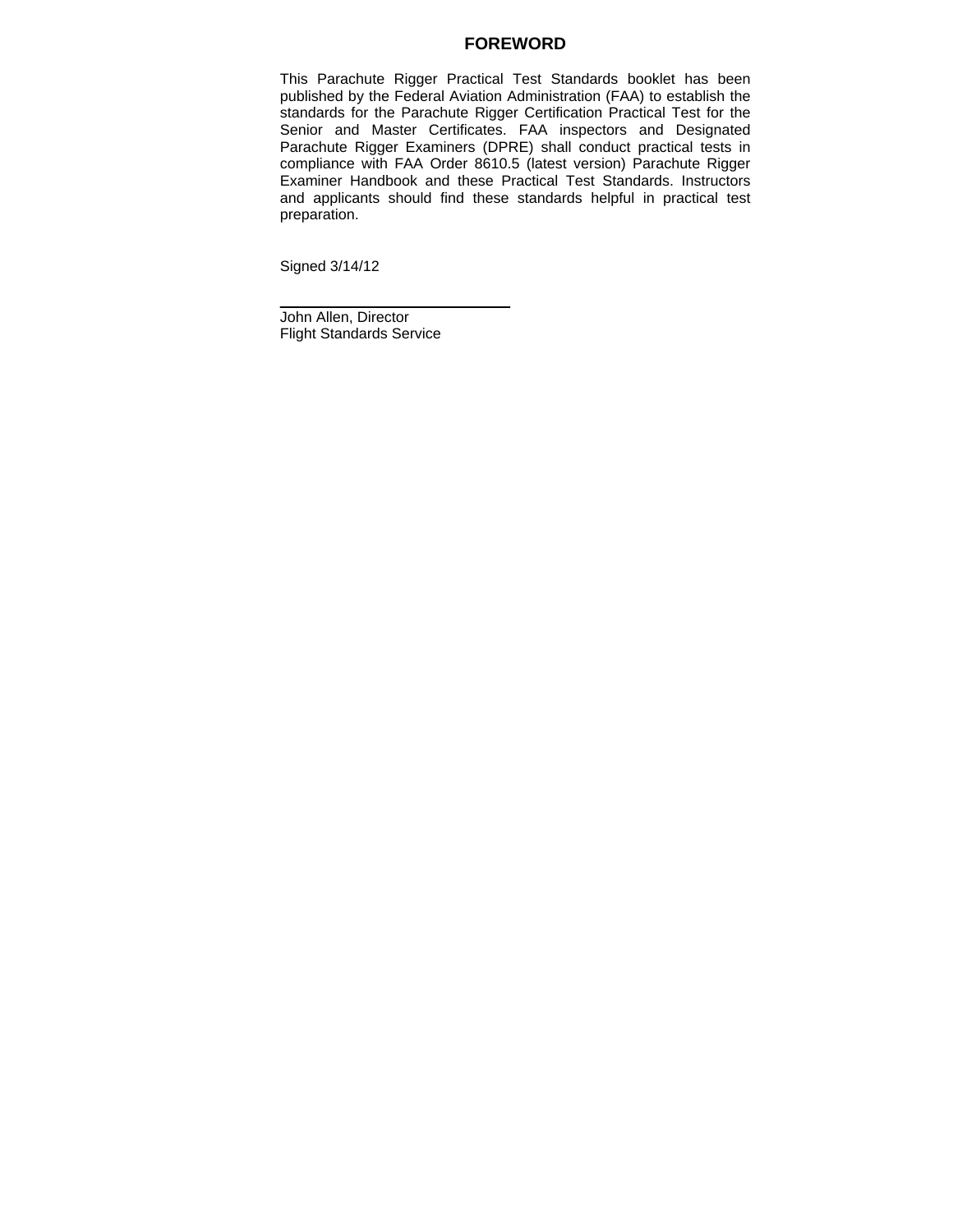# **CONTENTS**

|    |                            | Parachute Rigger Practical Test Prerequisites 5<br>Testing the Master Applicant (non-certified, not holding a Senior<br>Testing the Master Applicant (certificated, holding a Senior                                 |  |  |
|----|----------------------------|----------------------------------------------------------------------------------------------------------------------------------------------------------------------------------------------------------------------|--|--|
|    |                            |                                                                                                                                                                                                                      |  |  |
|    |                            |                                                                                                                                                                                                                      |  |  |
|    |                            |                                                                                                                                                                                                                      |  |  |
|    |                            |                                                                                                                                                                                                                      |  |  |
|    |                            |                                                                                                                                                                                                                      |  |  |
| L. |                            |                                                                                                                                                                                                                      |  |  |
|    | А.<br>В.<br>C.<br>D.<br>Е. | Parachute Rigger Certificate Requirements1-1<br>Senior Parachute Rigger Certification Requirements 1-1<br>Master Parachute Rigger Certification Requirements  1-2<br>14 CFR Part 105 Parachute Equipment and Packing |  |  |
| Н. |                            | PRIVILEGES, LIMITATIONS, AND OPERATING RULES  1-4                                                                                                                                                                    |  |  |
|    | А.                         | Senior Parachute Rigger Certificate Privileges and                                                                                                                                                                   |  |  |
|    | В.                         | Master Parachute Rigger Certificate Privileges and                                                                                                                                                                   |  |  |

i *FAA-S-8081-25B*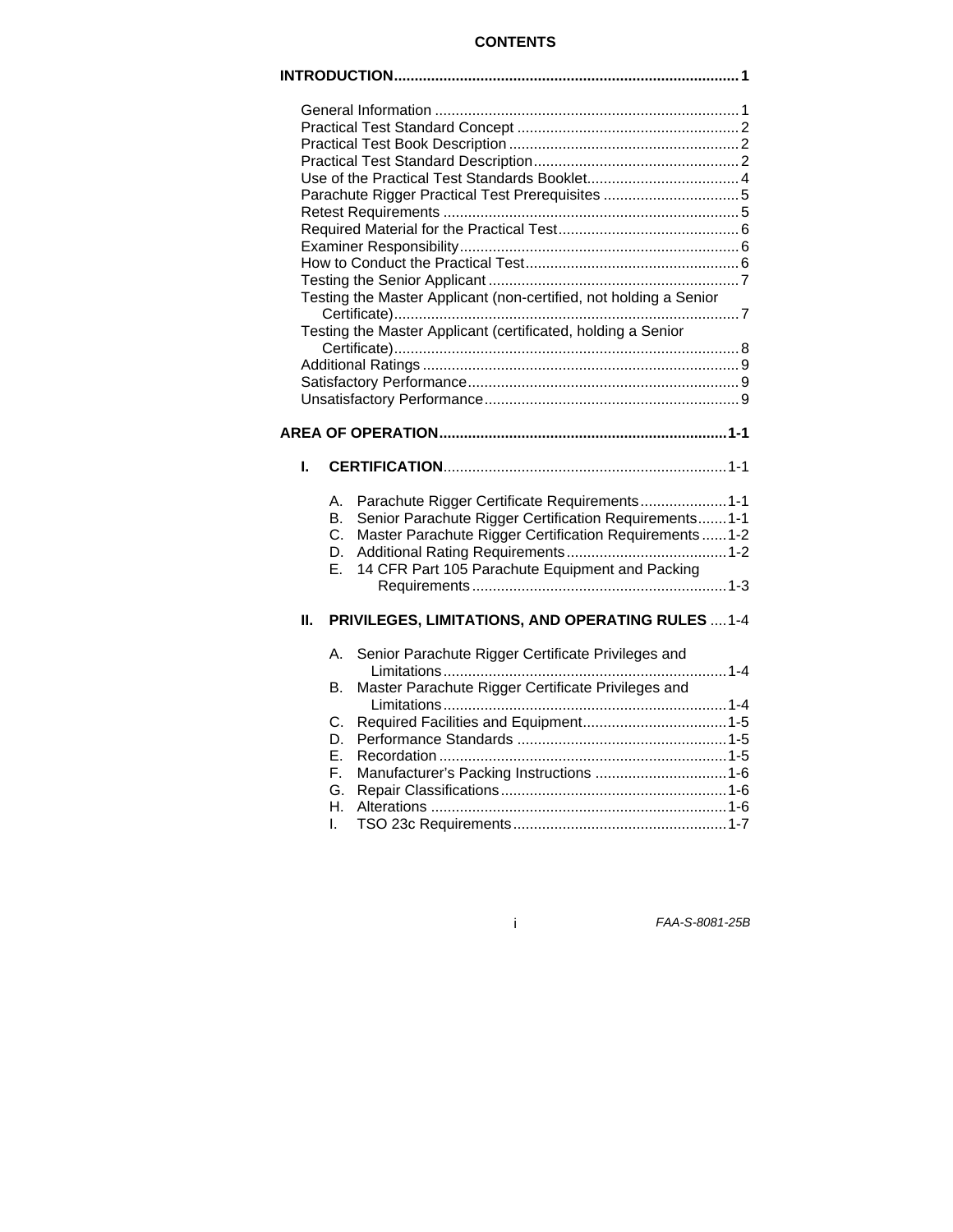|    | А.<br><b>B.</b><br>С.<br>D.<br>Е.<br>F.<br>G.                        | Packing Seat Type Parachute (Seat Type Rating) 1-8<br>Packing Back Type Parachute, Excluding Piggyback<br>Packing Chest Type Parachute (Chest Type Rating) 1-9<br>Packing Lap Type Parachute (Lap Type Rating) 1-9<br>Packing Piggyback Container Type Parachute  1-11                    |
|----|----------------------------------------------------------------------|-------------------------------------------------------------------------------------------------------------------------------------------------------------------------------------------------------------------------------------------------------------------------------------------|
|    |                                                                      |                                                                                                                                                                                                                                                                                           |
|    | А.<br>В.<br>$C_{\cdot}$<br>D.<br>Е.<br>F.<br>G.<br>Н.                | Requirement of the Assist Device in a Pilot Chute Static<br>Requirement of the Assist Device in a Direct Deployment<br>Cleaning Parachute Harness/Container 1-16                                                                                                                          |
| V. |                                                                      | <b>PARACHUTE CONSTRUCTION DETAILS  1-17</b>                                                                                                                                                                                                                                               |
|    | А.<br>В.<br>C.<br>D.<br>Е.<br>F.<br>G.<br>Η.<br>L.<br>J.<br>Κ.<br>L. | Technical Standard Order TSO-C23c  1-19<br>Technical Standard Order TSO-C23b  1-19                                                                                                                                                                                                        |
|    |                                                                      |                                                                                                                                                                                                                                                                                           |
|    | Α.<br><b>B.</b><br>С.<br>D.<br>Ε.<br>F.<br>G.<br>Η.<br>I.            | Single Patch (Basic Patch) Canopy Repair 1-22<br>Replacement of Noncontinuous Control Line<br>Application of Non-destructive Test Method TS-108 1-23<br>Line Attachment Loop Replacement  1-23<br>Removal and Installation of Grommets  1-24<br>Replacement of V-Tab (Butterfly Tab) 1-25 |

*FAA-S-8081-25B* ii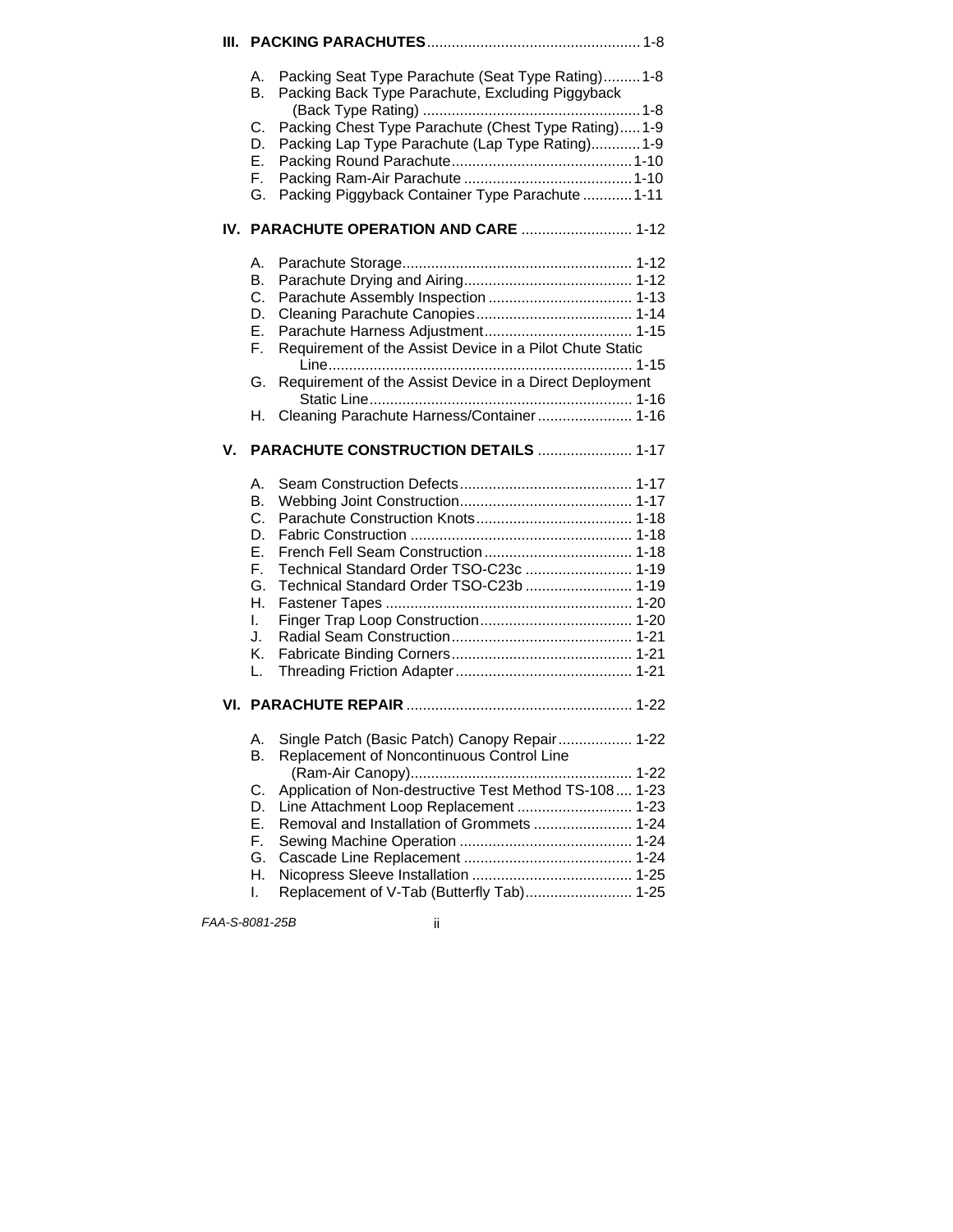| J. Replacement of Continuous Suspension Line  1-25     |          |
|--------------------------------------------------------|----------|
| K. Suspension Line Replacement in Ram-Air Canopy  1-26 |          |
|                                                        |          |
| M. Ram-Air Canopy Repair Limitations 1-27              |          |
| N. Ram-Air Canopy Patch Repair Adjacent to a Seam 1-27 |          |
|                                                        |          |
| P. Container Internal (Hidden) Panel Repair  1-28      |          |
| Q. Main Container Side Flap Replacement 1-29           |          |
| R. Bottom of Container (BOC) Pocket Replacement 1-29   |          |
| S. Round Canopy Panel Replacement 1-30                 |          |
| T. Square Canopy Partial Panel Replacement 1-30        |          |
|                                                        |          |
|                                                        | $1 - 31$ |
|                                                        |          |
|                                                        |          |
| Y. Standard Harness Main Lift Web Replacement  1-33    |          |
| Z. Main Riser 3-Ring Locking Loop Replacement 1-33     |          |
|                                                        |          |
|                                                        |          |

# **VII. PARACHUTE ALTERATIONS** .............................................1-34

|    | B. Install an Automatic Activation Device (Container Not   |
|----|------------------------------------------------------------|
|    |                                                            |
|    |                                                            |
| D. |                                                            |
|    |                                                            |
|    | F. Conversion of Ripcord Deployment to Hand-Deployed       |
|    |                                                            |
|    |                                                            |
|    | H. Convert Throw-Out Pilot Chute From Rear-of-Leg          |
|    | Position to Bottom-of-Container Position.  1-37            |
|    | 1. Convert Main Suspension Lines of a Square Canopy1-38    |
|    | J. Installation of a Single Side Reserve Static Line (RSL) |
|    |                                                            |

iii *FAA-S-8081-25B*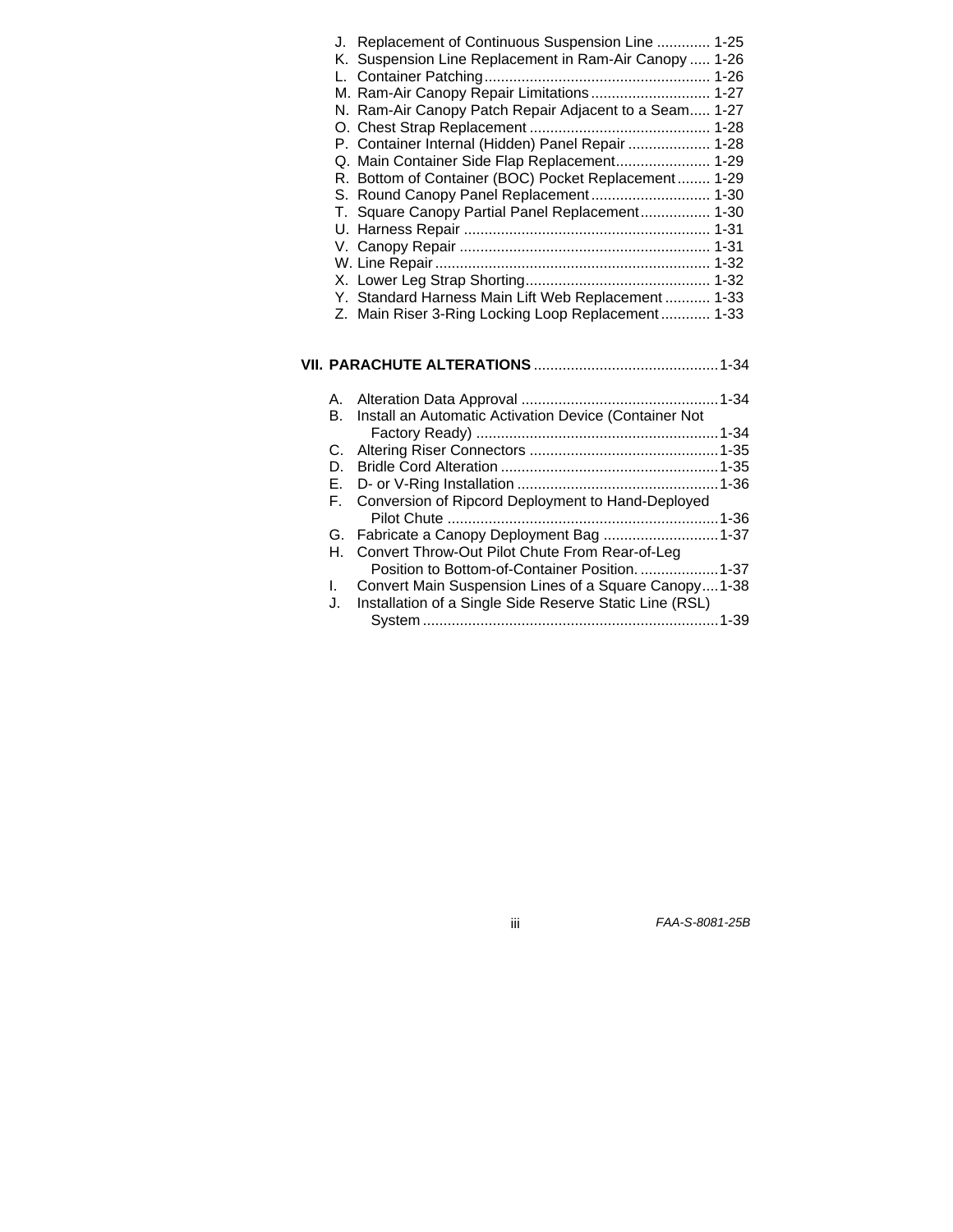### **INTRODUCTION**

#### **General Information**

The Flight Standards Service of the Federal Aviation Administration (FAA) has developed this practical test booklet as a standard to be used by FAA Inspectors and Designated Parachute Rigger Examiners when conducting the practical test. Instructors are expected to use this booklet when preparing applicants for the practical test. It is important to note that parachute rigger training must not be limited solely to meeting the TASKS and Objectives in this PTS. TASKS and Objectives are simply means to determine if an applicant meets the regulatory standards for the certificate or rating sought. Applicants should be trained using the references cited in this PTS.

Information considered directive in nature is described in this practical test booklet in terms such as "shall" and "must," indicating the actions are mandatory. Guidance information is described in terms such as "should" and "may," indicating the actions are desirable or permissive, but not mandatory.

The FAA gratefully acknowledges the valuable assistance provided by many individuals and organizations throughout the parachuting community who contributed their time and talent in assisting with the revision of these practical test standards.

This Practical Test Standard (PTS) may be purchased from the Superintendent of Documents, U.S. Government Printing Office (GPO), Washington, DC 20402-9325, or from GPO web site at [http://bookstore.gpo.gov](http://bookstore.gpo.gov/) 

This PTS is also available for download, in PDF format, from the Flight Standards Service web site:

#### [http://www.faa.gov](http://www.faa.gov/)

This PTS is published by the U.S. Department of Transportation, Federal Aviation Administration, Airman Testing Standards Branch, AFS-630, P.O. Box 25082, Oklahoma City, OK 73125.

Comments regarding this publication may be sent in email form to:

AFS630comments@faa.gov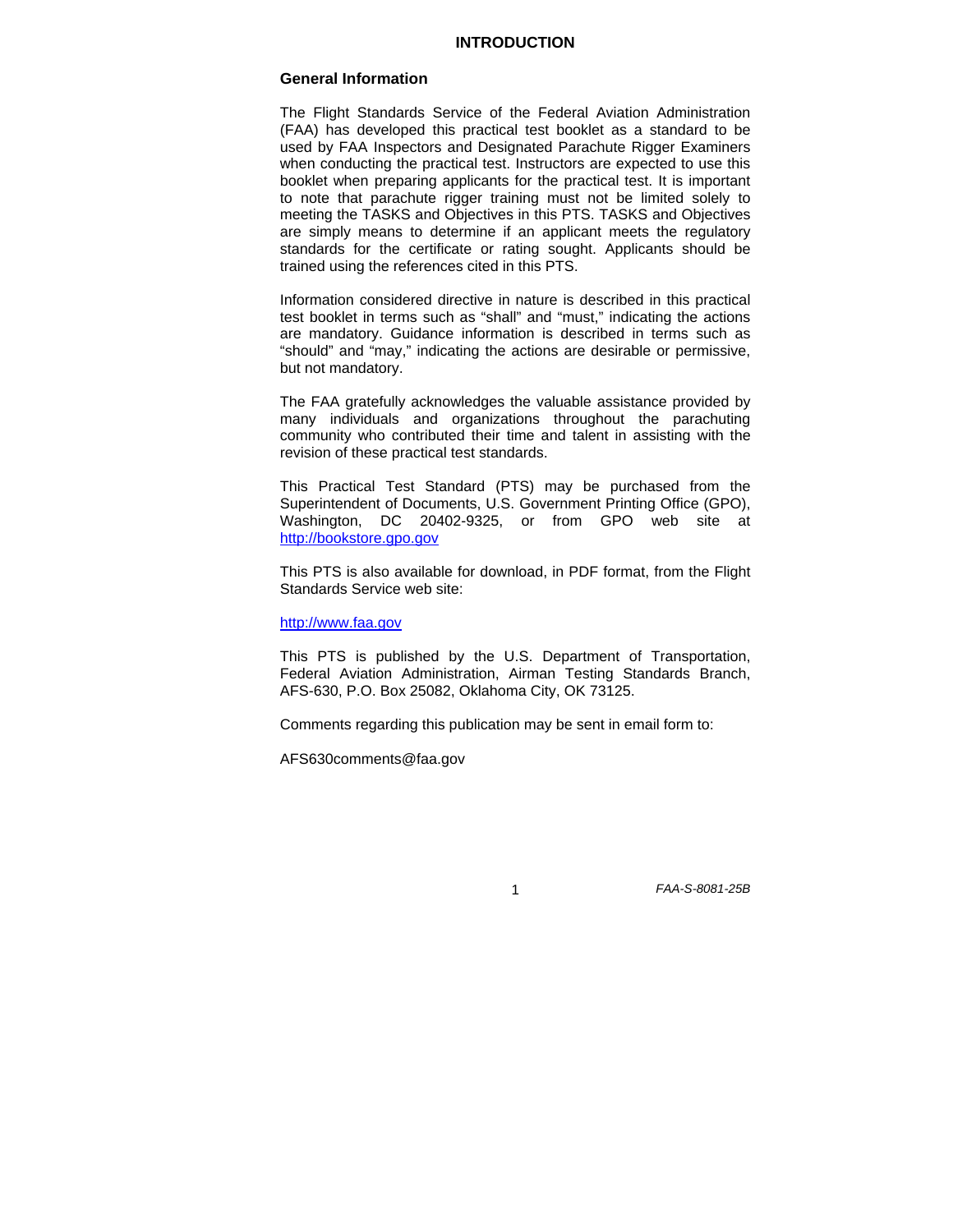# **Practical Test Standard Concept**

Title 14 of the Code of Federal Regulations (14 CFR) specifies the areas in which knowledge and skill must be demonstrated by the applicant before the issuance of a Parachute Rigger Certificate with the associated type rating. 14 CFR provides the flexibility that permits the FAA to publish practical test standards containing AREAS OF OPERATION and specific TASKS in which competency must be demonstrated. The FAA will revise this booklet whenever it is determined that changes are needed in the interest of safety. Adherence to the provisions of regulations and the practical test standards is mandatory for the evaluation of Parachute Rigger applicants.

#### **Practical Test Booklet Description**

This test book contains the following parachute rigger practical test standards:

- Senior Parachute Rigger
- Master Parachute Rigger

#### **Practical Test Standard Description**

This test booklet contains seven AREAS OF OPERATION. An AREA OF OPERATION is a subject area in which the parachute rigger must have knowledge and/or demonstrate skill appropriate to the certificate and/or rating sought.

Each AREA OF OPERATION will have several TASKs listed. A TASK is the title of either a knowledge area, or a skill, or a job function appropriate to that AREA OF OPERATION.

Each TASK specifies an Objective(s) of what will be accomplished and indicates the appropriate certification level that it applies to. The three types of Objectives that may appear under a TASK are:

- 1. "Knowledge Objective," which consists totally of oral questions, each question is an element of the Objective. This type of Objective may be recognized by the phrase "Exhibits knowledge of …" in the objective description.
- 2. "Skill Objective," which consists totally of a skill demonstration. Each step or demonstration of the Objective is an element of the Object. This type of Objective may be recognized by the use of the word "Demonstrates …" in the objective description.
- 3. "Combined Objective," which consists of both knowledge and skill objectives.

*FAA-S-8081-25A* 2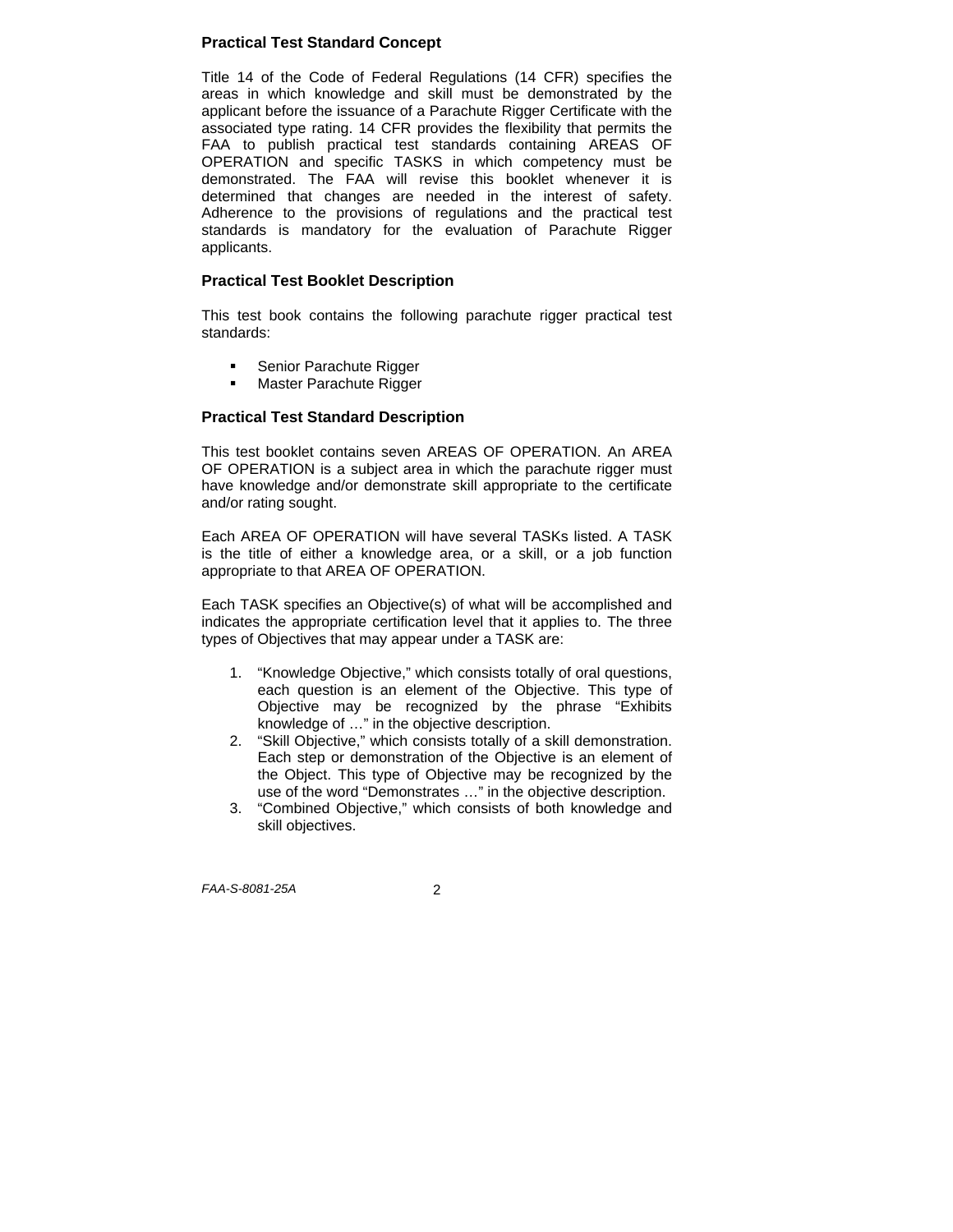The TASK includes:

- 1. specifically what the applicant shall know or be able to do.
- 2. any special conditions under which the TASK is to be
	- performed.
- 3. minimum acceptable standards of performance (the reference).

**The examiner determines that the applicant meets the TASK Objective through the demonstration of competency in various elements of knowledge and/or skill.** 

NOTE is used to emphasize special considerations required in the AREA OF OPERATION or TASK.

The REFERENCE(S) contained in a TASK identifies the publication(s) that describes the TASK. Descriptions of TASKS are not included in the parachute rigger standards because this information can be found in references listed for each TASK. Publications other than those listed may be used as references if their content conveys substantially the same meaning as the referenced publications.

References listed in this practical test book include the current revisions of the following publications:

| 14 CFR part 1  | Definitions and Abbreviations                                                |
|----------------|------------------------------------------------------------------------------|
|                | 14 CFR part 21 Certification Procedures for Products and parts               |
| 14 CFR part 43 | Maintenance, Preventive Maintenance, Rebuilding,<br>and Alteration           |
|                | 14 CFR part 65 Certification: Airmen Other Than Flight Crewmembers           |
|                | 14 CFR part 91 Air Traffic and General Operating Rules                       |
|                | 14 CFR part 105 Parachute Jumping                                            |
| AC 105-2       | Sport Parachute Jumping                                                      |
| TSO-C23b       | Parachutes                                                                   |
| TSO-C23c       | Personnel Parachute Assemblies                                               |
| TSO-C23d       | Personnel Parachute Assemblies                                               |
| TS 108         | Parachute Industry Association Publication                                   |
| AS 8015B       | Aerospace Standard                                                           |
| NAS 804        | National Aircraft Standards Specification                                    |
| PPM            | Poynter Parachute Manual Vol. I, 3rd edition                                 |
| PPM            | VOL. II Poynter Parachute Manual Vol. II                                     |
|                | FAA-H-8083-17 Parachute Rigger Handbook (Federal Aviation<br>Administration) |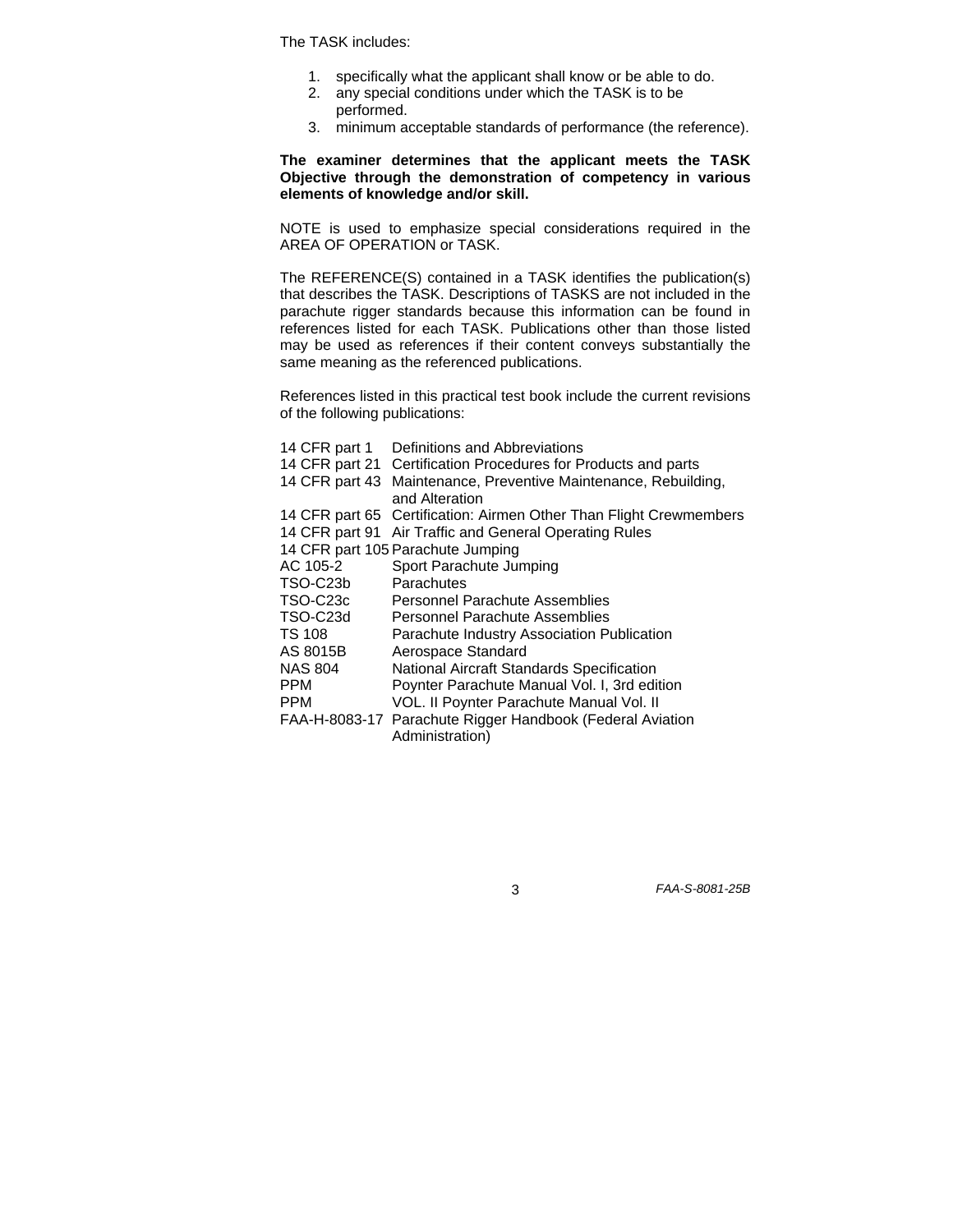#### **Use of the Practical Test Standards Booklet**

The FAA requires that all practical tests be conducted in accordance with the Parachute Rigger Practical Test Standards, and the current revision of FAA Order 8900.2, General Aviation Airman Designee Handbook.

This practical test booklet contains standards for the issuance of both Senior and Master Parachute Rigger Certificates.

When using the practical test booklet, the examiner must evaluate the applicant's knowledge and skill in sufficient depth to determine that the objective for each selected TASK is met. The examiner must personally observe all elements of each TASK being performed by the applicant.

When planning the test, the examiner is not required to follow the precise order in which the AREAS OF OPERATION and TASKs appear in this book. The examiner may change the sequence or combine TASKs with similar Objectives to have an orderly and efficient flow of the practical test. If the elements in one TASK have already been evaluated in another TASK, they need not be repeated. For example: the applicant need not be evaluated in AREA OF OPERATION VI, TASK F, Sewing Machine Operation, if that TASK was sufficiently observed during the completion of AREA OF OPERATION V, TASK J, Radial Seam Construction.

Any TASK selected for evaluation during the practical test shall be evaluated in its entirety.

There is no standard length of time prescribed for parachute rigger practical tests. However, the testing period must be long enough to make a valid determination in each AREA OF OPERATION for the certificate and/or rating(s) sought. Progressive tests are not to be given. Although it may be necessary to continue a test for more than 1 day, tests should not be allowed to continue for long periods of time. Before starting the test, advise the applicant when the day's activities will be terminated and when testing will resume if more than 1 day is needed.

The applicant should be prepared to demonstrate ability in all TASKS included in the AREAS OF OPERATION appropriate to the certificate and/or rating(s) sought.

*FAA-S-8081-25A* 4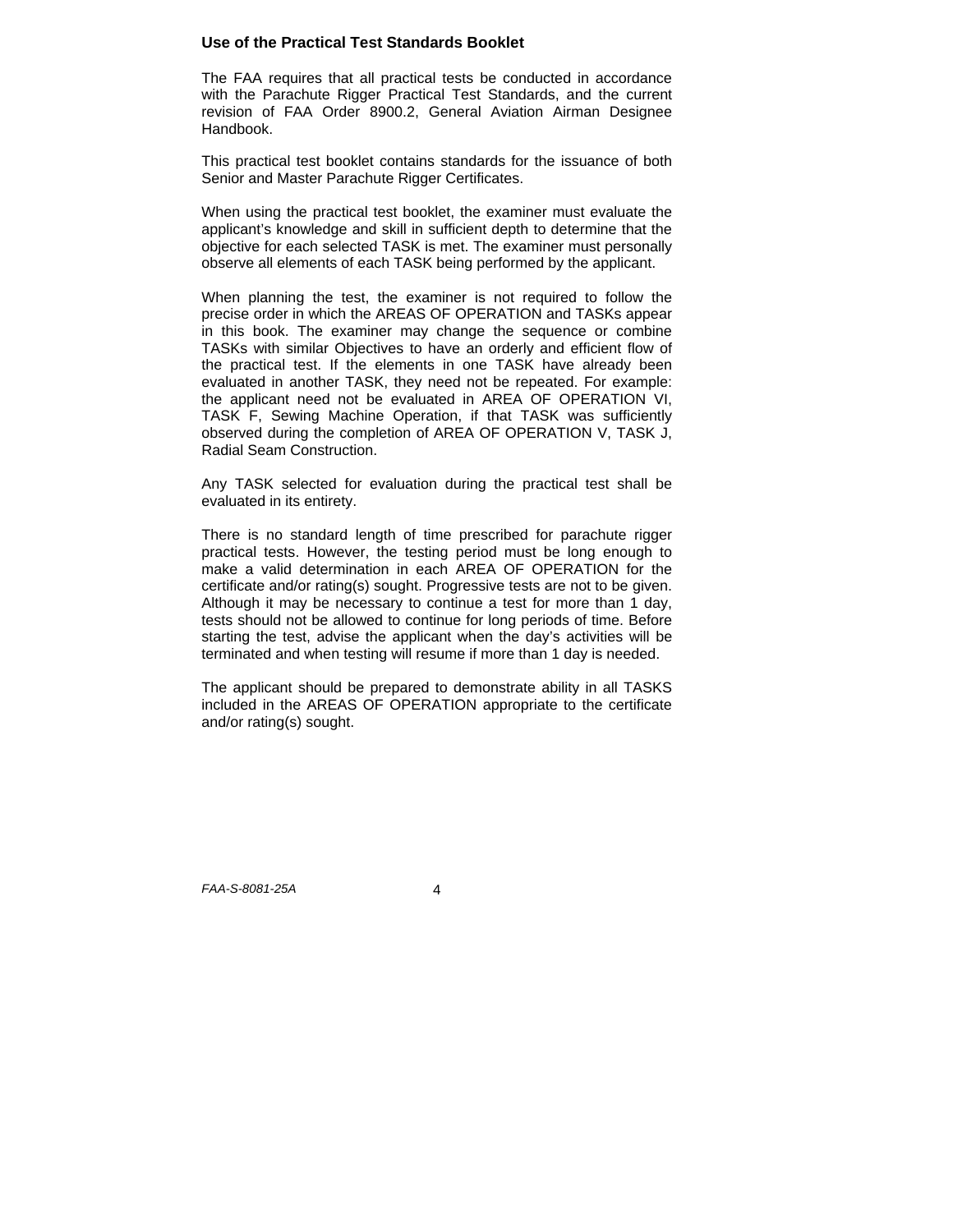#### **Parachute Rigger Practical Test Prerequisites**

An applicant for a Senior Parachute Rigger practical test is required to present the following to the examiner:

- 1. Two original applications (FAA Form 8610-2) signed by an FAA Aviation Safety Inspector (airworthiness), verifying experience requirement evaluation.
- 2. Proof of having passed the RIG knowledge test by presenting a certified original Airman Knowledge Test Report.
- 3. Identification with a photograph and a signature.

An applicant for a Master Parachute Rigger practical test is required to present the following to the examiner:

- 1. Senior Parachute Rigger Certificate or proof of having passed the RIG knowledge test if not a Senior Parachute Rigger, by presenting a certified original Airman Knowledge Test Report.
- 2. Two original applications (FAA Form 8610-2) signed by an FAA Aviation Safety Inspector (airworthiness), verifying experience requirement evaluation.
- 3. Identification with a photograph and a signature.

A Senior or Master Parachute Rigger requesting an additional type rating shall present two original applications (FAA Form 8610-2) signed by an FAA Aviation Safety Inspector (airworthiness), verifying experience requirement evaluation and identification with a photograph and a signature.

#### **Retest Requirements**

When application is made for a retest after failure of a previous test or incomplete test, the applicant must:

Complete two FAA Form 8610-2 (two originals) in accordance with the instructions furnished by the DPRE or Inspector.

NOTE: FAA Form 8610-2, block V does not need to be signed by an inspector again when the original FAA Form 8610-2 (with authorizing signature) is attached to the file.

Present the knowledge test report. The knowledge test must have been passed within the previous 24-calendar months.

Present the original FAA Form 8610-2 from the previous test showing the ratings passed or failed.

If the retest is within 30 days of the previous test, present a statement by a person authorized in 14 CFR part 65, section 65.19 that the applicant has received additional instruction for each AREA OF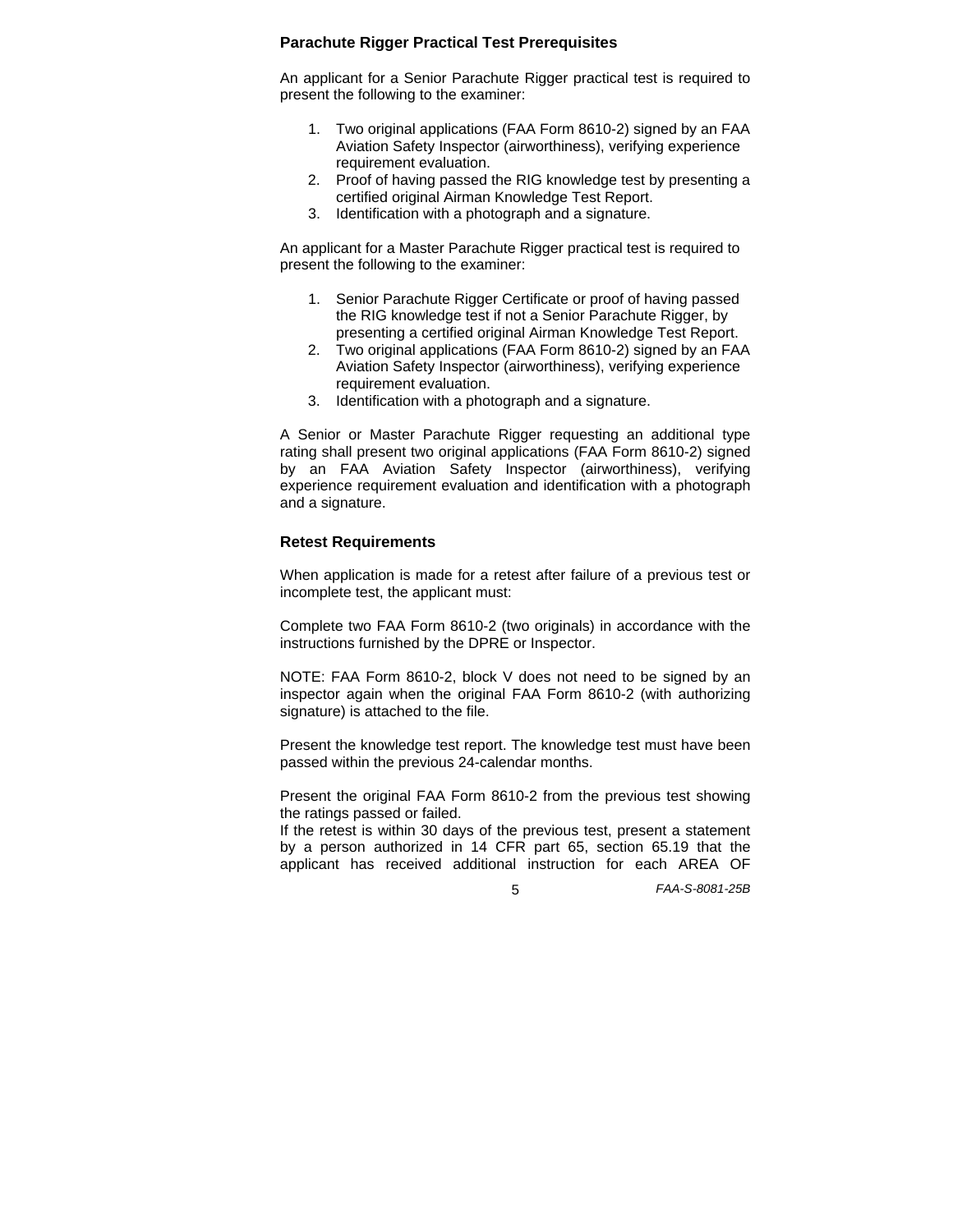OPERATION failed and that the applicant is ready for retesting. This statement of training is required only when the applicant failed portions of the previous test, and is NOT required if the applicant did not complete the previous test.

NOTE: At the option of the DPRE, applicants who apply for retesting within 60 days to the same DPRE who administered the failed test may be tested in only the TASK(s) failed on the previous test, provided the applicant has successfully passed all other TASKs. During a retest and at the discretion of the examiner, any TASK may be reevaluated, including those previously passed.

#### **Required Material for the Practical Test**

The DPRE shall provide all tools, equipment, and reference materials to support the test. These materials shall include, but are not limited to, 14 CFR, Airworthiness Directives, Advisory Circulars, manufacturer's technical and parts manuals, service information, and any other instructions and/or reference materials that are necessary for the objective accomplishment of the assigned TASK(s). All reference material shall be unmarked and in good condition. The applicant's use of other reference material that the DPRE has NOT provided is prohibited. Use of nonprogrammable calculators is permitted where appropriate. Applicants may use personal tools and equipment at the discretion of the DPRE.

#### **Examiner Responsibility**

The examiner who conducts the practical test is responsible for determining that the applicant meets acceptable standards of knowledge, and skill in the assigned TASKS.

#### **How to conduct the Practical Tests**

The DPRE shall conduct the test in accordance with the latest version of FAA Order 8900.2, General Aviation Airman Designee Handbook, Chapter 6, Section 2, Conducting and Grading Tests.

In general, the DPRE will test the applicant on each AREA OF OPERATION corresponding to the requirements for the certificate and/or rating sough. In Areas of Operation where any "Required TASK(s)" are identified, the examiner must test the applicant on all required TASKs; additional TASKs may be selected at any time if deemed necessary.

*FAA-S-8081-25A* 6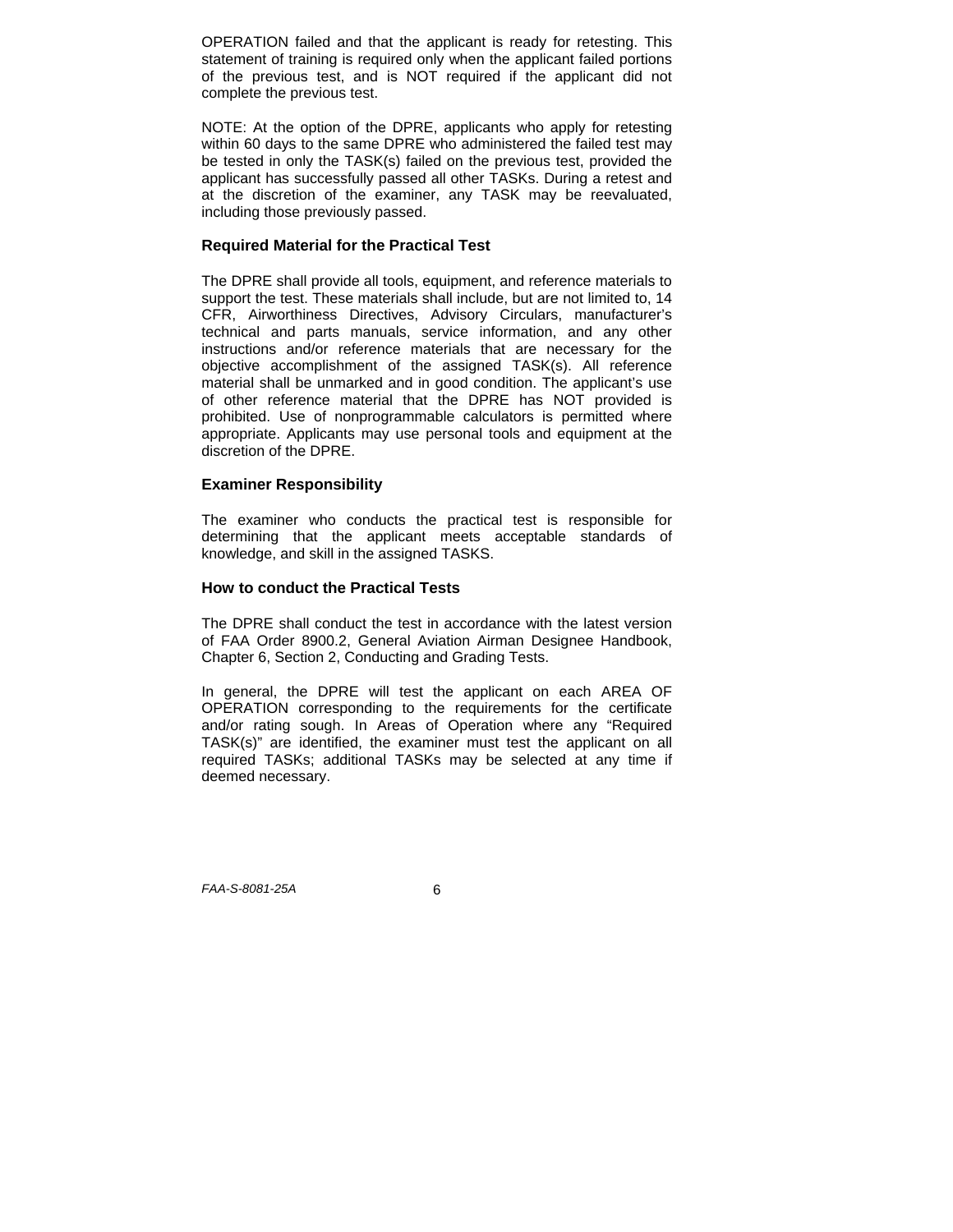### **Testing the Senior Applicant.**

The person conducting this exam must select the following Tasks as noted in the following Areas of Operation. Additional Task(s) may be selected as deemed helpful in evaluating the applicant.

- I. AREA OF OPERATION: CERTIFICATION: Select TASK E.
- II. AREA OF OPERATION: Privileges, Limitations, and Operating Rules. Select TASK E and at least one other TASK applicable to Senior certification.
- III. AREA OF OPERATION: Packing Parachute: Select the corresponding packing TASK of each type rating requested.
- IV. AREA OF OPERATION: Parachute Operation and Care. Select at least one TASK applicable to Senior certification.
- V. AREA OF OPERATION: Parachute Construction Details. Select at least one TASK applicable to Senior certification.
- VI. AREA OF OPERATION: Parachute Repair: Select TASK A and at least one other TASK applicable to Senior certification.

END TEST

#### **Testing the Master Applicant (non-certificated, not holding a Senior Certificate).**

The person conducting this exam must select the following Tasks as noted in the following Areas of Operation. Additional Task(s) may be selected as deemed helpful in evaluating the applicant.

- I. AREA OF OPERATION: CERTIFICATION. Select TASK E and one other TASK applicable to a Master applicant.
- II. AREA OF OPERATION: Privileges, Limitations, and Operating Rules. Select TASK E and one other TASK.
- III. AREA OF OPERATION: Packing Parachutes. Select at least the two-type rating packing TASKs selected by the applicant.
- IV. AREA OF OPERATION: Parachute Operation and Care. Select at least two TASKs.
- V. AREA OF OPERATION: Parachute Construction Details. Select TASK B and at least one other TASK.
- VI. AREA OF OPERATION: Parachute Repair. Select TASK A and at least two other TASKs.
- VII. AREA OF OPERATION: Parachute Alterations. Select TASK E and at least one other TASK.

END TEST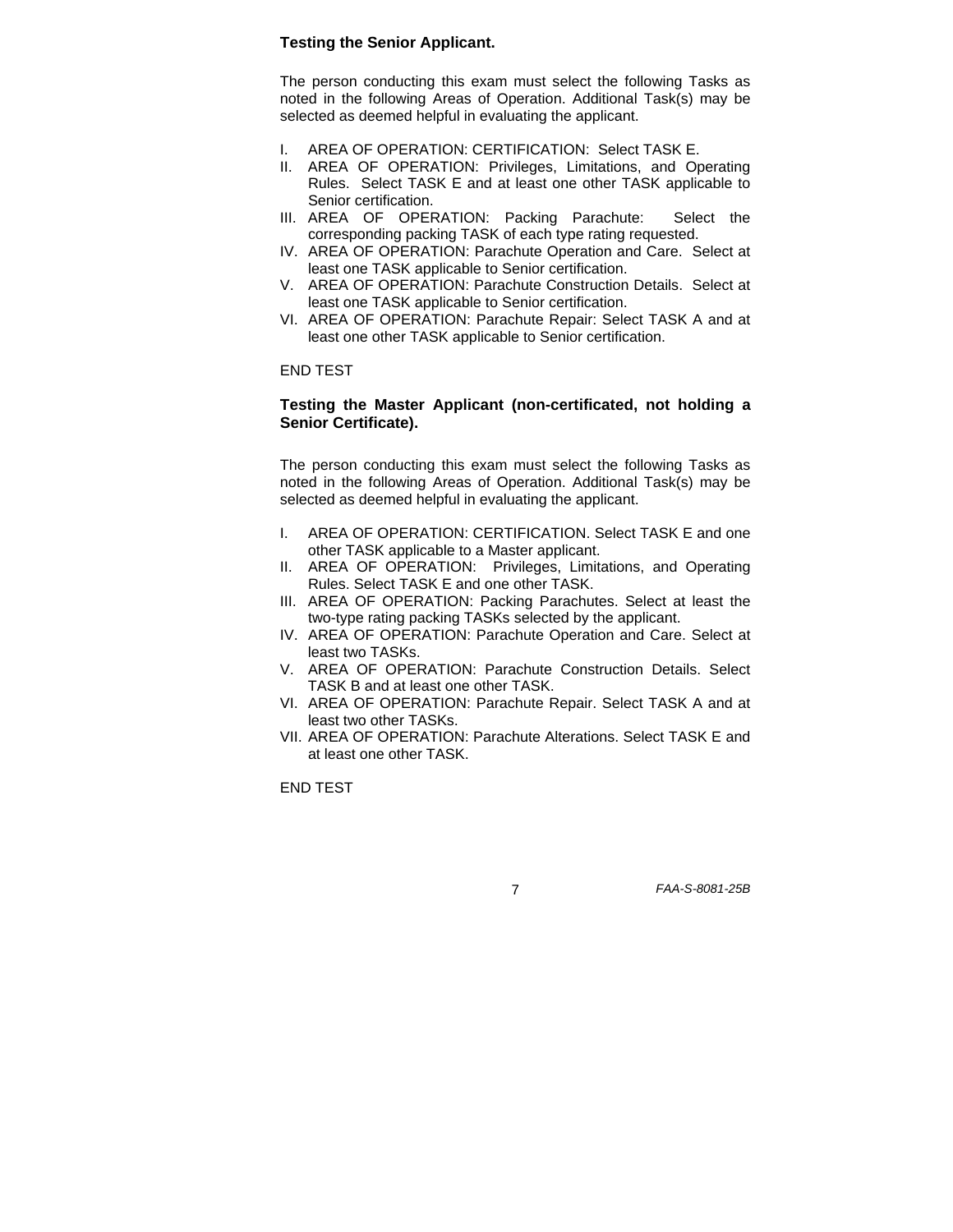# **Testing the Master Applicant (certificated, holding a Senior Certificate).**

The person conducting this exam must select the following Tasks as noted in the following Areas of Operation. Additional Task(s) may be selected as deemed helpful in evaluating the applicant.

- I. AREA OF OPERATION: Certification. Select TASK E and one other TASK applicable to a Master applicant.
- II. AREA OF OPERATION: Privileges, Limitations, and Operating Rules. Select TASK E and one other TASK applicable to a Master applicant.
- III. AREA OF OPERATION: Packing Parachutes. If the applicant currently holds two ratings and is not requesting any additional rating(s) select one of the alternate packing TASKs either E, F, or G. In addition, the examiner may require the applicant to demonstrate the packing of any type rating currently held.
- IV. AREA OF OPERATION: Parachute Operation and Care. Select at least two TASKs applicable to a Master applicant.
- V. AREA OF OPERATION: Parachute Construction Details. Select TASK B and at least one other TASK applicable to a Master applicant.
- VI. AREA OF OPERATION: Parachute Repair. Select TASK A and at least two other TASKs applicable to a Master applicant.
- VII. AREA OF OPERATION: Parachute Alterations. Select TASK E and at least one other TASK.

#### END TEST

#### **Additional Ratings**

For an added rating to either, a senior or master certificate the applicant shall be tested from AREA OF OPERATION III on the type rating sought. At his or her discretion, the examiner may require the applicant to demonstrate any TASK(s) appropriate to the certificate held.

For a military competence test, no practical test is required.

#### **Satisfactory Performance**

The practical test is passed if, in the judgment of the examiner, the applicant has achieved at least the minimum performance standards prescribed for certification in FAA Order 8900.2, General Aviation Airman Designee Handbook.

*FAA-S-8081-25A* 8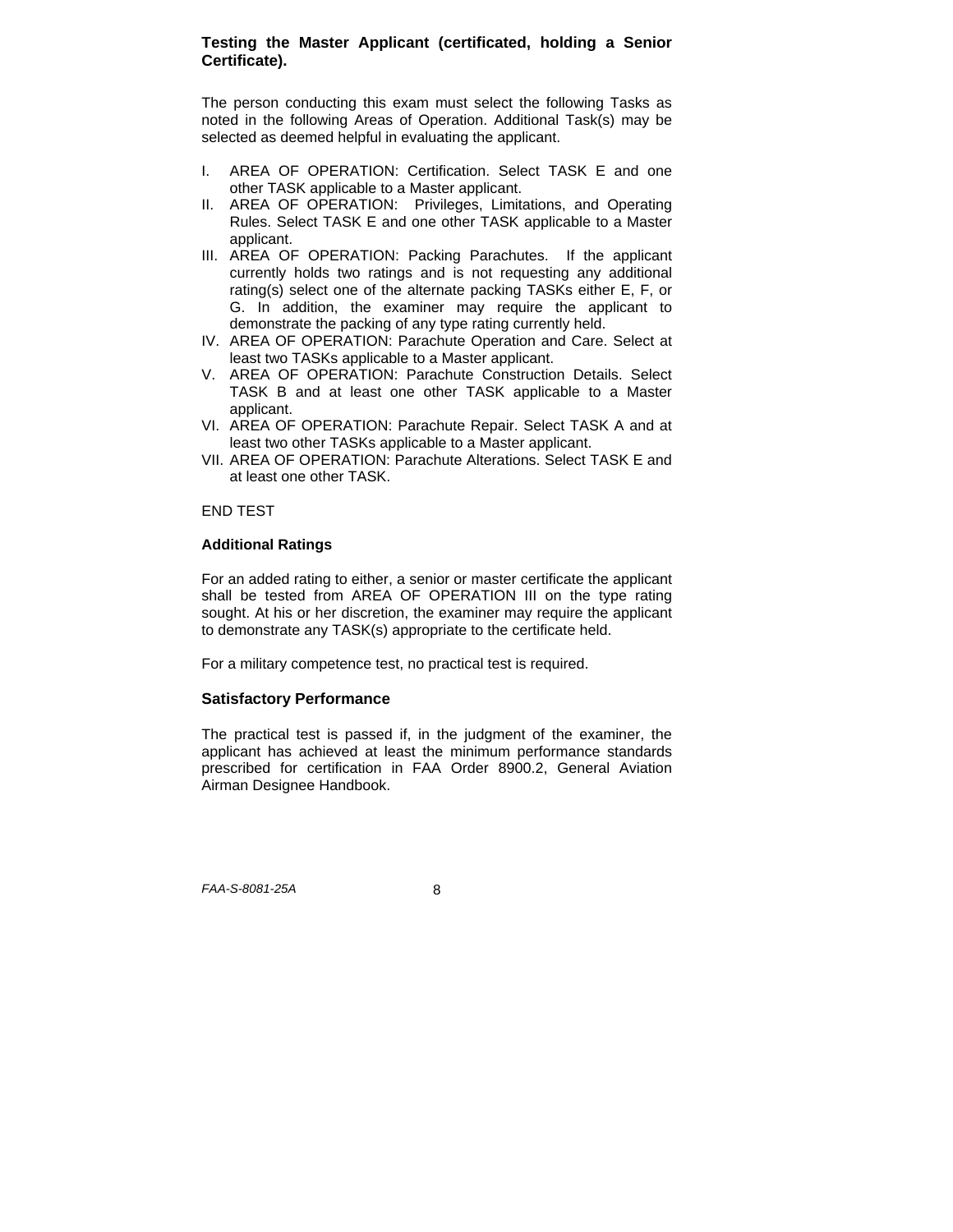### **Unsatisfactory Performance**

If the applicant does not meet the prescribed proficiency level on each assigned TASK in each required AREA OF OPERATION, the associated AREA OF OPERATION is failed; therefore, the practical test is failed. When it becomes obvious during the test that an applicant does not possess sufficient proficiency and is failing an AREA OF OPERATION, the examiner may discontinue testing. However, in some cases it may be advantageous to continue the test to the end. The test will be continued only with the consent of the applicant.

The applicant is entitled credit for only those AREAS of OPERATION satisfactorily performed. However, during the retest and at the discretion of the examiner, any TASK may be reevaluated, including those previously considered satisfactory.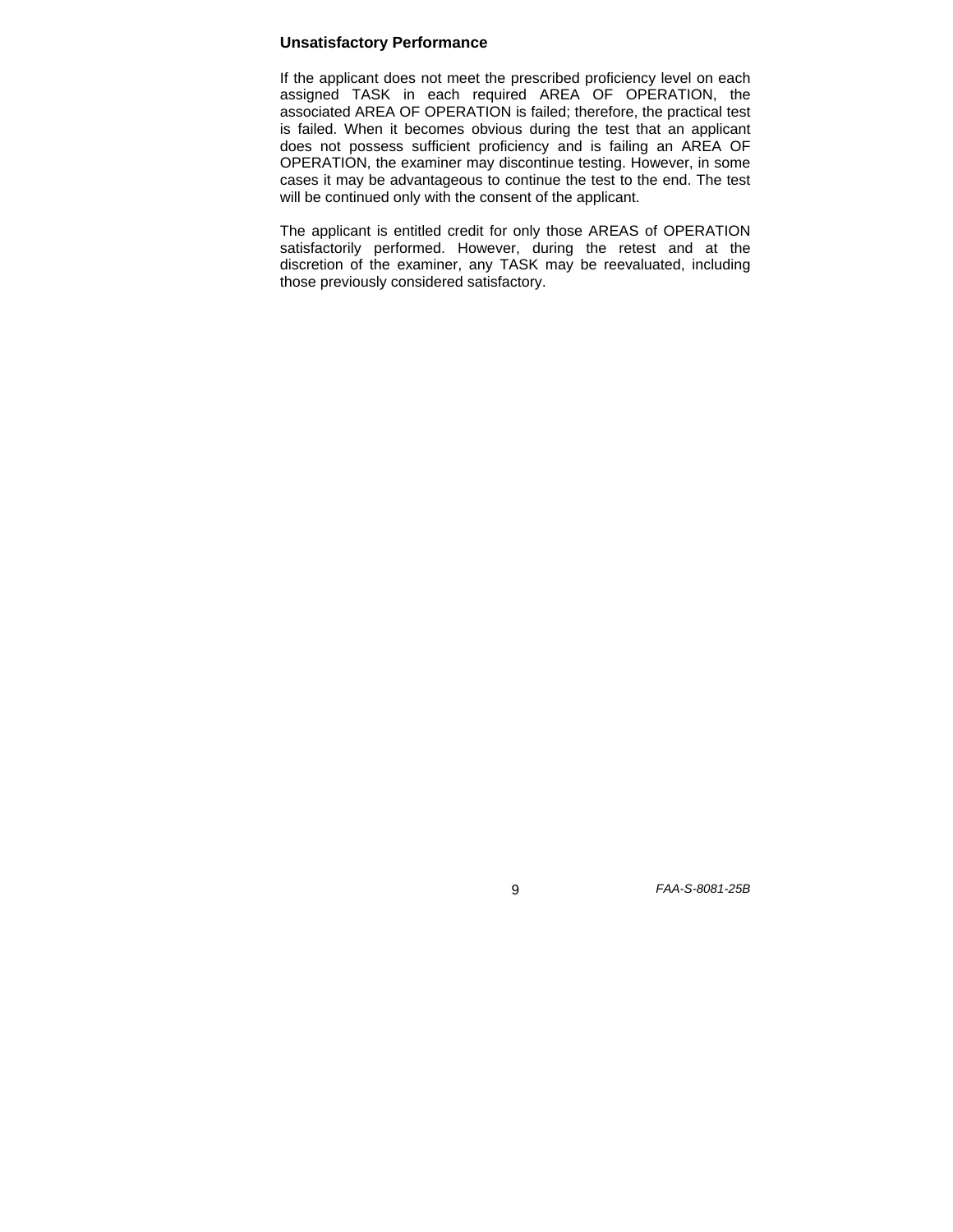# **I. AREA OF OPERATION: CERTIFICATION**

#### **A. TASK: PARACHUTE RIGGER CERTIFICATE REQUIREMENTS**

Applicable to Senior or Master applicant.

REFERENCE: 14 CFR part 65, section 65.111.

**Objective.** To determine that the applicant exhibits knowledge of the regulations with regard to who may pack, maintain, or alter any main parachute of a dual parachute by describing:

- 1. certificate requirements.
- 2. who would require supervision and the requirements of the supervisor.
- 3. the provisions for packing for personal usage.
- 4. the provisions for packing for tandem operations.

#### **B. TASK: SENIOR PARACHUTE RIGGER CERTIFICATION REQUIREMENTS**

Applicable to: Senior applicant.

REFERENCE: 14 CFR part 65, section 65.115.

**Objective.** To determine that the applicant exhibits knowledge of the senior parachute rigger certification requirements by describing the:

- 1. required number of parachutes to be packed per type.
- 2. required method of packing.
- 3. appropriate supervisors for a student rigger.
- 4. types of tests required.
- 5. subject areas of each test.

1-1 *FAA-S-8081-25B*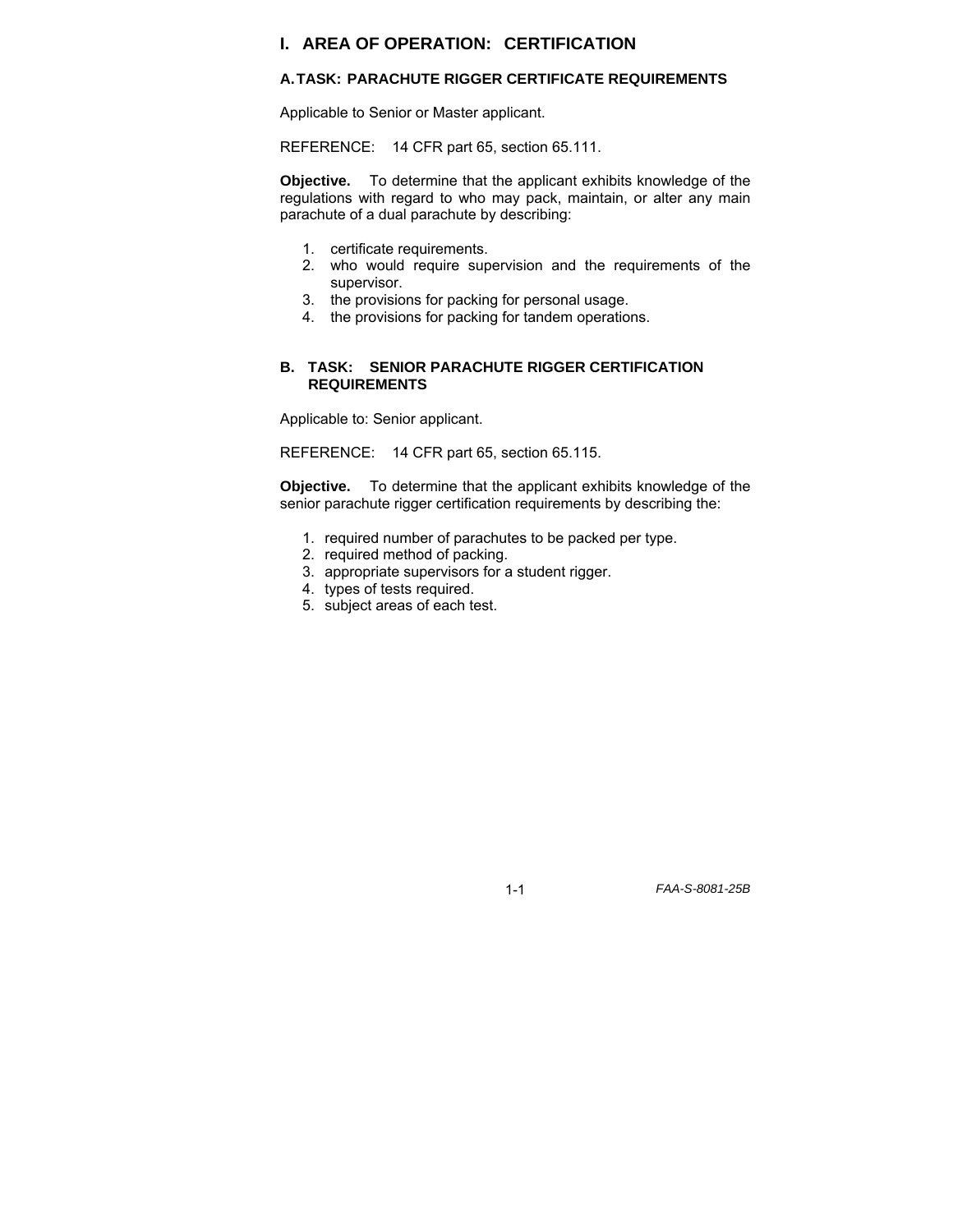#### **C. TASK: MASTER PARACHUTE RIGGER CERTIFICATION REQUIREMENTS**

Applicable to Master applicant.

REFERENCE: 14 CFR part 65, section 65.119.

**Objective.** To determine that the applicant exhibits knowledge of the master parachute rigger certification requirements by describing:

- 1. the number of years of experience required.
- 2. the required method of packing.
- 3. the minimum number and types of parachutes packed.
- 4. the appropriate supervisor for the packing instruction (noncertificated applicant).
- 5. when a written test is required.
- 6. what subject areas the written test covers.
- 7. what the practical test requires.

#### **D. TASK: ADDITIONAL RATING REQUIREMENTS**

Applicable to Senior or Master applicant.

REFERENCE: 14 CFR part 65, section 65.123.

**Objective:** To determine that the applicant exhibits knowledge of additional ratings requirements by describing the:

- 1. required number of parachutes per type to be packed.
- 2. required method of packing.
- 3. appropriate supervisor under which the applicant may receive instruction.
- 4. type test(s) required.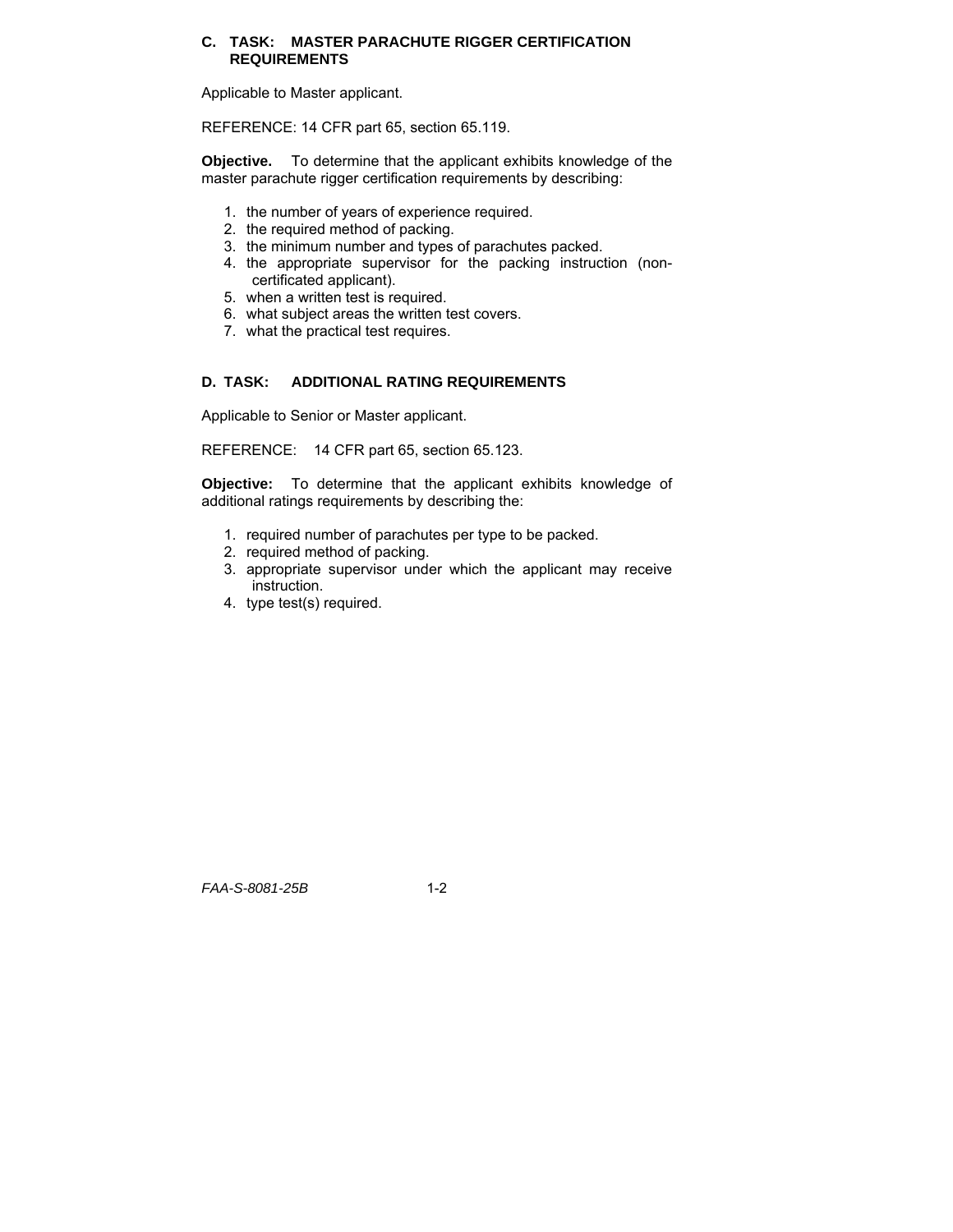#### **E. TASK: 14 CFR PART 105 PARACHUTE EQUIPMENT AND PACKING REQUIREMENTS**

Applicable to Senior or Master applicant.

REFERENCE: 14 CFR part 105, section 105.43.

**Objective:** To determine that the applicant exhibits knowledge of Title 14 CFR part 105 with regard to the use of single-harness, dual parachute systems by describing the:

- 1. required configuration for this parachute system.
- 2. main parachute packing requirements.
- 3. reserve parachute-packing requirements.
- 4. automatic activation device requirements.

1-3 *FAA-S-8081-25B*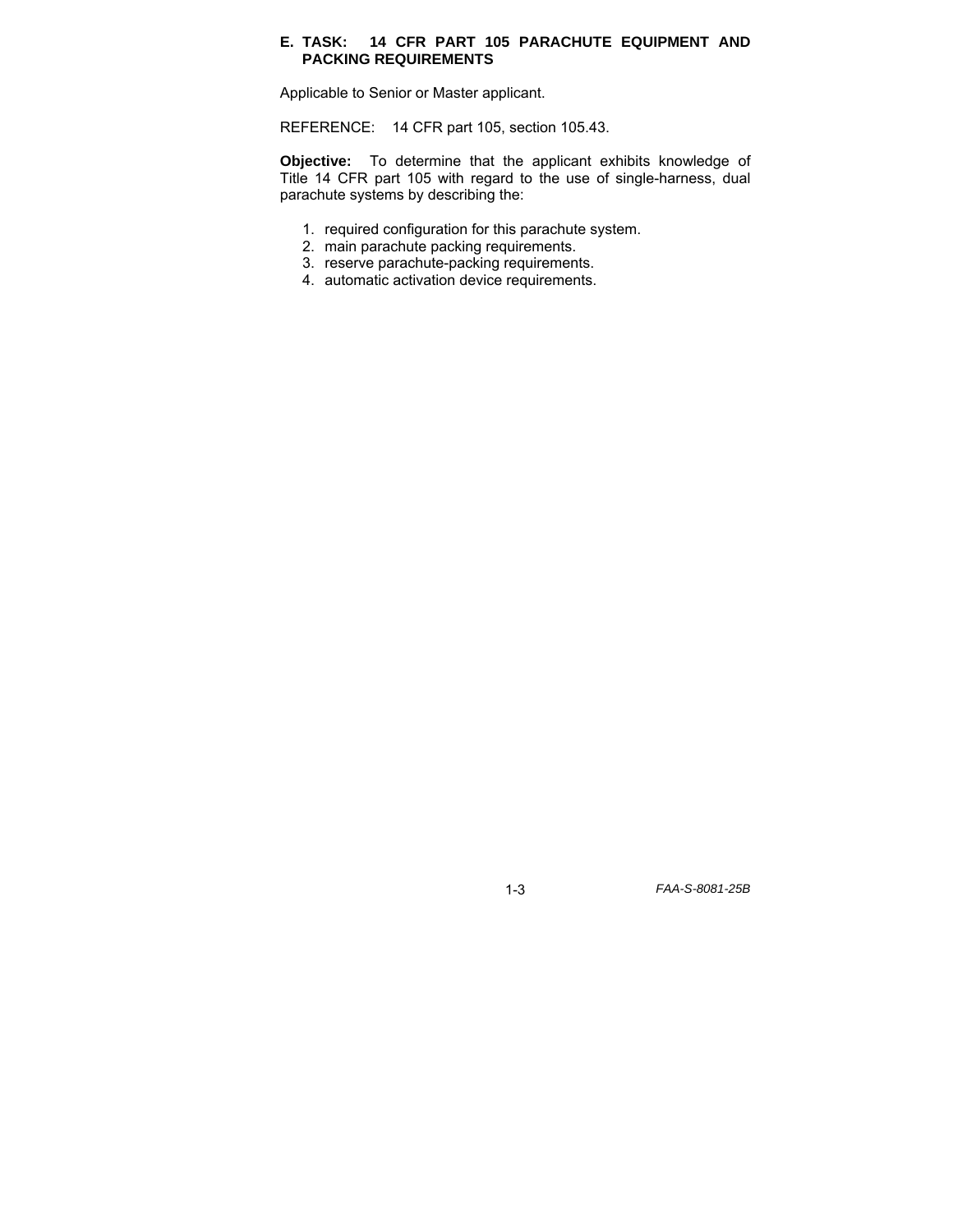# **II. AREA OF OPERATION: PRIVILEGES, LIMITATIONS, AND OPERATING RULES**

#### **A. TASK: SENIOR PARACHUTE RIGGER CERTIFICATE PRIVILEGES AND LIMITATIONS**

Applicable to Senior applicant.

REFERENCE: 14 CFR part 65.

**Objective.** To determine that the applicant exhibits knowledge of Senior Parachute Rigger Certificate privileges and limitations by describing:

- 1. which parachute types may be packed.
- 2. which parachute types may be maintained.
- 3. what repairs may be accomplished.
- 4. whom the senior rigger may supervise.
- 5. what the supervised person may accomplish.

#### **B. TASK: MASTER PARACHUTE RIGGER CERTIFICATE PRIVILEGES AND LIMITATIONS**

Applicable to Master applicant.

REFERENCE: 14 CFR part 65, section 65.125.

**Objective.** To determine that the applicant exhibits knowledge of Master Parachute Rigger Certificate privileges and limitations by describing:

- 1. which parachute types may be packed.
- 2. which parachute types may be maintained.
- 3. what repairs may be accomplished.
- 4. whom the master rigger may supervise.
- 5. what the supervised person may accomplish.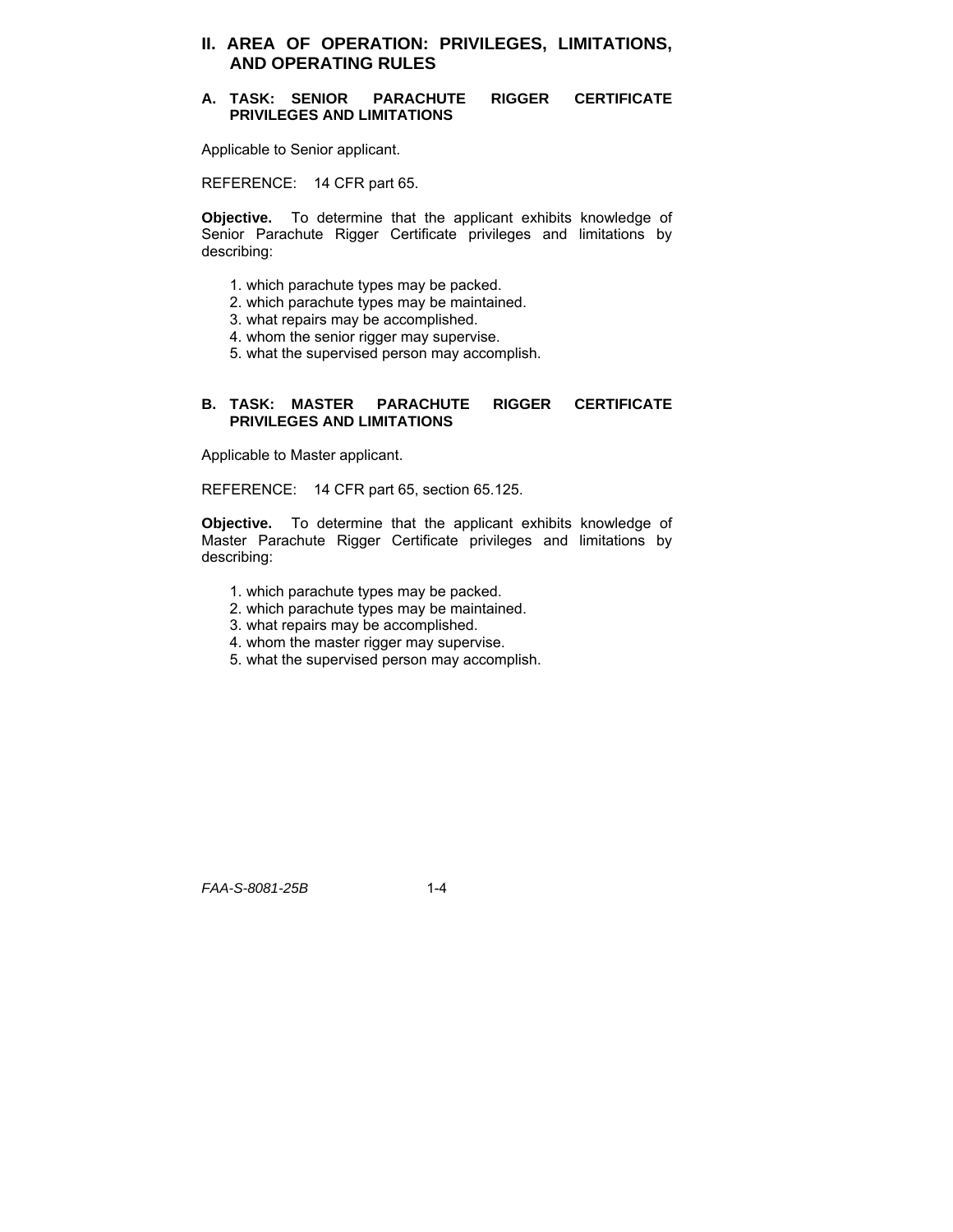#### **C. TASK: REQUIRED FACILITIES AND EQUIPMENT**

Applicable to Senior or Master applicant.

REFERENCE: 14 CFR part 65, section 65.127.

**Objective.** To determine that the applicant exhibits knowledge of required facilities and equipment by listing the:

- 1. packing table requirements.
- 2. packing environment requirements.
- 3. tool and equipment requirements.
- 4. housing requirements.

#### **D. TASK: PERFORMANCE STANDARDS**

Applicable to Senior or Master applicant.

REFERENCE: 14 CFR part 65, section 65.129.

**Objective.** To determine that the applicant exhibits knowledge of the required performance standards of 14 CFR part 65, section 65.129 by describing what the regulation states concerning the certificated parachute rigger with regard to:

- 1. requirements for type rating.
- 2. unsafe parachutes.
- 3. drying and airing requirement.
- 4. alteration of parachutes.
- 5. requirements to exercise privileges.

#### **E. TASK: RECORDATION**

Applicable to Senior or Master applicant.

REFERENCE: 14 CFR part 65, section 65.131.

**Objective.** To determine that the applicant demonstrates knowledge of recordation by creating a sample record of a:

- 1. packing record.
- 2. maintenance record.

1-5 *FAA-S-8081-25B*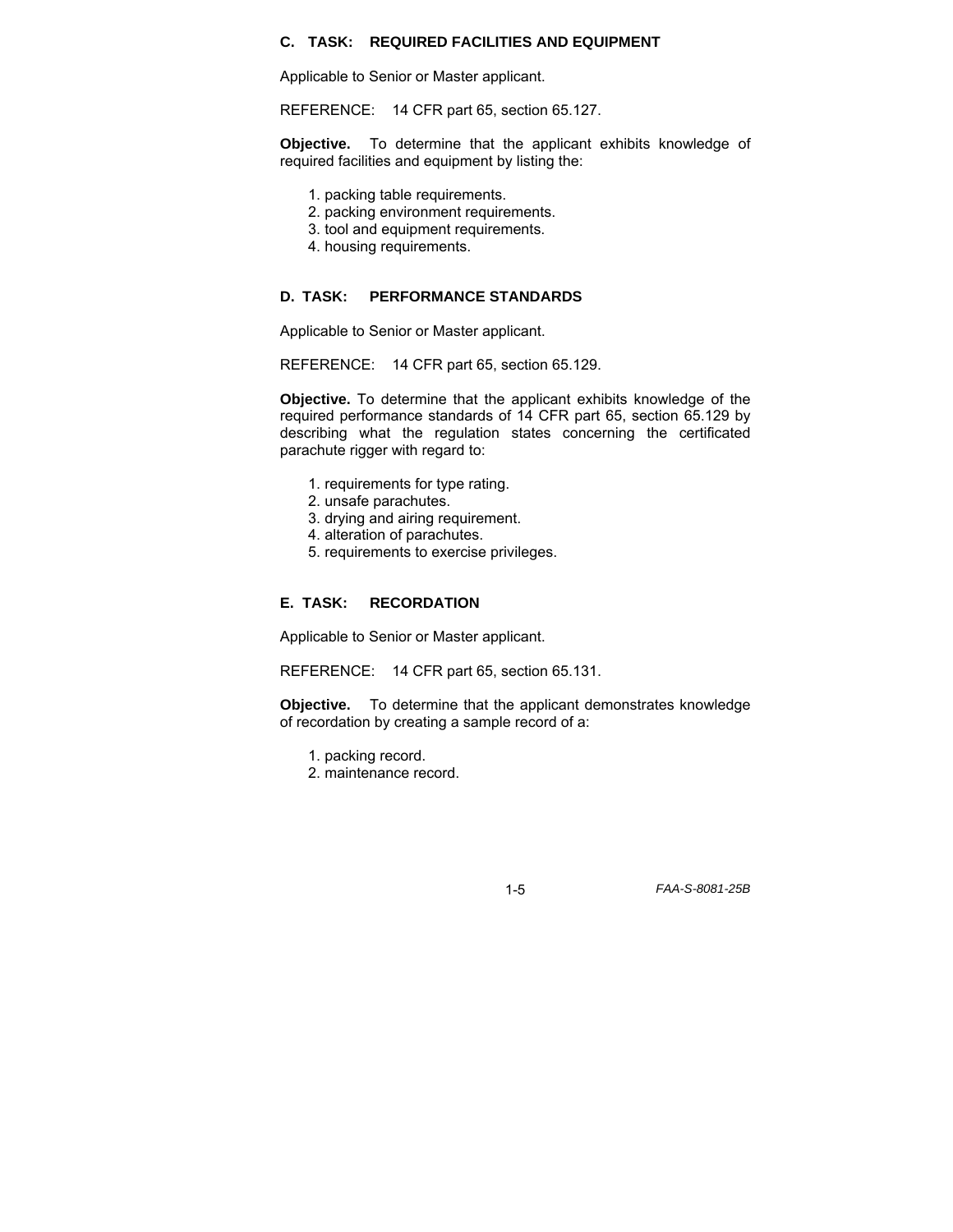#### **F. TASK: MANUFACTURER'S PACKING INSTRUCTIONS**

Applicable to Senior or Master applicant.

**NOTE:** This TASK may be demonstrated simultaneously with any packing TASK from AREA OF OPERATION III.

REFERENCES: Parachute Manufacturer's Instructions; 14 CFR part 65, section 65.133.

**Objective.** To determine that the applicant demonstrates use of manufacturer's packing instructions by:

- 1. layout and inspection.
- 2. folding canopy and stowing lines.
- 3. closure of pack flaps and routing of ripcord.
- 4. sealing pack.

#### **G. TASK: REPAIR CLASSIFICATIONS**

Applicable to Senior or Master applicant.

REFERENCES: 14 CFR part 1; AC 105-2.

**Objective.** To determine that the applicant exhibits knowledge of repair classifications by describing:

- 1. what constitutes a major repair.
- 2. three examples of major repairs.
- 3. who may perform major repairs.
- 4. what data is used to make a repair.

#### **H. TASK: ALTERATIONS**

Applicable to Senior or Master applicant.

REFERENCE: AC 105-2.

**Objective.** To determine that the applicant exhibits knowledge of alterations by describing:

- 1. what constitutes a parachute alteration.
- 2. certificate requirements for a rigger to perform alterations.
- 3. what data is required.
- 4. how alteration approval may be obtained.
- 5. who may perform alterations.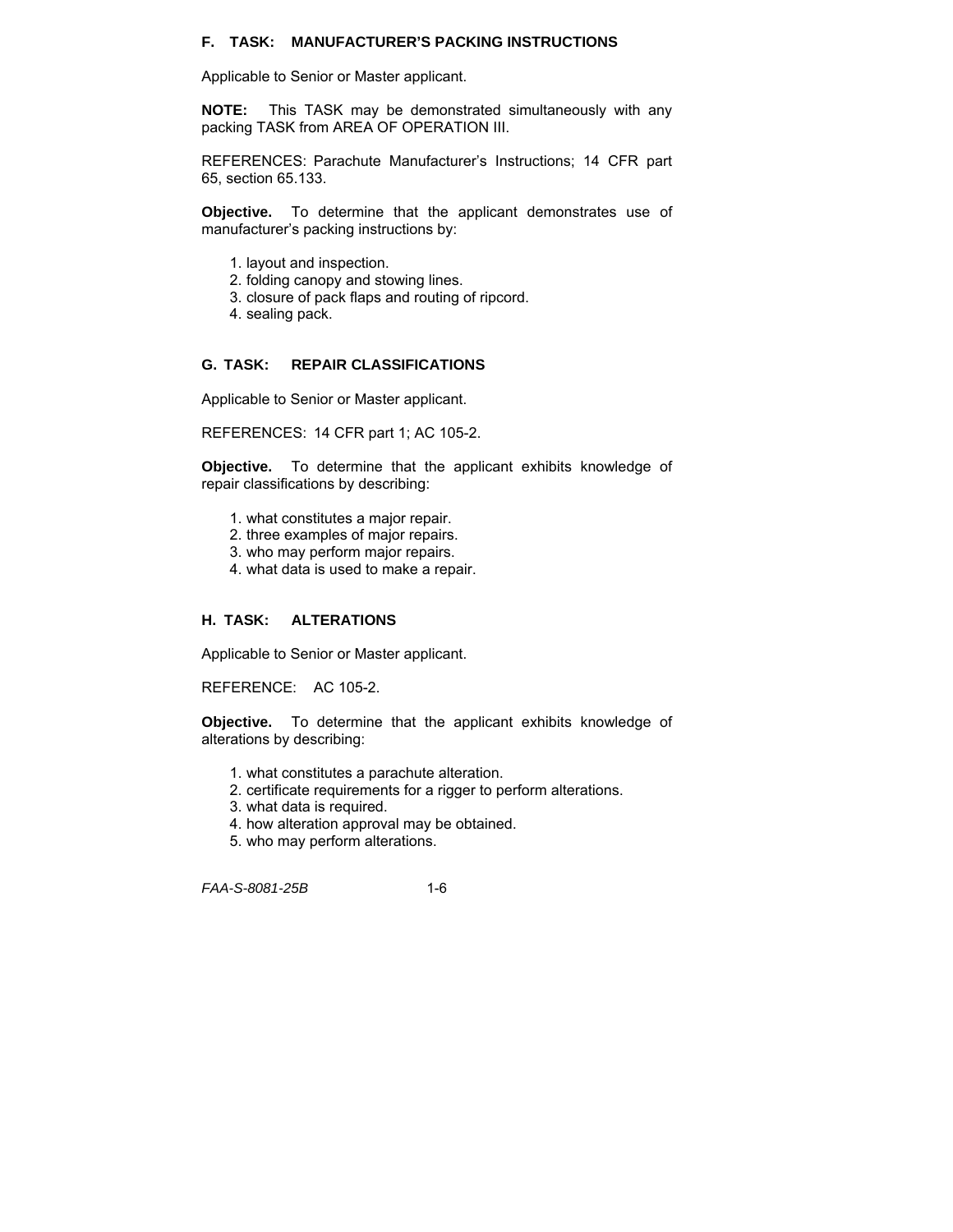# **I. TASK: TSO 23c REQUIREMENTS**

Applicable to Senior or Master applicant.

REFERENCES: TSO 23c; Aerospace Standard 8015A.

**Objective.** To determine that the applicant exhibits knowledge of TSO 23c requirements by listing the:

- 1. seven major components of the complete parachute assembly.
- 2. required marking and location of marking on stowage container.
- 3. required marking and location of marking on canopy.
- 4. required marking on primary actuation device/ripcord.

1-7 *FAA-S-8081-25B*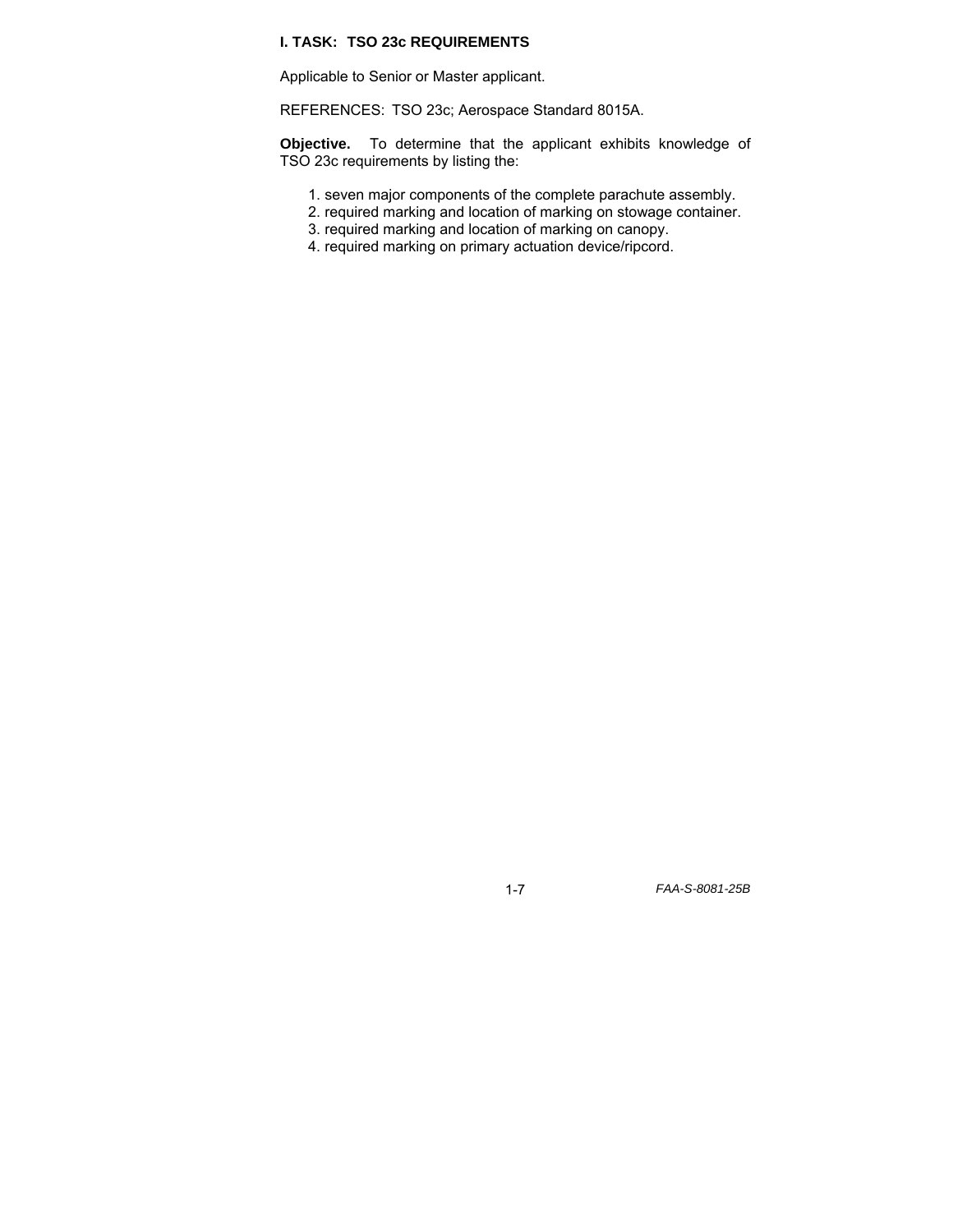# **III. AREA OF OPERATION: PACKING PARACHUTES**

**NOTE: Examiner must select the corresponding packing TASK for each type rating sought.** 

#### **A. TASK: PACKING SEAT TYPE PARACHUTE (SEAT TYPE RATING)**

Applicable to Senior or Master applicant.

REFERENCE: Manufacturer's Instructions.

**Objective.** To determine that the applicant demonstrates the procedure for packing a seat type parachute in accordance with the manufacturer's instructions by:

- 1. inspecting the complete assembly.
- 2. flaking the canopy.
- 3. folding the canopy.
- 4. closure of diaper, if applicable.
- 5. canopy and line stowage (sequence dependent on model).
- 6. placement of pilot chute.
- 7. closing the container.
- 8. sealing the pack.
- 9. making all required record entries.

#### **B. TASK: PACKING BACK TYPE PARACHUTE, EXCLUDING PIGGYBACK (BACK TYPE RATING)**

Applicable to Senior or Master applicant.

REFERENCE: Manufacturer's Instructions.

**Objective.** To determine that the applicant demonstrates the procedure for packing a back type parachute in accordance with the manufacturer's instructions by:

- 1. inspecting the complete assembly.
- 2. flaking the canopy.
- 3. folding the canopy.
- 4. installation of deployment bag or diaper, if applicable.
- 5. canopy and line stowage (sequence dependent on model).
- 6. placement of pilot chute.
- 7. closing the container.
- 8. sealing the pack.
- 9. making all required record entries.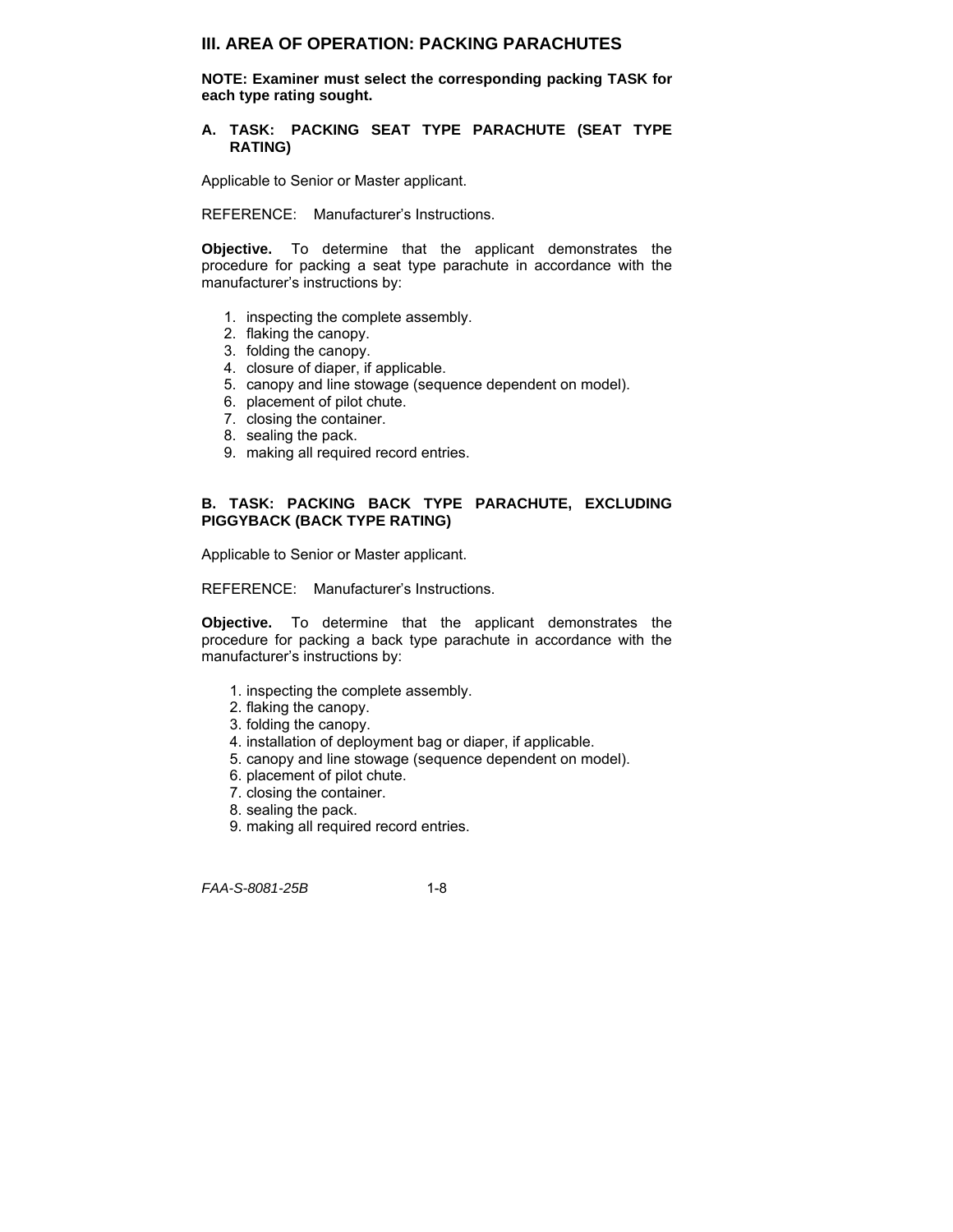#### **C. TASK: PACKING CHEST TYPE PARACHUTE (CHEST TYPE RATING)**

Applicable to Senior or Master applicant.

REFERENCE: Manufacturer's Instructions.

**Objective.** To determine that the applicant demonstrates the procedure for packing a chest type parachute in accordance with the manufacturer's instructions by:

- 1. inspecting the complete assembly.
- 2. flaking the canopy.
- 3. folding the canopy.
- 4. closure of diaper, if applicable.
- 5. canopy and line stowage (sequence dependent on model).
- 6. placement of pilot chute.
- 7. closing the container.
- 8. sealing the pack and making all required record entries.

#### **D. TASK: PACKING LAP TYPE PARACHUTE (LAP TYPE RATING)**

Applicable to Senior or Master applicant.

REFERENCE: Manufacturer's Instructions.

**Objective.** To determine that the applicant demonstrates the procedure for packing a lap type parachute in accordance with the manufacturer's instructions by:

- 1. inspecting the complete assembly.
- 2. flaking the canopy.
- 3. folding the canopy.
- 4. closure of diaper, if applicable.
- 5. canopy and line stowage (sequence dependent on model).
- 6. placement of pilot chute.
- 7. closing the container.
- 8. sealing the pack.
- 9. making all required record entries.

1-9 *FAA-S-8081-25B*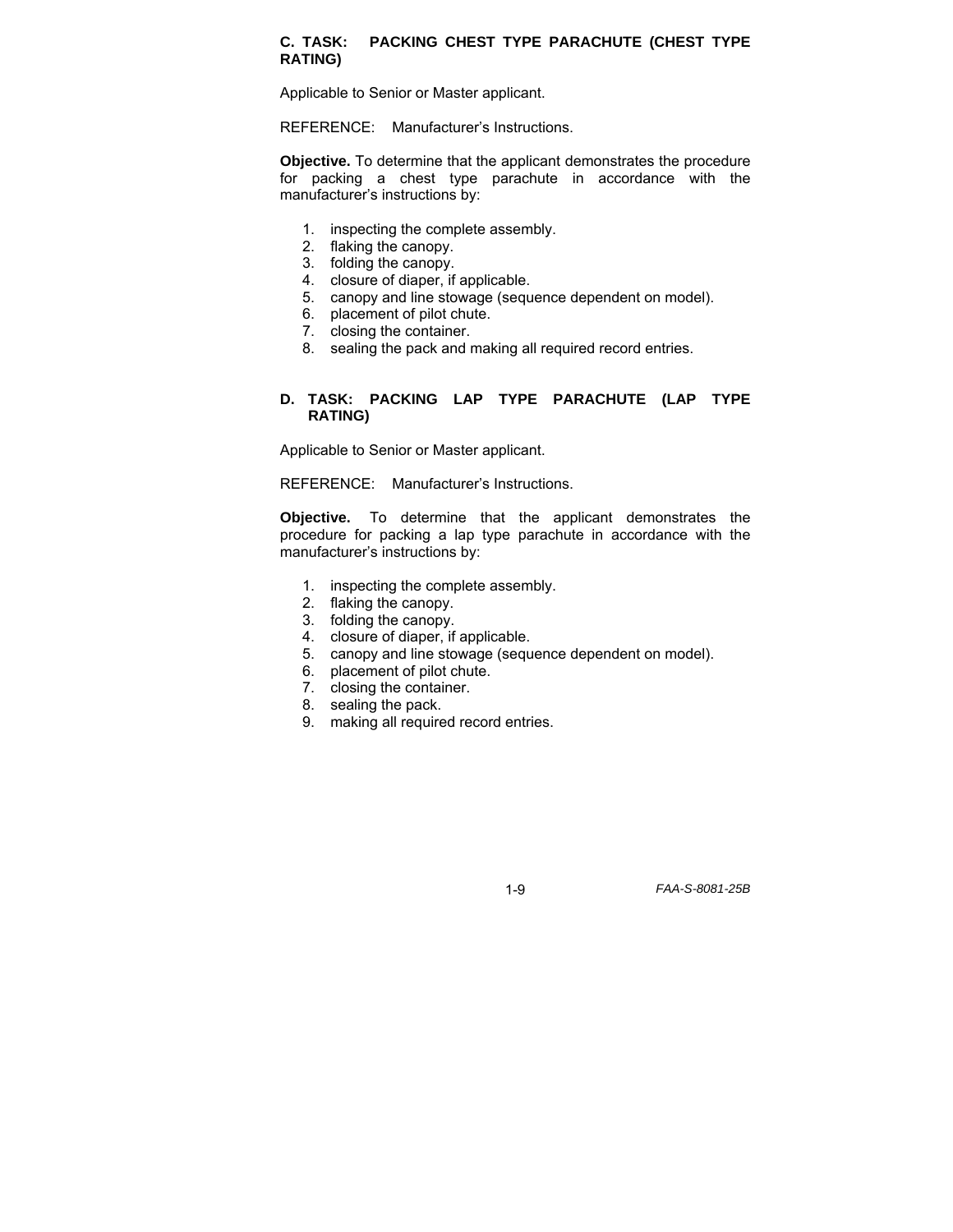### **E. TASK: PACKING ROUND PARACHUTE**

Applicable to Senior or Master applicant.

REFERENCE: Manufacturer's Instructions.

**Objective.** To determine that the applicant demonstrates the procedure for packing a round parachute in accordance with the manufacturer's instructions by:

- 1. inspecting the complete assembly.
- 2. flaking the canopy.
- 3. folding the canopy.
- 4. closure of diaper, if applicable.
- 5. canopy and line stowage (sequence dependent on model).
- 6. placement of pilot chute.
- 7. closing the container.
- 8. sealing the pack.
- 9. making all required record entries.

#### **F. TASK: PACKING RAM-AIR PARACHUTE**

Applicable to Senior or Master applicant.

REFERENCE: Manufacturer's Instructions.

**Objective.** To determine that the applicant demonstrates the procedure for packing a ram-air parachute in accordance with the manufacturer's instructions by:

- 1. inspecting the complete assembly.
- 2. flaking the canopy.
- 3. folding the canopy.
- 4. installation of deployment bag or diaper closure, if applicable.
- 5. canopy and line stowage (sequence dependent on model).
- 6. placement of pilot chute.
- 7. closing the container.
- 8. sealing the pack.
- 9. making all required record entries.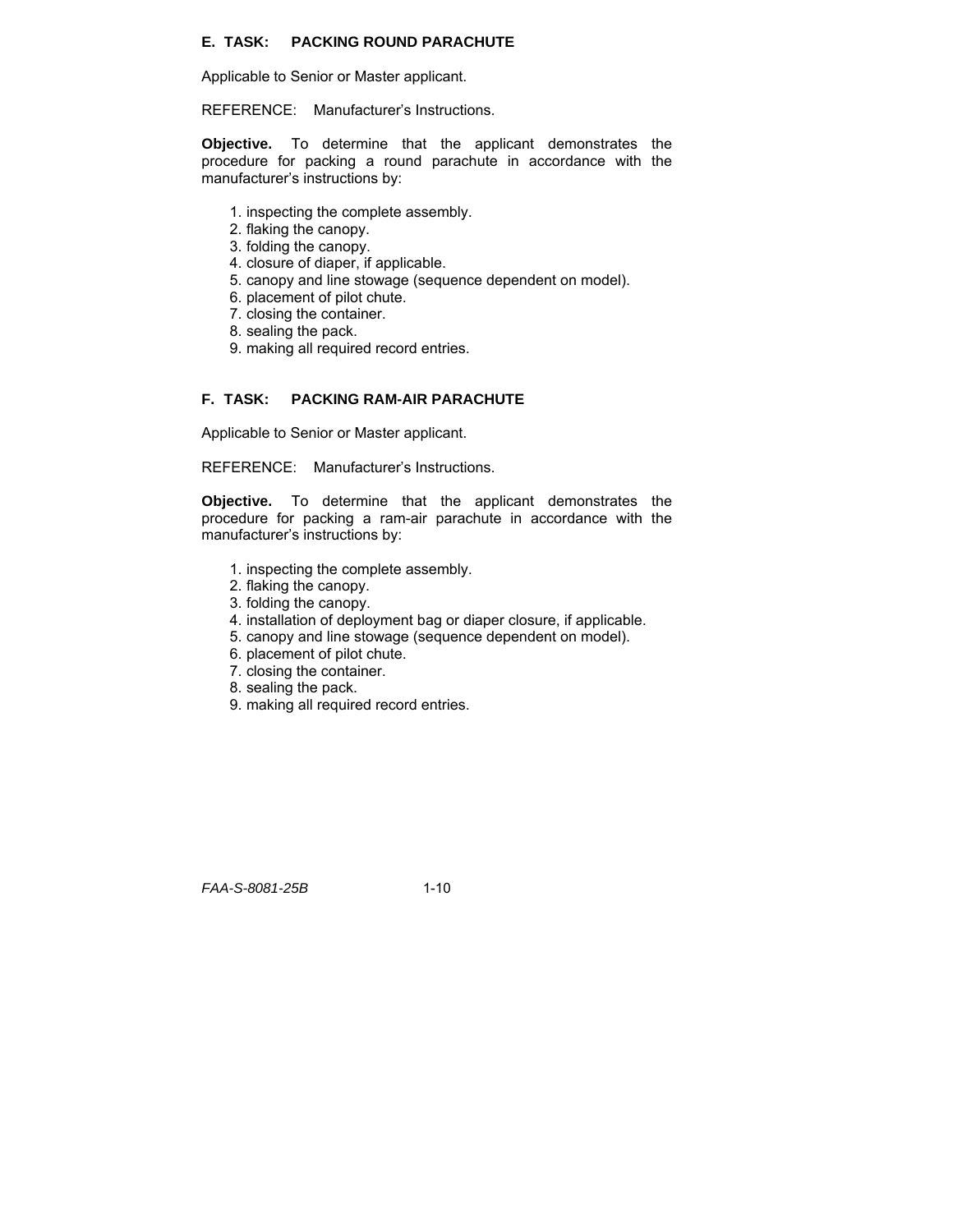#### **G. TASK: PACKING PIGGYBACK CONTAINER TYPE PARACHUTE**

Applicable to Senior or Master applicant.

REFERENCE: Manufacturer's Instructions.

**Objective.** To determine that the applicant demonstrates the procedure for packing a piggyback container type parachute assembly in accordance with the manufacturer's instructions by:

- 1. inspecting the complete assembly.
- 2. flaking the canopy.
- 3. folding the canopy.
- 4. installation of deployment bag or diaper closure, if applicable.
- 5. canopy and line stowage (sequence dependent on model).
- 6. placement of pilot chute.
- 7. closing the container.
- 8. sealing the pack.
- 9. making all required record entries.

1-11 *FAA-S-8081-25B*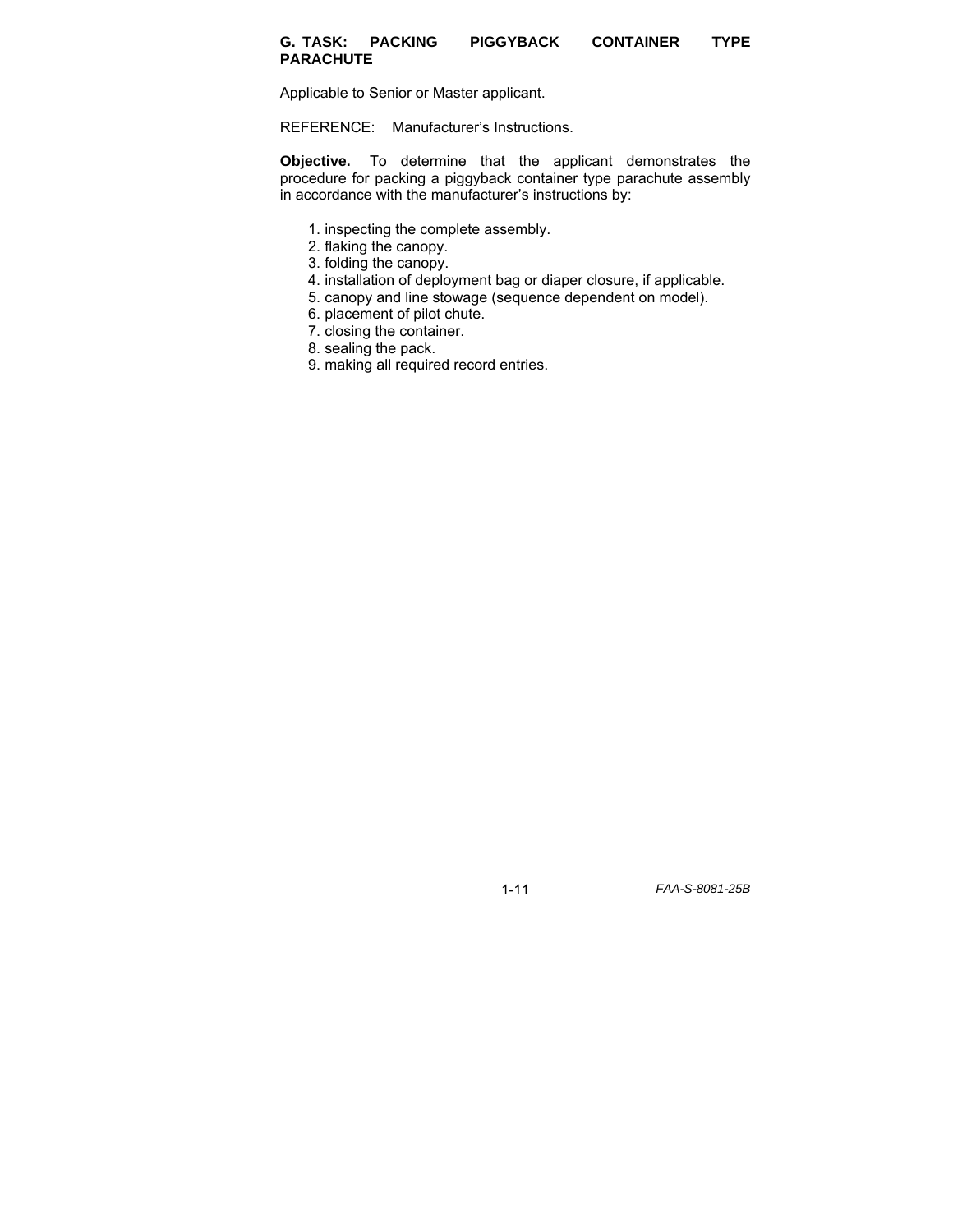# **IV. AREA OF OPERATION: PARACHUTE OPERATION AND CARE**

# **A. TASK: PARACHUTE STORAGE**

Applicable to Senior or Master applicant.

REFERENCES: 14 CFR part 65; AC 105-2; PPM.

**Objective.** To determine that the applicant demonstrates preparing a parachute for extended storage by:

- 1. unpacking the parachute.
- 2. roll packing the canopy.
- 3. positioning slider if installed.
- 4. daisy chaining lines.
- 5. removing rubber bands from assembly.
- 6. separating canopy assembly from container, if necessary.
- 7. placing assembly in storage carton (canopy on the bottom, lines, pack, and harness on top).

# **B. TASK: PARACHUTE DRYING AND AIRING**

Applicable to Senior or Master applicant.

REFERENCES: 14 CFR part 65; PPM Vol. II.

**Objective.** To determine that the applicant:

- 1. exhibits knowledge of procedure for drying and airing parachute assemblies by describing
	- a. recommended airing time.
	- b. method and conditions when airing time may be reduced.
	- c. recommended atmospheric conditions in the packing area.
- 2. demonstrates hanging a round canopy and chaining the suspension lines.
- 3. demonstrates hanging a ram-air canopy.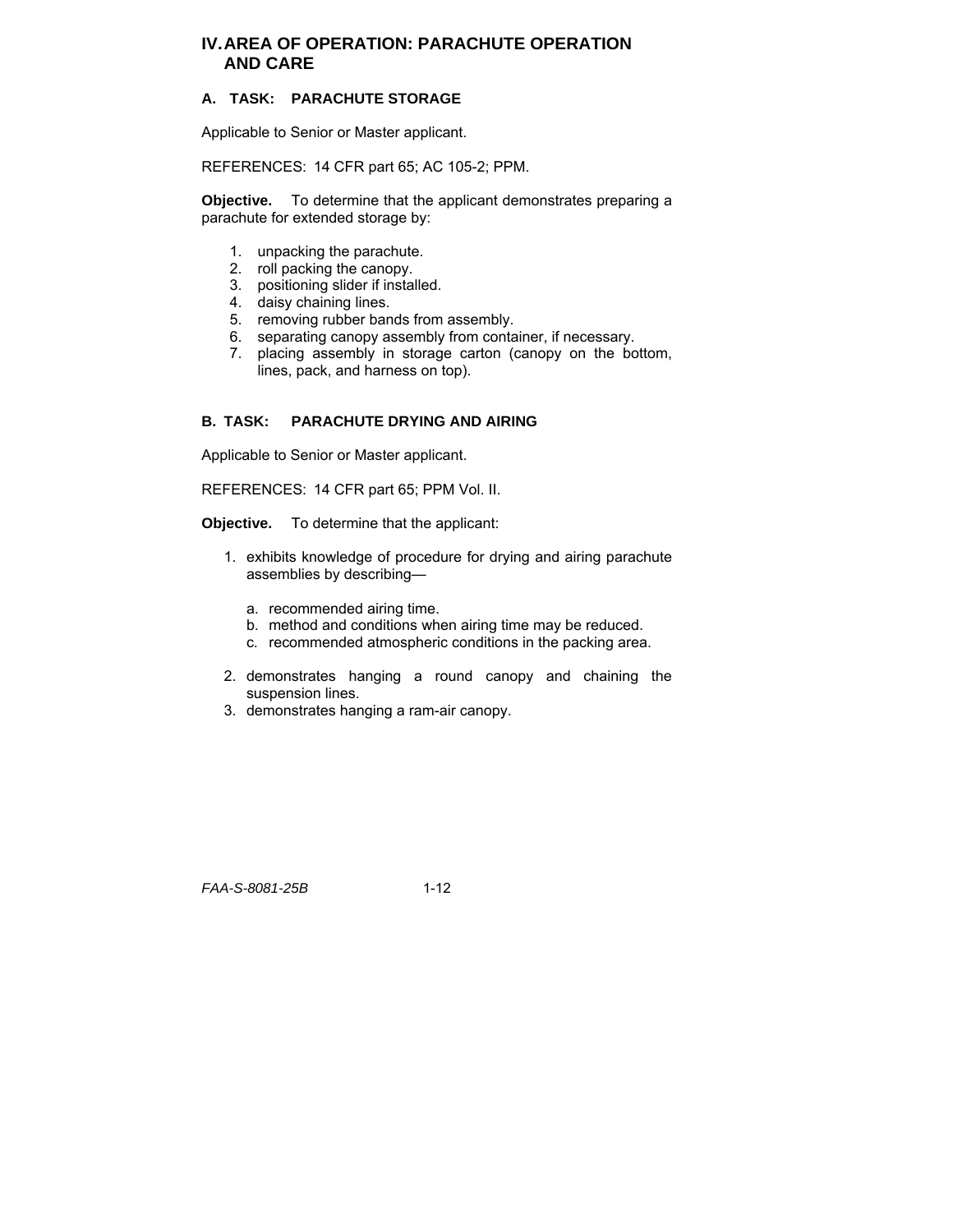# **C. TASK: PARACHUTE ASSEMBLY INSPECTION**

Applicable to Senior or Master applicant.

REFERENCES: PPM Vol.; Canopy Manufacturer's Manual; Container Manufacturer's Manual.

**Objective.** To determine that the applicant:

- 1. demonstrates parachute assembly inspection by
	- a. layout and straightening of the complete canopy, container, and harness assembly.
	- b. ensuring all components are compatible, complete, and free from manufacturer's errors and in compliance with approved changes.
- 2. demonstrates inspection of the following components
	- a. pilot chute.
	- b. pilot chute bridle.
	- c. deployment device (bag, diaper, etc.).
	- d. lines (suspension-steering).
	- e. risers and links.
	- harness.
	- g. container.
	- h. ripcord.
	- i. ram-air canopy.

1-13 *FAA-S-8081-25B*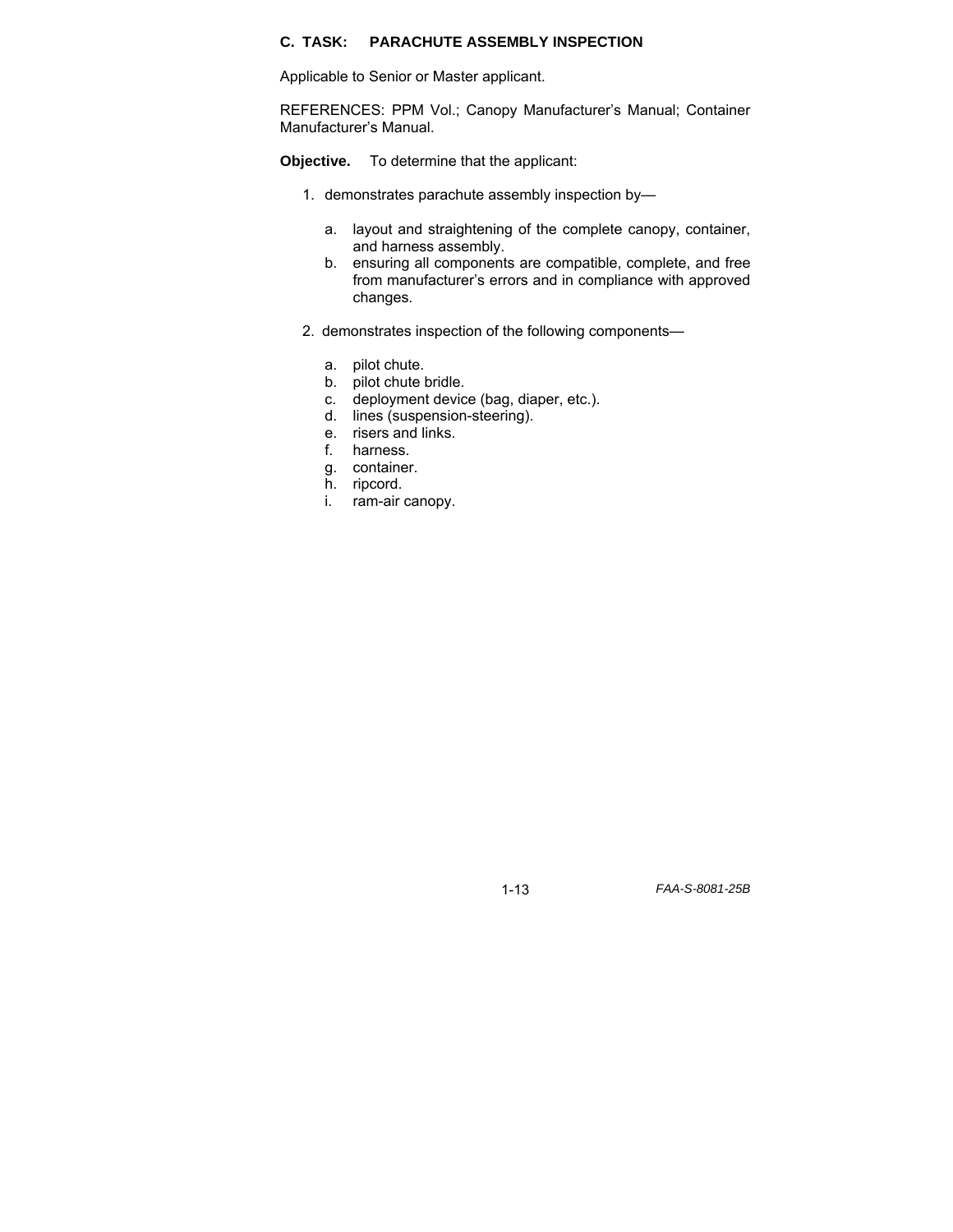# **D. TASK: CLEANING PARACHUTE CANOPIES**

Applicable to Senior or Master applicant.

REFERENCE: PPM Vol. II.

**Objective.** To determine that the applicant:

- 1. exhibits knowledge of cleaning parachute canopies by describing
	- a. which canopies could be washed if absolutely necessary.
	- b. the effect washing would have on the permeability of a ram-air canopy.
	- c. how hard water may be softened.
	- d. the washing process (including the handling of the canopy during the wash).
	- e. how the canopy should be dried and the maximum temperature and time a heated drying room may be used.
- 2. demonstrates spot cleaning a sample piece of nylon canopy material soiled with grease.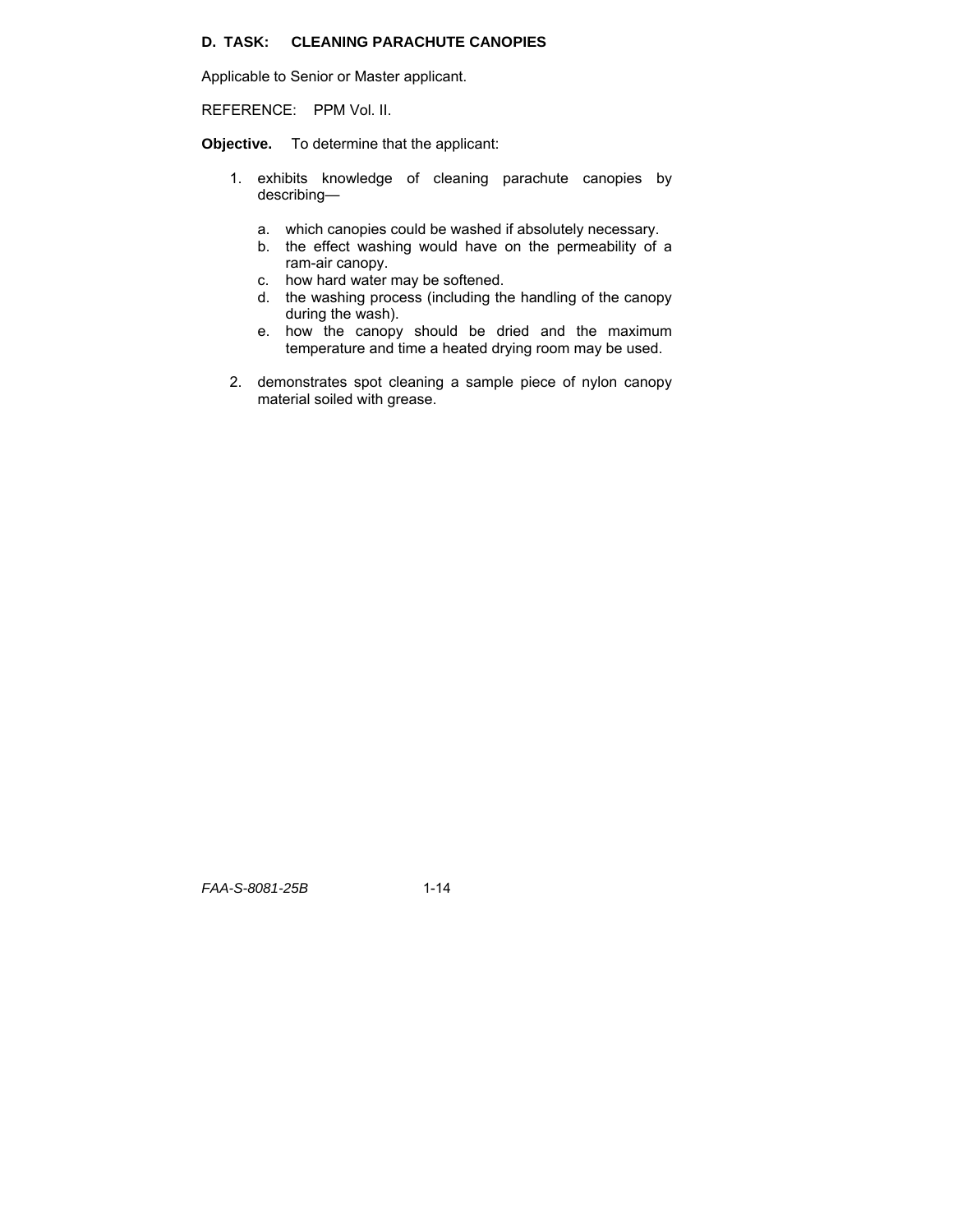### **E. TASK: PARACHUTE HARNESS ADJUSTMENT**

Applicable to Senior or Master applicant.

REFERENCE: PPM Vol. II.

**Objective.** To determine that the applicant demonstrates parachute harness adjustment by:

- 1. selecting the correct size harness.
- 2. loosening adjustable back, chest, and leg straps.
- 3. donning harness and positioning pack over shoulders.
- 4. positioning and tightening leg straps.
- 5. adjusting main lift webs, if adjustable.
- 6. tightening diagonal back straps or horizontal adjustments, if adjustable.
- 7. adjusting chest strap.
- 8. threading and tightening belly band, if installed.
- 9. stowing excess webbing.

#### **F. TASK: REQUIREMENT OF THE ASSIST DEVICE IN A PILOT CHUTE STATIC LINE**

Applicable to Senior or Master applicant.

REFERENCES: PPM Vol. I, Chapter 7; 14 CFR part 105, section 105.47.

**Objective.** To determine that the applicant:

- 1. exhibits knowledge by describing the Federal Aviation Regulations requirements concerning
	- a. when an assist device will be employed.
	- b. the length of the assist device.
	- c. the static load strength of the assist device.
	- d. who may attach an assist device to a main parachute.
- 2. exhibits knowledge of pilot chute deployment by pin type static line employing an assist device, by describing the sequence of events in the deployment cycle.
- 3. demonstrates inspection of a pin type static line with attached assist device.

1-15 *FAA-S-8081-25B*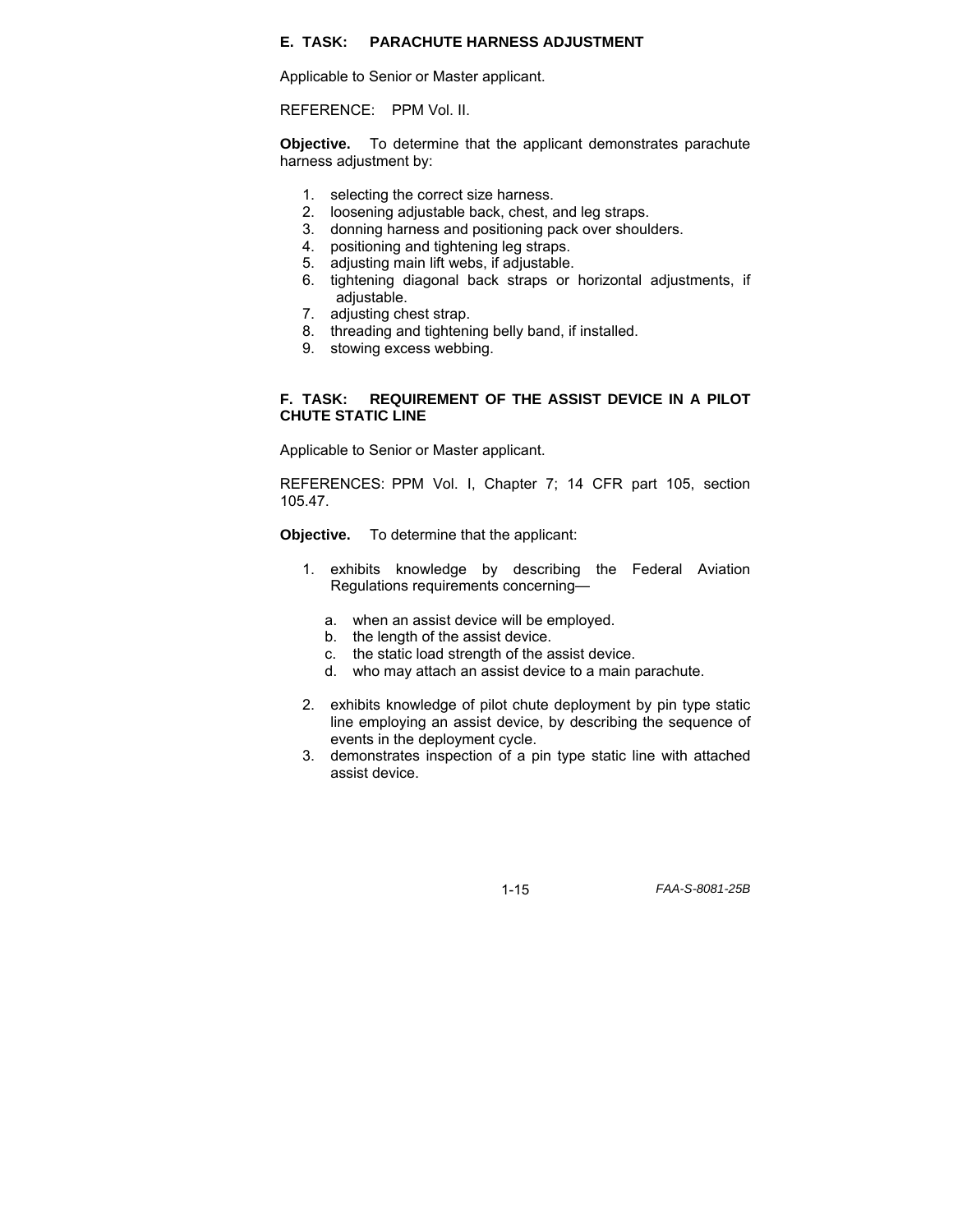#### **G. TASK: REQUIREMENT OF THE ASSIST DEVICE IN A DIRECT DEPLOYMENT STATIC LINE**

Applicable to Senior or Master applicant.

REFERENCES: PPM Vol. I, Chapter 7; 14 CFR part 105, section 105.47.

**Objective.** To determine that the applicant:

- 1. exhibits knowledge by describing the 14 CFR requirements concerning
	- a. when an assist device will be employed.
	- b. the length of the assist device.
	- c. the static load strength of the assist device.
	- d. who may attach an assist device to a main parachute.
- 2. exhibits knowledge of direct deployment of main parachute canopy by break cord static line, by describing the sequence of events in the deployment cycle.
- 3. demonstrates inspection of a break cord static line with attached assist device.

#### **H. TASK: CLEANING PARACHUTE HARNESS/CONTAINER**

Applicable to Senior or Master applicant.

REFERENCE: PPM Vol. II.

**Objective.** To determine that the applicant:

- 1. exhibits knowledge of cleaning parachute harness/container assemble by describing
	- a. how the harness/container may be cleaned.
	- b. how Velcro should be protected during washing.
	- c. the effects of washing the harness webbing in overly hot water or overly strong soap solution.
	- d. how the hardware should be protected after cleaning.
	- e. the effects of cleaning solvents on nylon and Lexan plastic.
- 2. demonstrates litmus testing of an area of suspected acid contamination on a sample piece of container material.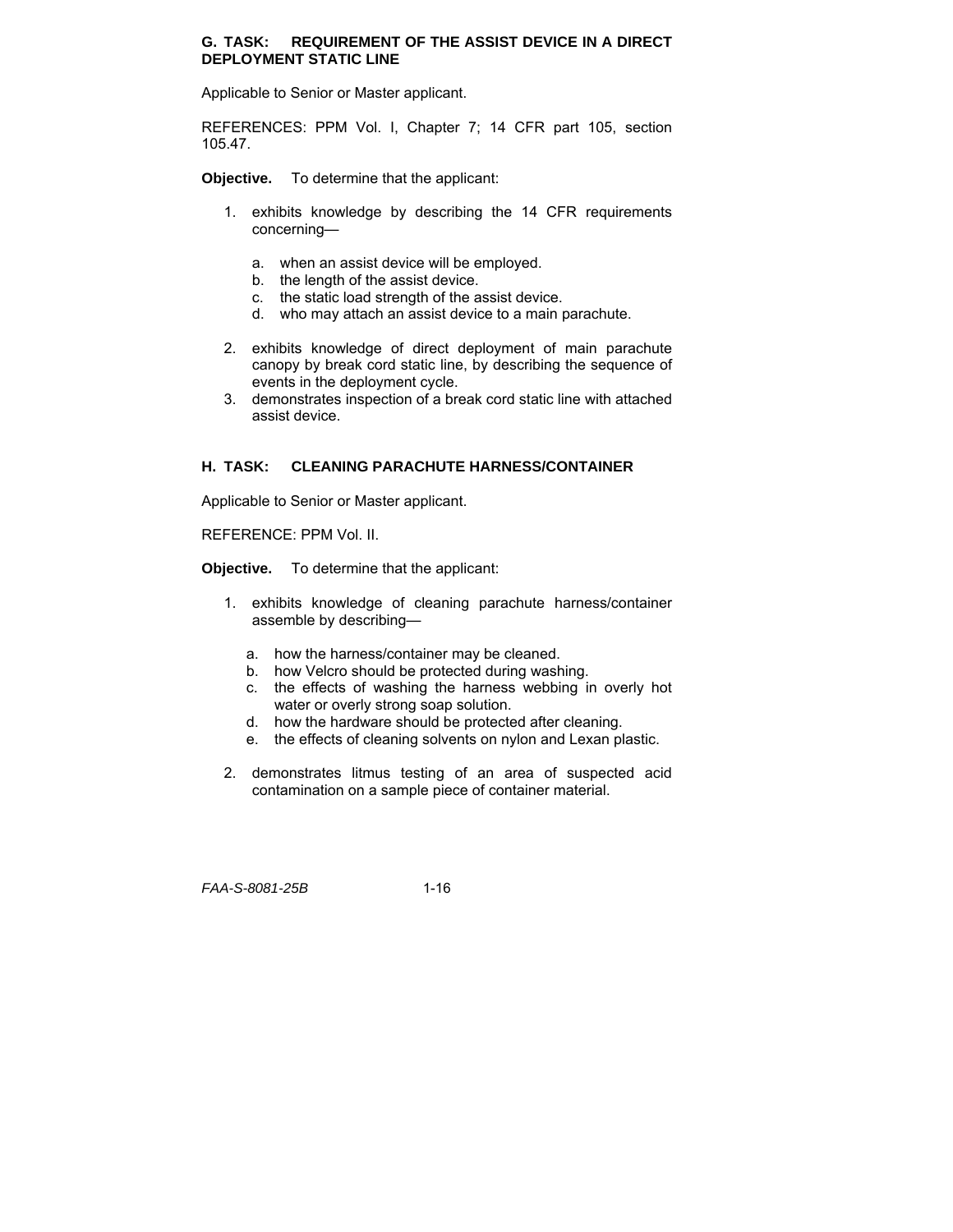#### **V. AREA OF OPERATION: PARACHUTE CONSTRUCTION DETAILS**

#### **A. TASK: SEAM CONSTRUCTION DEFECTS**

Applicable to Senior or Master applicant.

REFERENCE: PPM Vol. I or Vol. II.

**Objective.** To determine that the applicant demonstrates identification of various seam construction defects from examples of the following:

- 1. a correctly sewn seam
- 2. a raw edge defect
- 3. excess material beyond desired seam width
- 4. under fold condition (insufficient material inside seam width)
- 5. over fold condition (excess material inside seam width)

#### **B. TASK: WEBBING JOINT CONSTRUCTION**

Applicable to Master applicant.

REFERENCE: PPM Vol. II.

**Objective.** To determine that the applicant:

- 1. exhibits knowledge of webbing joint construction by describing
	- a. which yarns of the webbing material provide the load bearing capacity.
	- b. which stitch patterns provide the greatest strength in webbing.
	- c. the number of stitches per inch commonly used on webbing and the minimum edge distance.
	- d. why stitching on webbing should extend1 stitch over the end of the webbing material.
- 2. demonstrates constructing a sewn sample harness chest strap joint, using 3-point W W stitching on Type 8 webbing.
- 3. demonstrates constructing a sewn sample harness hip junction, using 4-point W W stitching on Type 7 webbing.

1-17 *FAA-S-8081-25B*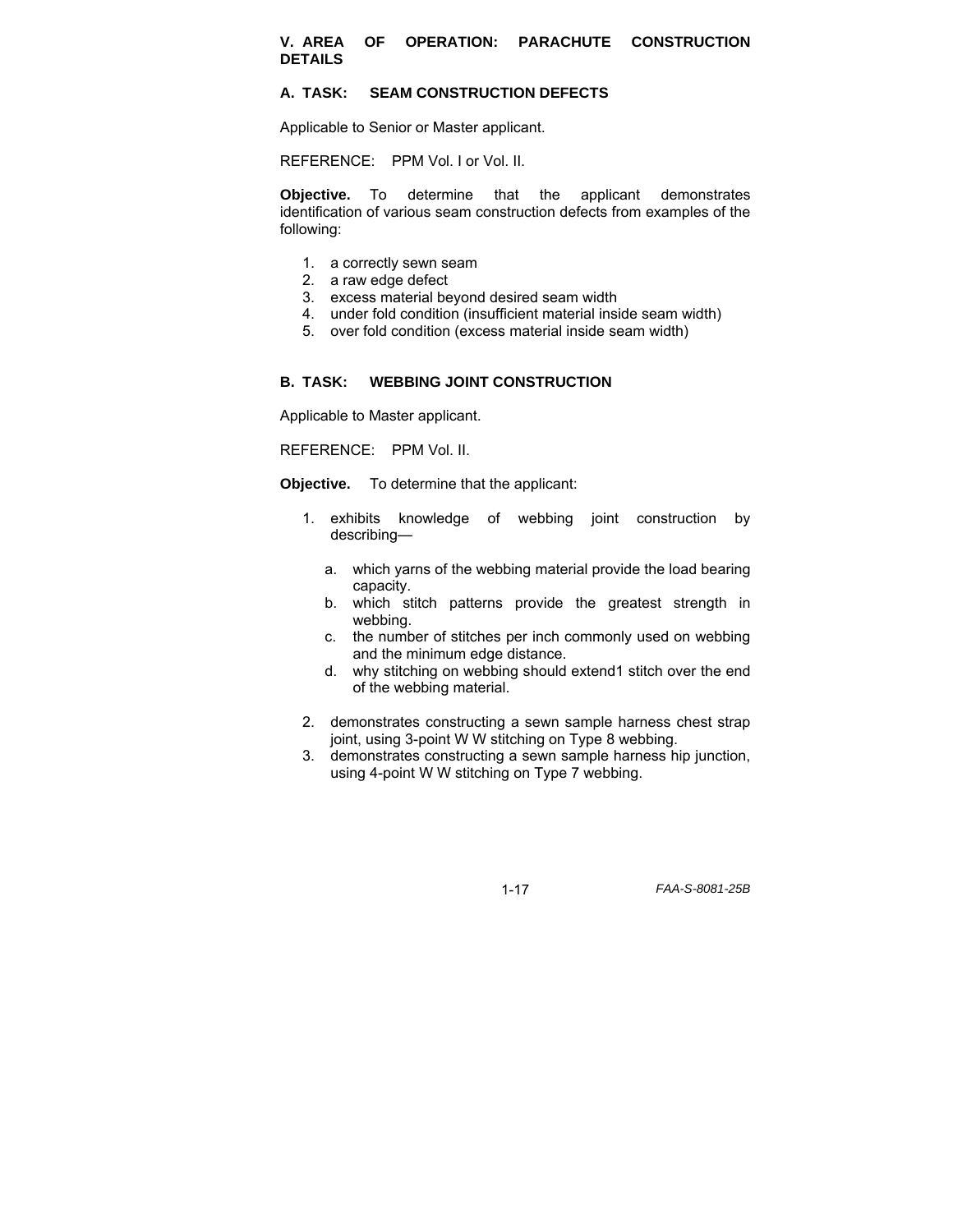# **C. TASK: PARACHUTE CONSTRUCTION KNOTS**

Applicable to Senior or Master applicant.

REFERENCE: PPM Vol. I.

**Objective.** To determine that the applicant demonstrates forming the following types of parachute construction knots:

- 1. clove hitch.
- 2. lark's head.
- 3. two overhand.
- 4. bowline.
- 5. surgeon's, with locking tie.

#### **D. TASK: FABRIC CONSTRUCTION**

Applicable to Senior or Master applicant.

REFERENCE: PPM Vol. I.

**Objective.** To determine that the applicant demonstrates fabric construction details, by indicating on a sample of parachute cloth the:

- 1. fabric warp yarn.
- 2. fabric fill yarn.
- 3. selvage edge.
- 4. rip stop weave.

#### **E. TASK: FRENCH FELL SEAM CONSTRUCTION**

Applicable to Senior or Master applicant.

REFERENCE: PPM Vol. I.

**Objective.** To determine that the applicant demonstrates construction of 301 LSc-2 French fell seam by:

- 1. selecting the correct sewing machine.
- 2. setting up the sewing machine to sew with E size A-A-59826 thread on MIL-C-4438 cloth at the correct number of stitches per inch.
- 3. constructing a bias 1-foot sample of a French fell seam on MIL-C-4438 cloth.
- 4. examining the sewn sample for any irregularities.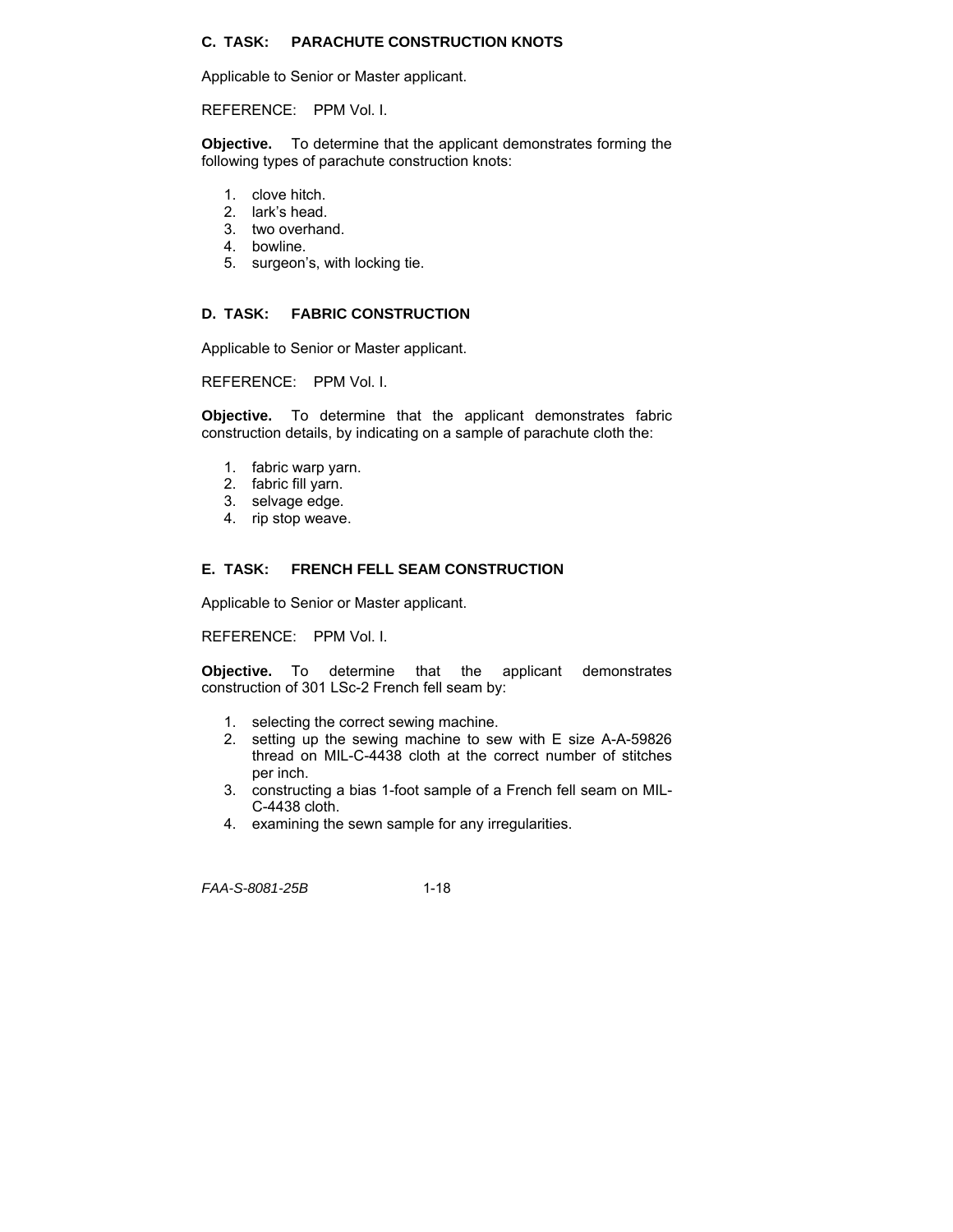#### **F. TASK: TECHNICAL STANDARD ORDER TSO-C23c**

Applicable to Senior or Master applicant.

REFERENCES: TSO-C23c; Aerospace Standard 8015A.

**Objective.** To determine that the applicant exhibits knowledge of technical standard order requirements by listing:

- 1. types of parachutes specified.
- 2. categories of parachutes specified.
- 3. seven major components of a parachute assembly.
- 4. primary actuation device test load and functional requirements.
- 5. marking requirements for stowage container, canopy, and primary actuation device.
- 6. strength test requirements for a category B parachute assembly.

#### **G. TASK: TECHNICAL STANDARD ORDER TSO-C23b**

Applicable to Senior or Master applicant.

REFERENCES: TSO-C23b; NAS-804.

**Objective.** To determine that the applicant exhibits knowledge of technical standard order requirements by listing:

- 1. types of parachutes specified.
- 2. fitting material requirements.
- 3. maximum pull force required to open pack.
- 4. required information marking on pack.
- 5. required information marking on canopy.
- 6. ripcord tension test requirements.
- 7. requirement for inspection data pocket.
- 8. strength test requirement for a low speed parachute drop at 125 mph.

1-19 *FAA-S-8081-25B*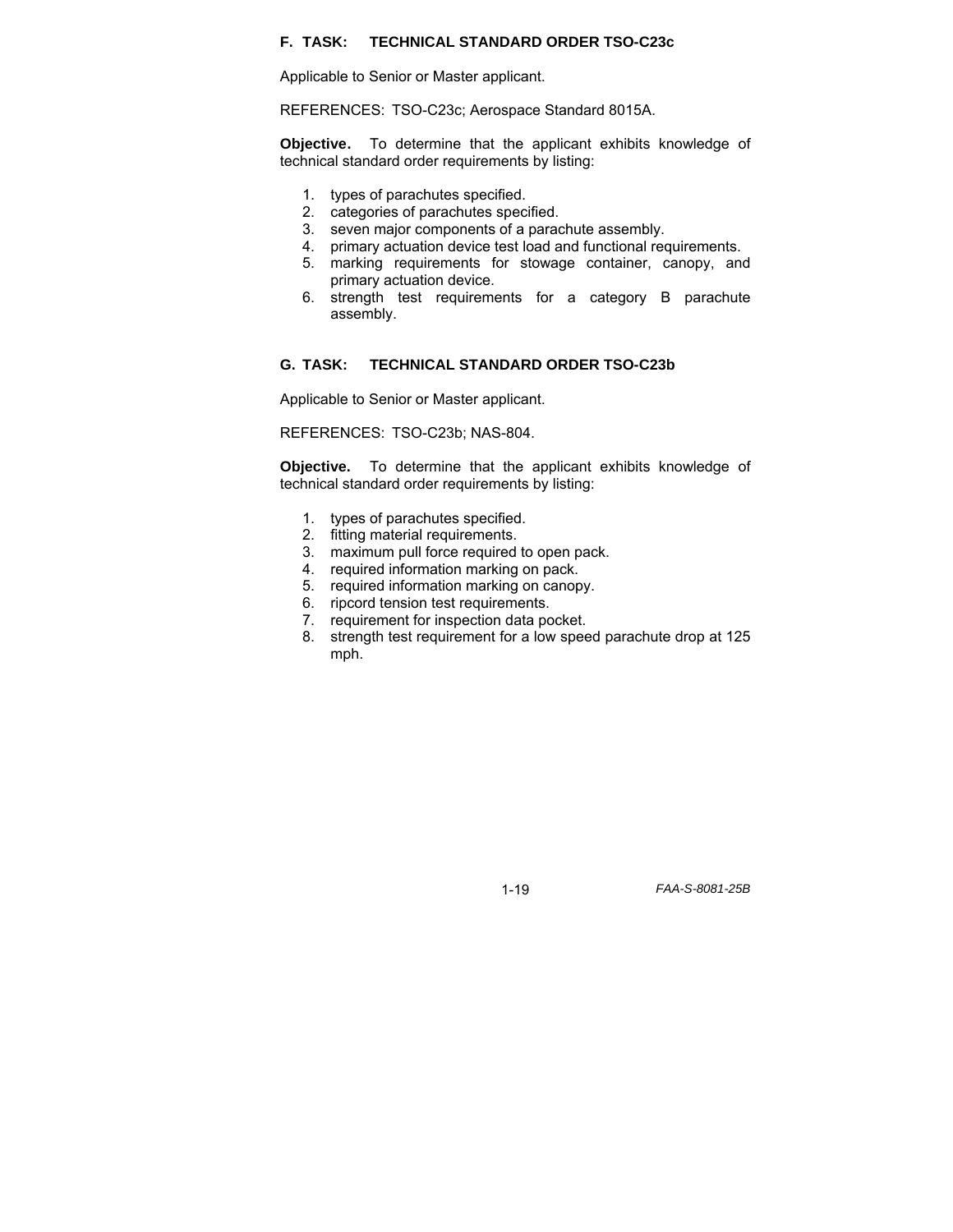#### **H. TASK: FASTENER TAPES**

Applicable to Senior or Master applicant.

REFERENCE: PPM Vol. I.

**Objective.** To determine that the applicant exhibits knowledge of fastener tapes (hook and loop) and factors that affects their functions by describing the:

- 1. position at installation of the two sides.
- 2. one-way hook tape.
- 3. effect of cutting the tape lengthwise.
- 4. effect of temperature on tapes.
- 5. effect of water on tapes.

#### **I. TASK: FINGER TRAP LOOP CONSTRUCTION**

Applicable to Senior or Master applicant.

REFERENCE: PPM Vol. II.

**Objective.** To determine that applicant:

- 1. exhibits knowledge of finger trap construction by describing
	- a. the tools necessary to form loop.
	- b. the method of tensioning and marking cord.
	- c. types of stitching used to secure the loop.
	- d. the method of trimming the cord end.
	- e. the length of stitching necessary to secure the loop.
	- f. construction irregularities to be avoided.
- 2. demonstrates constructing a 1-inch finger trap loop in a coreless Dacron cord sample.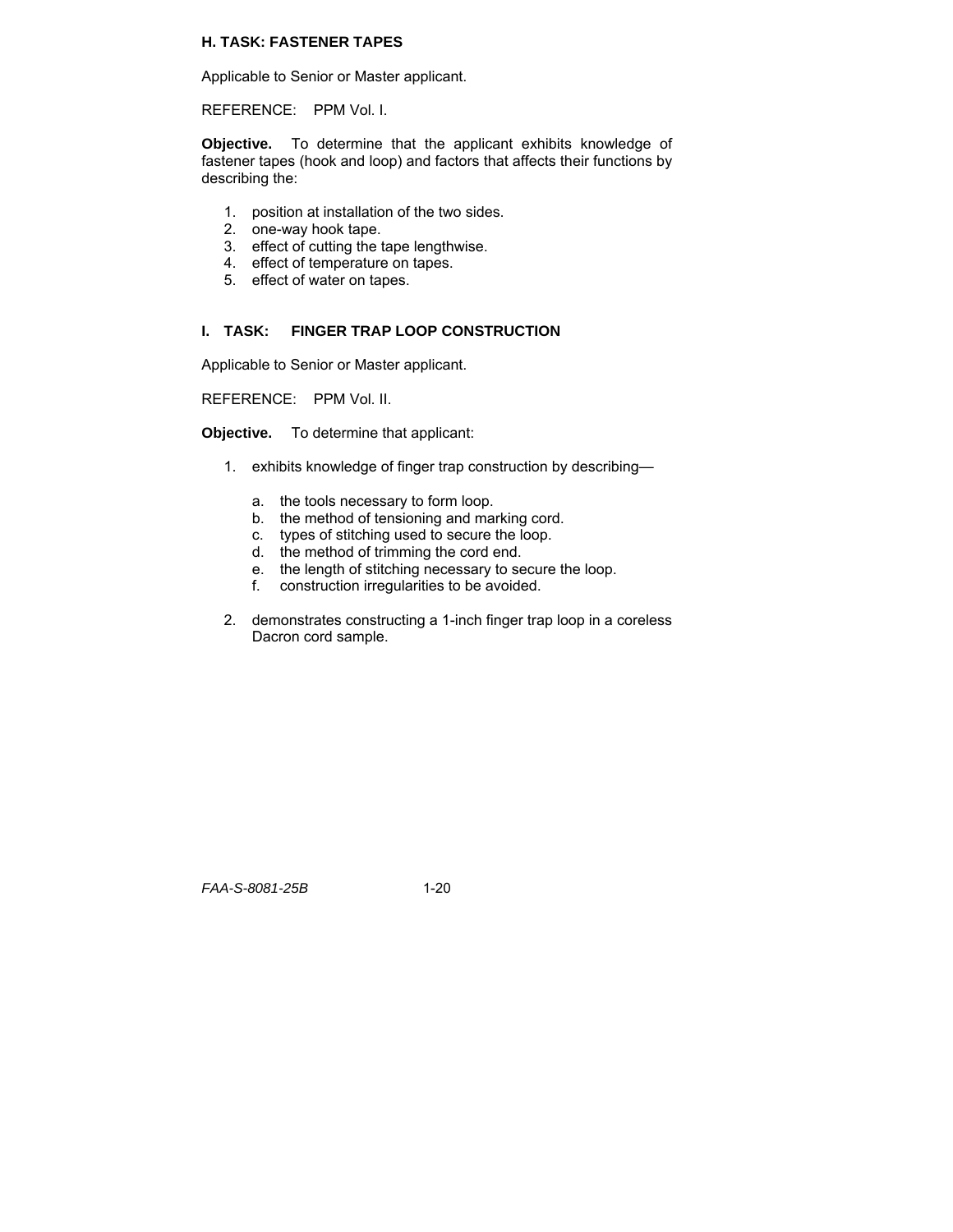#### **J. TASK: RADIAL SEAM CONSTRUCTION**

Applicable to Senior or Master applicant.

REFERENCE: PPM Vol. I.

**Objective.** To determine that the applicant demonstrates construction of an LSc-4 radial seam by:

- 1. setting up a sewing machine to sew with E size MIL-C-7020 cloth at the correct number of stitches per inch.
- 2. constructing a bias 1-foot sample of a 301-LSc-4 radial seam enclosing a section of suspension line.
- 3. examining the sewn sample for any seam defects.

#### **K. TASK: FABRICATE BINDING CORNERS**

Applicable to Senior or Master Rigger applicant.

REFERENCE: PPM Vol. I.

**Objective.** To determine that the applicant demonstrates fabrication of 90 degree binding corners by:

- 1. cutting binding tape for the corner, folding and sewing a simple bound corner.
- *2.* constructing an example of a binding finishing corner on a panel.

#### **L. TASK: THREADING FRICTION ADAPTER**

Applicable to Senior or Master applicant.

REFERENCE: PPM Vol. I.

**Objective.** To determine that the applicant demonstrates threading friction adapters by:

- 1. selecting compatible webbing.
- 2. threading an adapter.
- *3.* preparing the terminal either by the split, wrap and sew method or by folding over and sewing.

1-21 *FAA-S-8081-25B*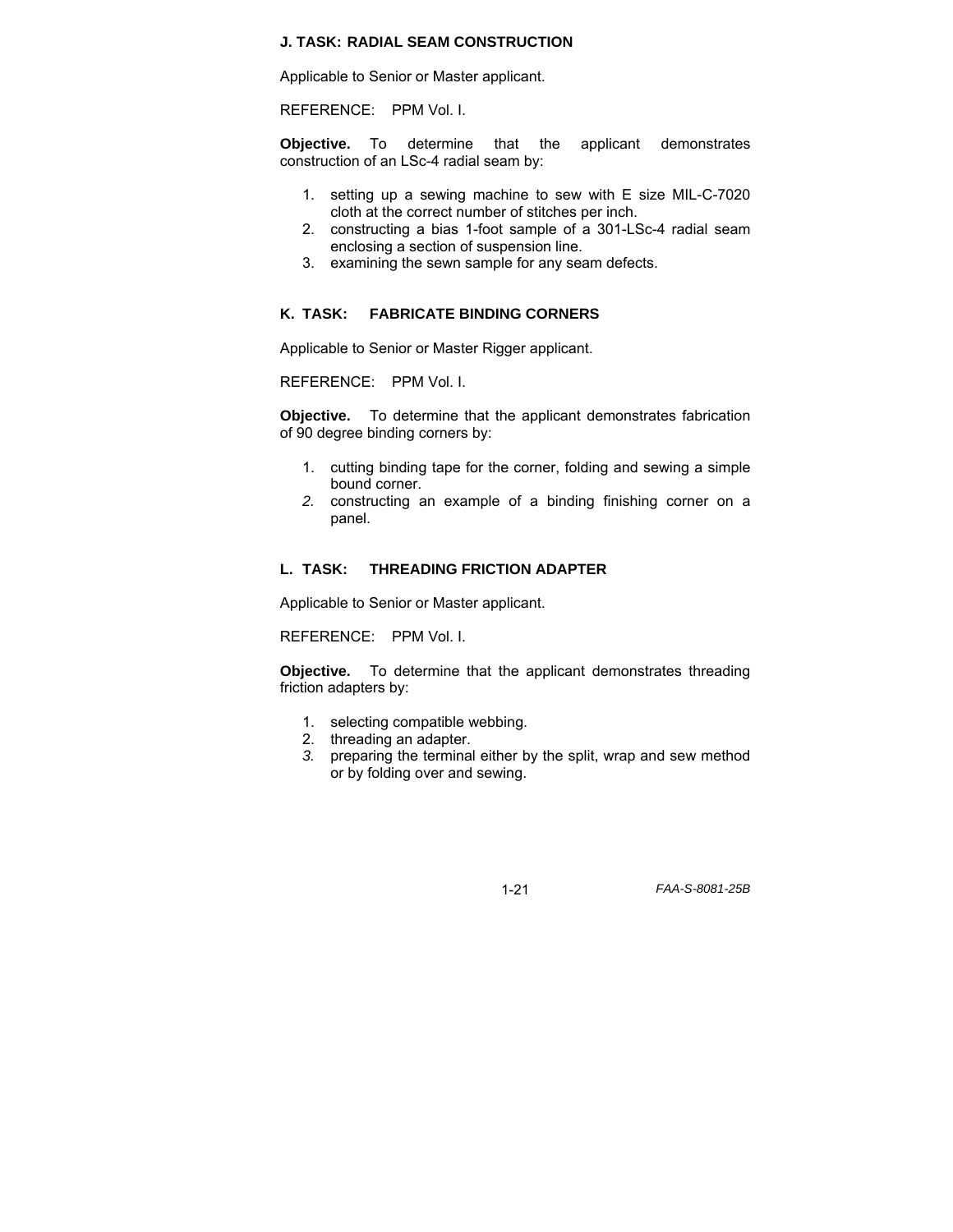#### **VI. AREA OF OPERATION: PARACHUTE REPAIR**

#### **A. TASK: SINGLE PATCH (BASIC PATCH) CANOPY REPAIR**

Applicable to Senior or Master applicant.

REFERENCES: PPM Vol. I or II; FAA-H-8083-17.

**Objective.** To determine that the applicant demonstrates constructing a single patch canopy repair by:

- 1. laying out and marking the damage area.
- 2. selecting proper material.
- 3. orientating patch material warp and filler threads to the canopy.
- 4. cutting and folding the patch.
- 5. sewing inside seam.
- 6. removing damaged area.
- 7. sewing outside seam.
- 8. thoroughly inspecting and ensuring the stitching has not captured a line or adjacent material.

#### **B. TASK: REPLACEMENT OF NONCONTINUOUS CONTROL LINE (RAM-AIR CANOPY)**

Applicable to Master applicant.

REFERENCE: FAA-H-8083-17.

**Objective.** To determine that the applicant demonstrates replacement of` noncontinuous control line on a ram-air canopy by:

- 1. measuring existing lines, record original dimensions.
- 2. cutting new line for the upper steering lines.
- 3. fabricating the new uppers by finger trapping and sewing.
- 4. fabricating the lower steering line, finger trapping the brake set loop.
- 5. fabricating the tog line and finger trapping to the steering line.
- 6. attaching the new lower control line assembly to the upper steering lines.
- 7. attaching the steering lines to the canopy.
- 8. applying tension to the complete control line assembly ensuring correct dimensions
- 9. sewing and trimming all finger trappings.
- 10. positioning (route line thru guide ring) and tying toggle.
- 11. check finished dimension against original dimensions.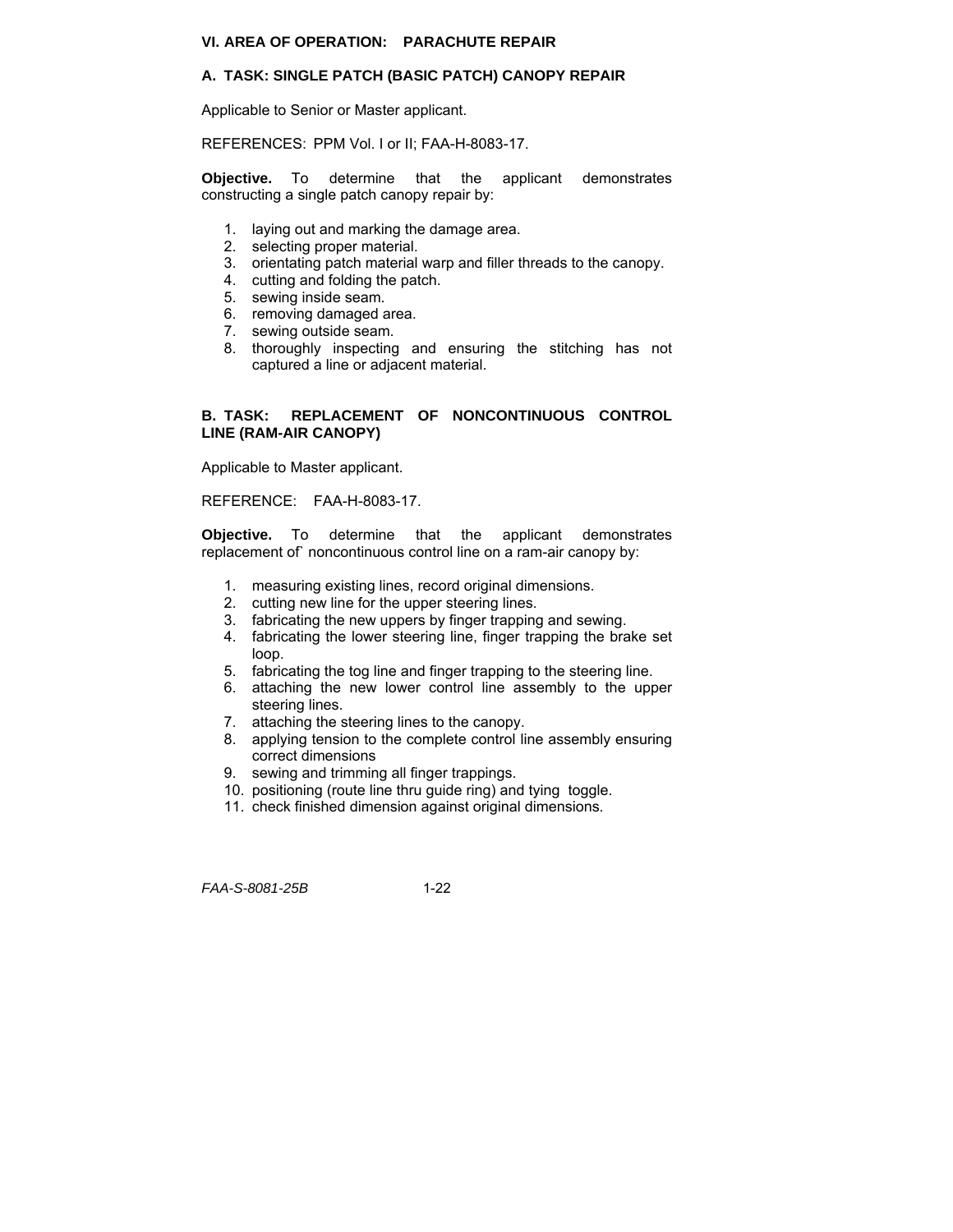#### **C. TASK: APPLICATION OF NON-DESTRUCTIVE TEST METHOD TS-108**

Applicable to Senior or Master applicant.

REFERENCE: Parachute Industry Association Publications Technical Standard 108.

**Objective.** To determine that the applicant:

- 1. exhibits knowledge of the following by describing the
	- a. purpose of the test.
	- b. tools and materials required.
	- c. test procedure.
	- d. chemical indications.
- 2. demonstrates the test procedure.

#### **D. TASK: LINE ATTACHMENT LOOP REPLACEMENT**

Applicable to Master applicant.

REFERENCE: PPM Vol. II.

**Objective.** To determine that the applicant:

- 1. demonstrates preparation for suspension line attachment loop replacement on a ram-air canopy by selecting the
	- a. required repair materials.
	- b. appropriate sewing machine.
	- c. required tools.
- 2. demonstrates replacing a suspension line loop.

1-23 *FAA-S-8081-25B*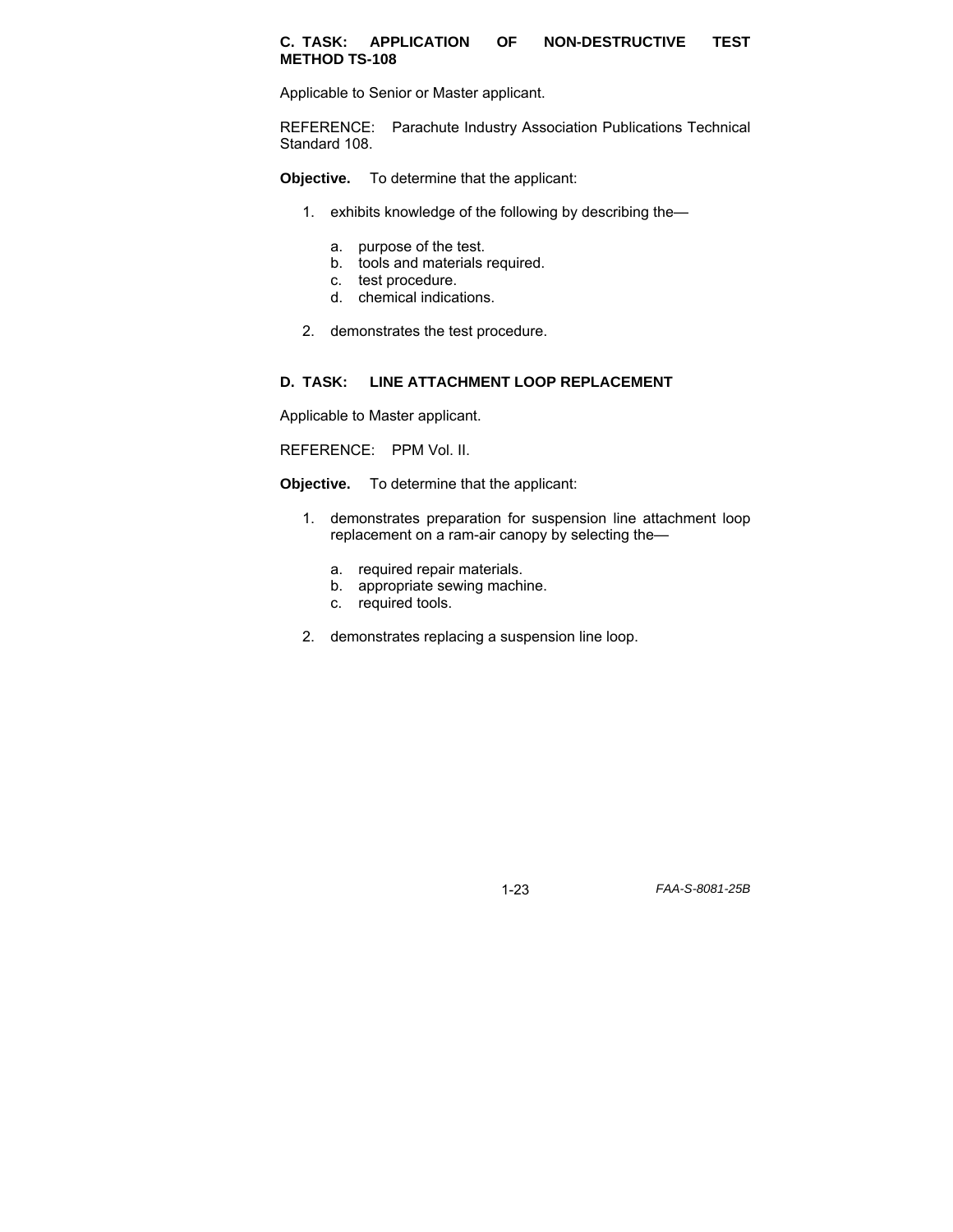#### **E. TASK: REMOVAL AND INSTALLATION OF GROMMENTS**

Applicable to Senior or Master applicant.

REFERENCES: PPM Vol. II; FAA-H-8083-17.

**Objective.** To determine that the applicant demonstrates removal and installation of grommets by:

- 1. cutting the rolled barrel of the old grommet, then separating the barrel and washer from the material.
- 2. stitching the perimeter of the hole, for reinforcement.
- 3. installing new grommet tight enough that it cannot be rotated in the material by hand and with no rough edges.

#### **F. TASK: SEWING MACHINE OPERATION**

Applicable to Senior or Master applicant.

REFERENCES: PPM Vol. I; Sewing Machine Manual.

**Objective.** To determine that the applicant demonstrates sewing machine operation by:

- 1. threading the machine.
- 2. setting the tension.
- 3. adjusting the number of stitches per inch.
- 4. stitching a canopy seam.

#### **G. TASK: CASCADE LINE REPLACEMENT**

Applicable to Master applicant.

REFERENCES: PPM Vol. II; FAA-H-8083-17.

**Objective.** To determine that the applicant:

- 1. demonstrates preparation for replacement of a cascade line by selecting
	- a. repair materials.
	- b. and adjusting sewing machine.
	- c. equipment (tools).
- 2. demonstrates procedure for replacing a cascade line.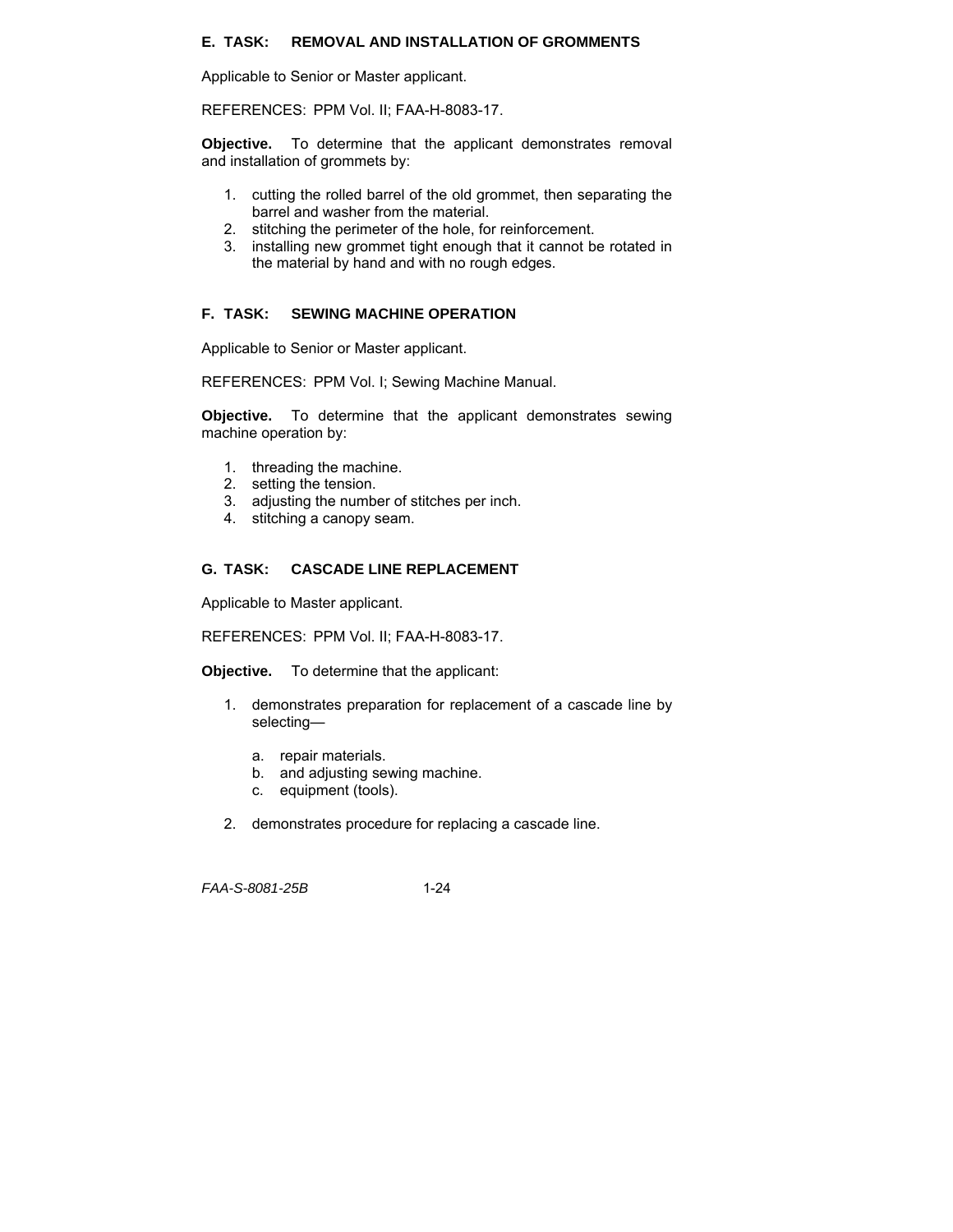#### **H. TASK: NICOPRESS SLEEVE INSTALLATION**

Applicable to Senior or Master applicant.

REFERENCE: PPM Vol. I.

**Objective.** To determine that the applicant demonstrates Nicopress sleeve installation by:

- 1. selecting proper size fitting.
- 2. cutting the cable.
- 3. gauging the sleeve after pressing.

#### **I. TASK: REPLACEMENT OF V-TAB (BUTTERFLY TAB)**

Applicable to Master applicant.

REFERENCE: PPM Vol. I.

**Objective.** To determine that the applicant demonstrates replacement of V-tab (butterfly tab) by:

- 1. removing only those stitches required.
- 2. fabricating a new V-tab.
- 3. positioning and tacking new tab in place.<br>4. applying straight stitching to appropriate a
- applying straight stitching to appropriate area.
- 5. applying zigzag stitching to appropriate area.
- 6. repositioning suspension line in V-tab and applying final stitching.

#### **J. TASK: REPLACEMENT OF CONTINUOUS SUSPENSION LINE**

Applicable to Master applicant.

REFERENCE: PPM Vol. I.

**Objective.** To determine that the applicant demonstrates replacement of continuous suspension line by:

- 1. stitch removal.
- 2. pre-stretching the replacement line.
- 3. measurement of the replacement line.
- 4. installing the new line into the canopy.
- 5. positioning of lines in their respective links, including knotting and sewing.

1-25 *FAA-S-8081-25B*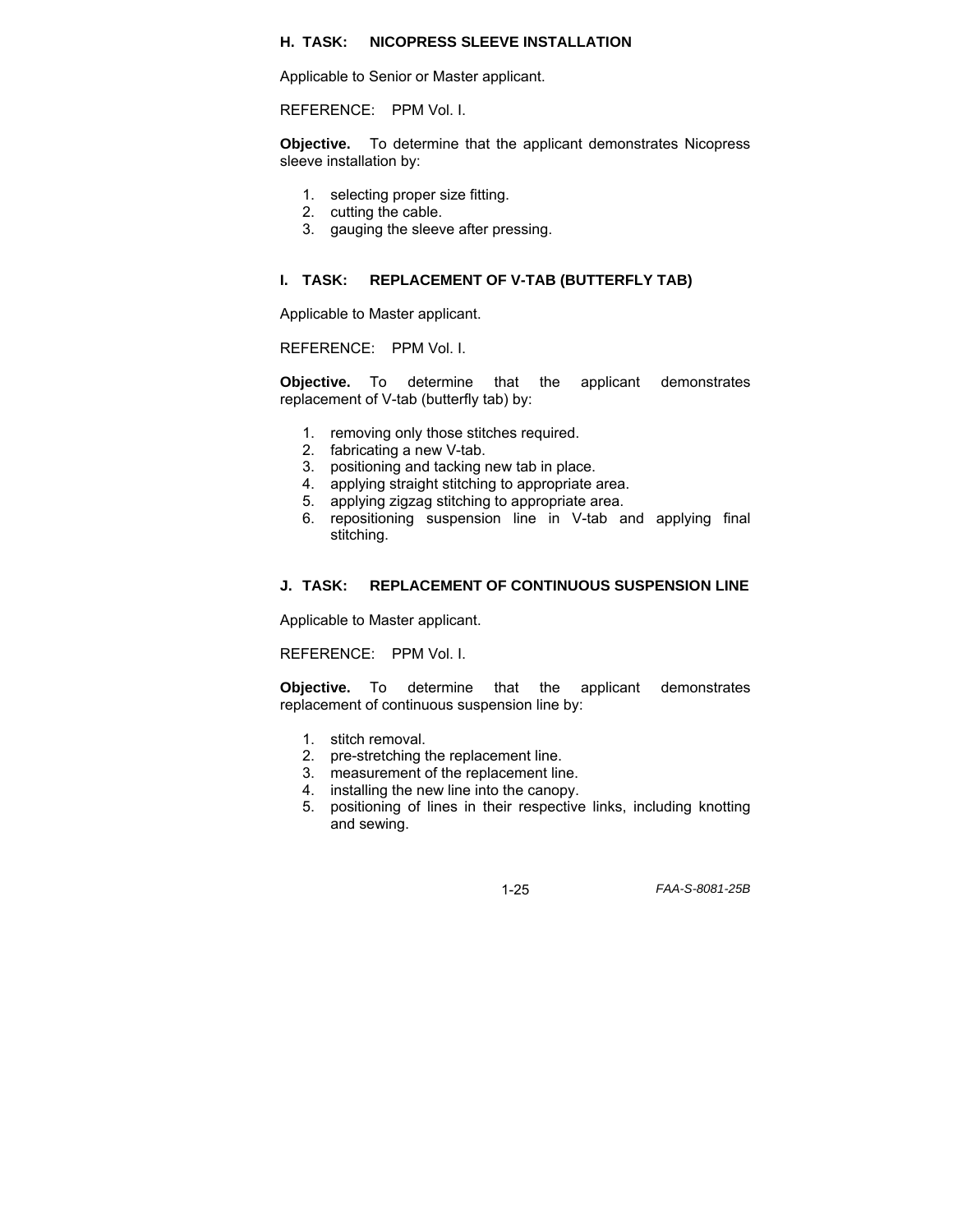#### **K. TASK: SUSPENSION LINE REPLACEMENT IN RAM-AIR CANOPY**

Applicable to Master applicant.

REFERENCES: PPM Vol. II; FAA-H-8083-17.

**Objective.** To determine that the applicant demonstrates suspension line replacement in a ram-air canopy by:

- 1. removing damaged line.
- 2. measuring the replacement line.
- 3. positioning of lines in respective links, including knotting and sewing.
- 4. positioning of the main line to the canopy.
- 5. installing cascade line.
- 6. rechecking all measurements.
- 7. bar tacking all open line ends.
- 8. inspecting work.

**L. TASK: CONTAINER REPAIR \***Examiner designated repair.

Applicable to Senior or Master applicant.

REFERENCES: PPM Vol. II; FAA-H-8083-17, Parachute Rigger Handbook.

**Objective.** To determine that the applicant:

- 1. demonstrates preparation for container repair by selecting
	- a. repair material.
	- b. and adjusting the sewing machine.
	- c. required tools.
- 2. demonstrates the procedure for container repair.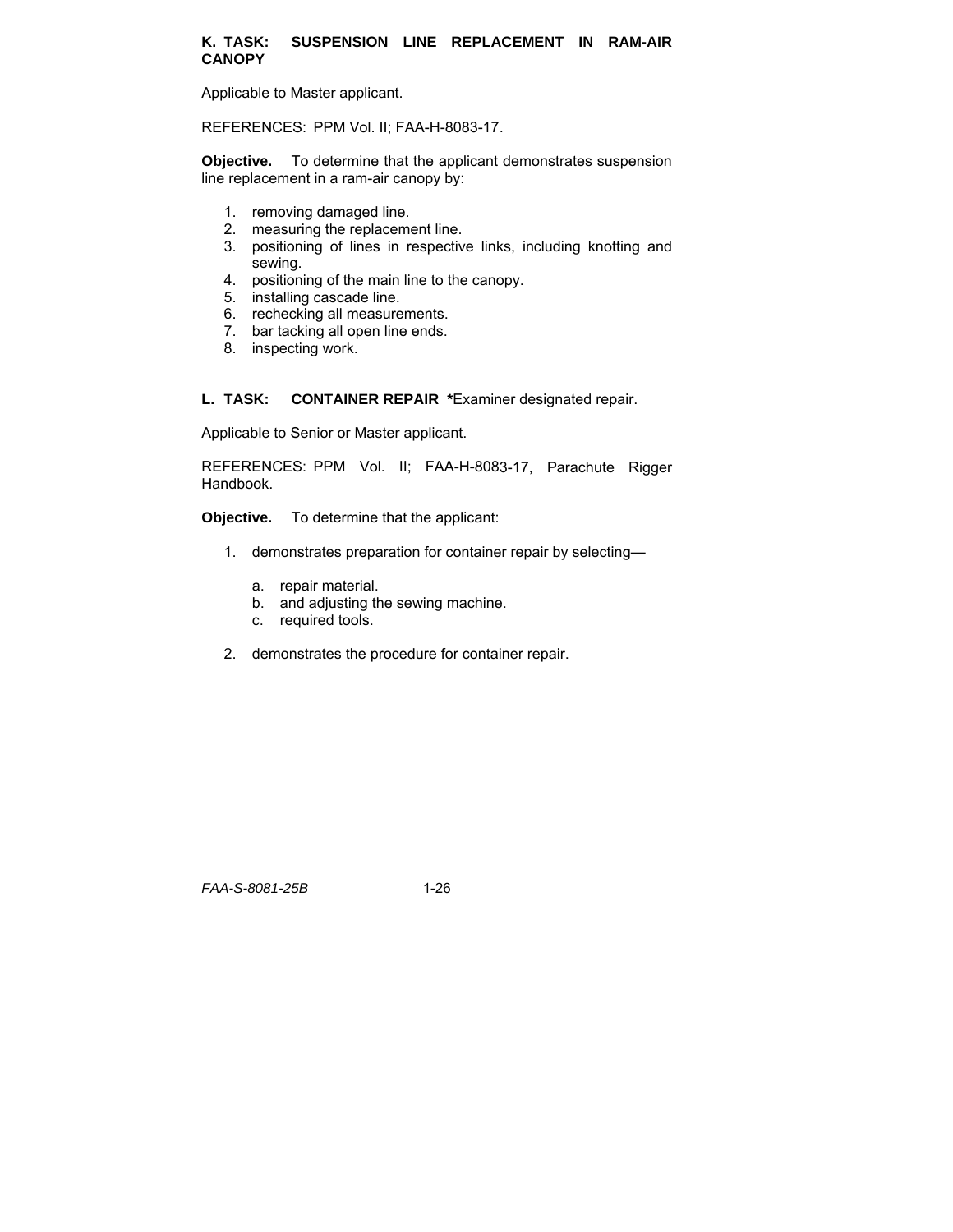#### **M. TASK: RAM-AIR CANOPY REPAIR LIMITATIONS**

Applicable to Senior or Master applicant.

REFERENCES: PPM Vol. II; FAA-H-8083-17.

**Objective.** To determine that the applicant demonstrates knowledge of ram-air canopy repair limitations for both certificated and noncertificated canopies, by listing limits for the following repairs:

- 1. re-stitching.
- 2. single outside patch.
- 3. basic patch.
- 4. panel patch.
- 5. suspension lines.

#### **N. TASK: RAM-AIR CANOPY PATCH REPAIR ADJACENT TO A SEAM**

Applicable to Master applicant.

REFERENCES: PPM Vol. II; FAA-H-8083-17.

**Objective.** To determine that the applicant demonstrates fabrication of a patch on a ram-air canopy in an area that requires the opening of a seam to accept the patch material. The applicant:

- 1. indicates the personnel certification requirements for this repair to both a certificated and non-certificated canopy.
- 2. selects materials for the repair (fabric and thread).
- 3. selects sewing machine.
- 4. selects other required tools.
- 5. lays out canopy and removes stitching.
- 6. lays out patch and pins.
- 7. sews patch and seam.
- 8. inspects work.

1-27 *FAA-S-8081-25B*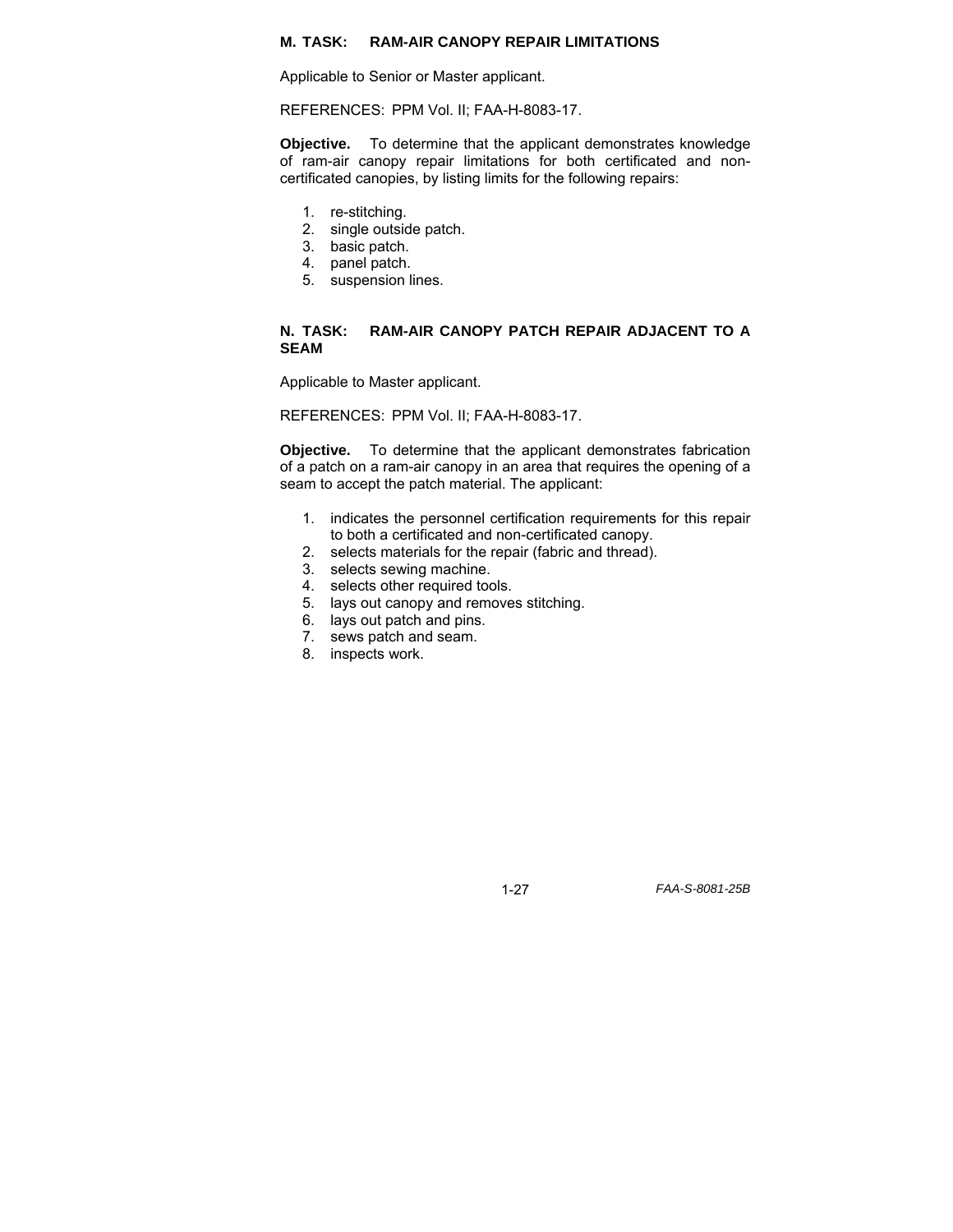### **O. TASK: CHEST STRAP REPLACMENT**

Applicable to Master applicant.

REFERENCE: FAA-H-8083-17.

**Objective:** To determine that the applicant demonstrates skill necessary to replace the harness chest strap by:

- 1. removal of any obstructing periphery blocking access to the chest strap/main lift web.
- 2. removal of the harness stitching and old chest strap webbing.
- 3. cleaning of the junction area.
- 4. marking of original stitch pattern.
- 5. determine new material requirements.
- 6. sew any edging if required by the original patter.
- 7. place new strap (glue as required) and using a harness machine sew into the junction.
- 8. thread thru or place any hardware as required on strap then sew stop end.
- 9. reinstall any periphery that was removed to facilitate the repair (i.e. back pad, ripcord housing, etc.)
- 10. Inspect repair.

#### **P. TASK: CONTAINER INTERAL (HIDDEN) PANEL REPAIR.**

Applicable to Senior or Master applicant.

#### REFERENCE: FAA-H-8083-17.

**Objective:** To determine that the applicant demonstrates skill necessary to repair tears or punctures to container panels by:

- 1. removal of obstructing parts or assemblies.
- 2. inspection of damage.
- 3. temporarily closing the damaged area from the outer surface with adhesive tape.
- 4. placing repair material (Ty-3 type) over damaged area.
- 5. sewing (single stitch) patch to panel.
- 6. sewing (zigzag) exposed damage area to patch.
- 7. inspect repair.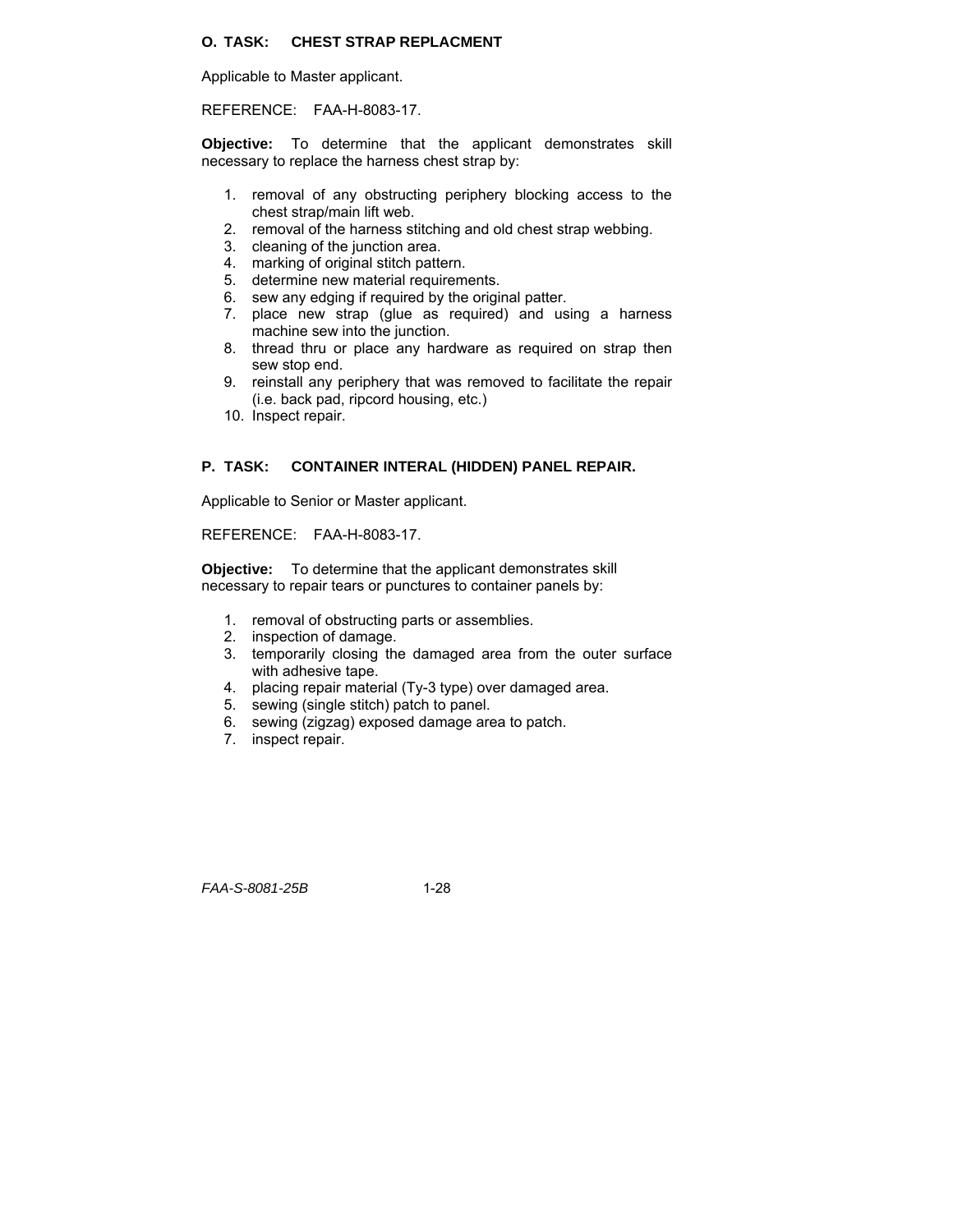#### **Q. TASK: MAIN CONTAINER SIDE FLAP REPLACEMENT**

Applicable to Senior or Master applicant.

REFERENCE: FAA-H-8083-17.

**Objective:** To determine that the applicant demonstrates skill necessary to replace a main container side flap by:

- 1. readying container for repair by removing all obstructing periphery.
- 2. opening the seam joining the flap to the main body of the container, and removing the damaged flap.
- 3. position new flap in container and sew in place. Ensuring that the replacement sewing duplicates the opposite side, and closes any seams opened in adjacent components.
- 4. reinstall binding tape (either new or used), ensuring that tape is properly overstitched for reinforcement.
- 5. closing the bottom of the container as per the original and reinforce as required.
- 6. inspect repair.

#### **R. TASK: BOTTOM OF CONTAINER (BOC) POCKET REPLACEMENT**

Applicable to Senior or Master applicant.

REFERENCE: FAA-H-8083-17.

**Objective:** To determine that the applicant demonstrates skill necessary to replace a BOC pocket by:

- 1. readying container for repair, may require complete unpacking of container.
- 2. marking corner positions of the original installation.
- 3. open the lower right corner of the main container and remove old BOC pocket.
- 4. position the new pocket in place temporally with pins.
- 5. sew in place with single needle machine, backstitching corners for reinforcement.
- 6. re-stitch the corner of the main container as per original configuration.
- 7. inspect repair, ensuring correct pocket orientation.

1-29 *FAA-S-8081-25B*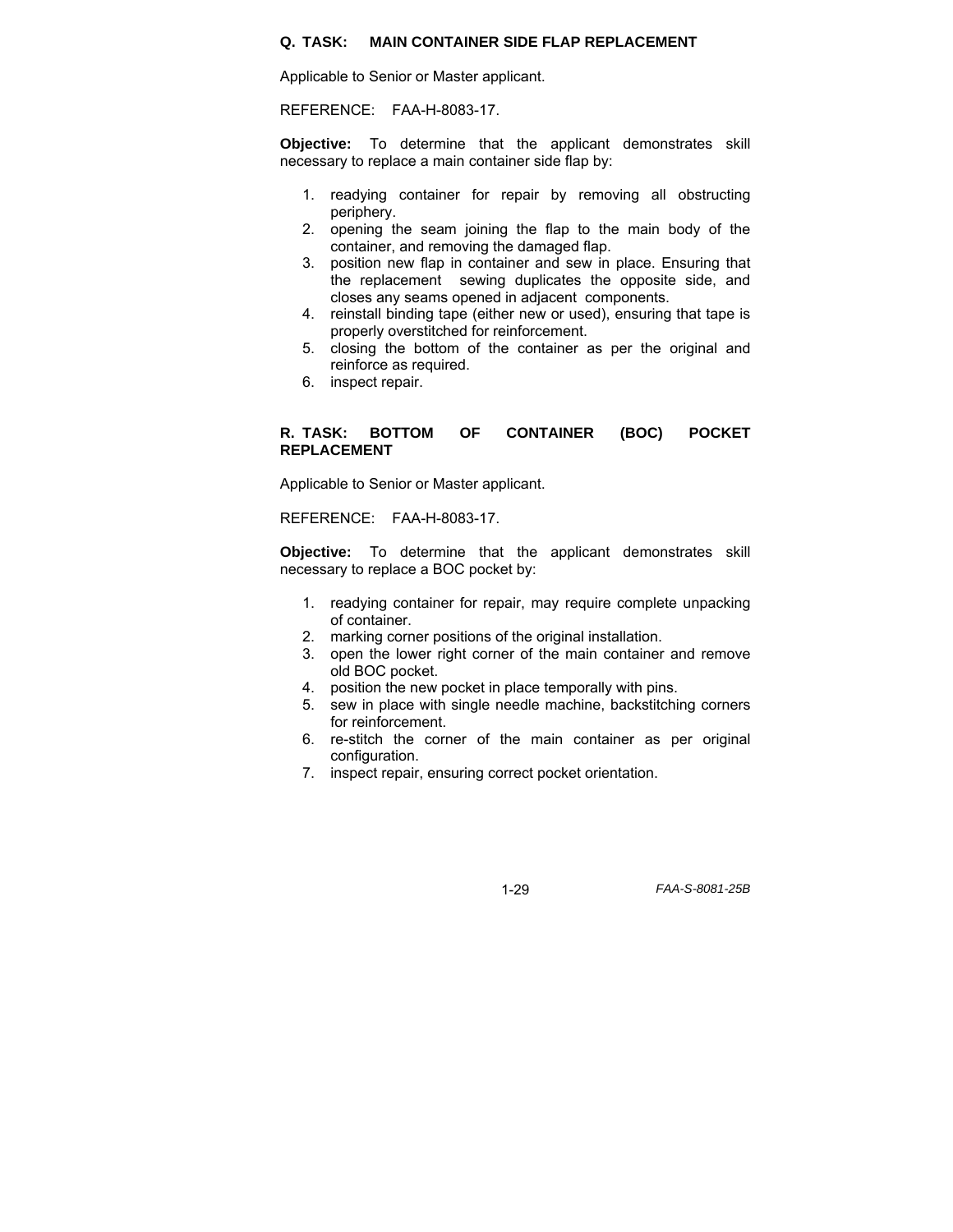# **S. TASK: ROUND CANOPY PANEL REPLACEMENT.**

Applicable to Master applicant.

REFERENCES: PPM Vol. I, Chapter VII; FAA-H-8083-17.

**Objective:** To determine that the applicant demonstrates skill necessary to replace a full panel in a round canopy by:

- 1. pinning canopy repair area inside out on pin board.
- 2. cutting appropriate amount and type of replacement fabric, ensuring correct weave pattern.
- 3. trimming and aligning the weave, and pinning in place.
- 4. sewing one row of stitches around the outside of the new panel, ensuring the line is not captured in the radial seam.
- 5. cutting away the damaged panel.
- 6. trimming and pinning the raw edges.
- 7. sewing an inner row of stitches in the same manner as the outer row.
- 8. inspecting repair.

# **T. TASK: SQUARE CANOPY PARTIAL PANEL REPLACEMENT**

Applicable to Master applicant.

REFERENCE: FAA-H-8083-17.

**Objective:** To determine that the applicant demonstrates skill necessary to replace a partial panel in a square canopy by:

- 1. marking damaged area, and unpicking appropriate seams.
- 2. laying out and pinning canopy.
- 3. cutting appropriate amount and type of replacement fabric, ensuring correct weave pattern.
- 4. correctly positioning the new fabric over the damage area allowing enough margin to form half a French fell seam, checking the tensioning of the two panels, and pinning in place.
- 5. sewing the outside of the new panel.
- 6. reversing and removing the damaged panel, and forming the French fell seam at the raw edge, and sewing it closed.
- 7. sewing in any reinforcing tape.
- 8. repairing any damaged ribs.
- 9. re-stitching seams that were opened to gain access, ensuring to overstitch a minimum of 2 inches on each end.
- 10. reinstalling any line tabs that may have been removed, ensuring it is not twisted.
- 11. inspecting repair.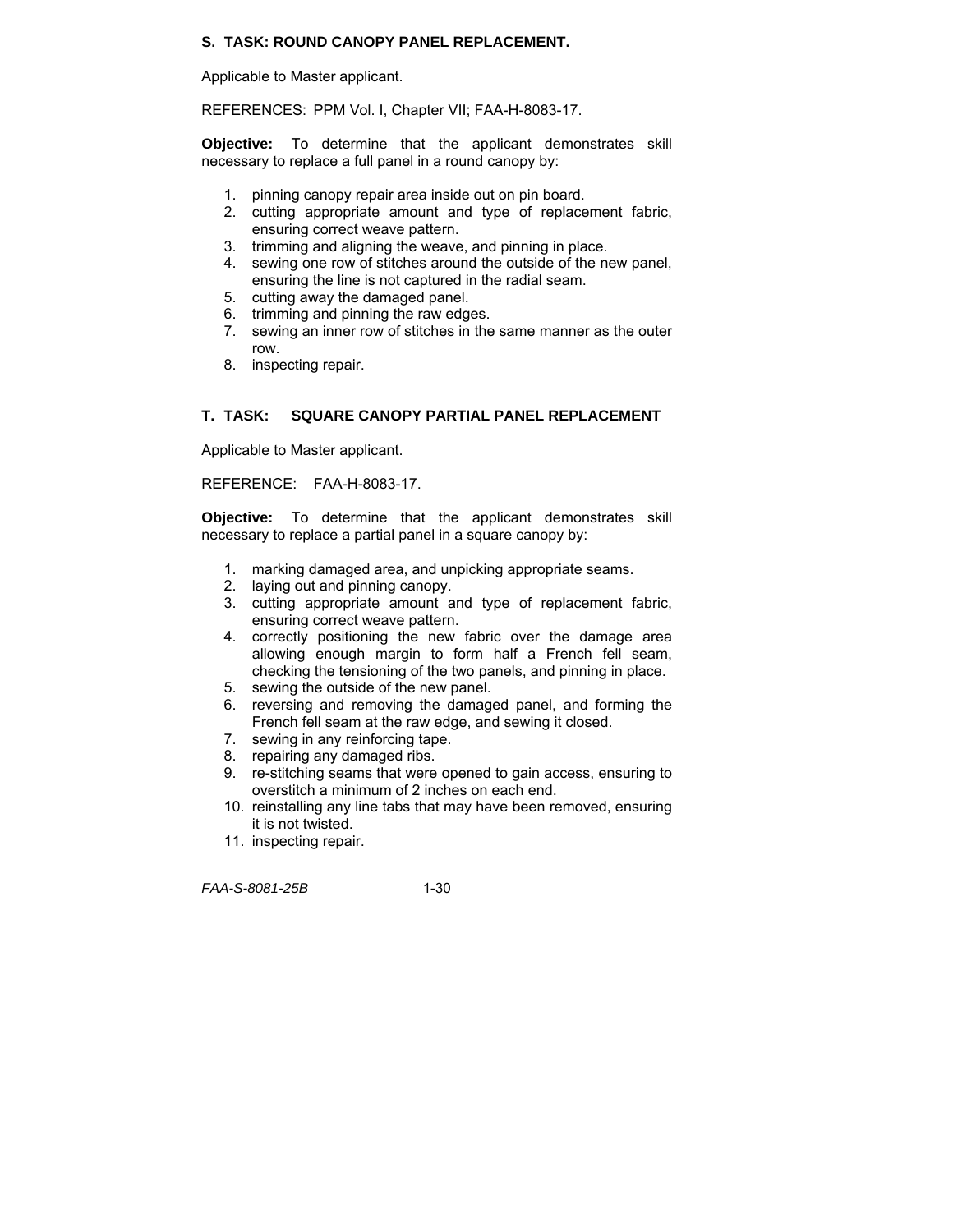#### **U. TASK: HARNESS REPAIR \***Examiner designated repair.

Applicable to Master applicant.

REFERENCES: PPM Vol. II; FAA-H-8083-17.

**Objective.** To determine that the applicant:

- 1. demonstrates preparation for harness repair by selecting
	- a. repair material.
	- b. and adjusting the sewing machine.
	- c. required tools.
- 2. demonstrates the procedure for harness repair.

**V. TASK: CANOPY REPAIR \***Examiner designated repair.

Applicable to Senior or Mater applicant.

REFERENCES: PPM Vol. II; FAA-H-8083-17.

**Objective.** To determine that the applicant:

- 1. demonstrates preparation for canopy repair by selecting
	- a. repair material.
	- b. and adjusting the sewing machine.
	- c. required tools.
- 2. demonstrates the procedure for canopy repair.

1-31 *FAA-S-8081-25B*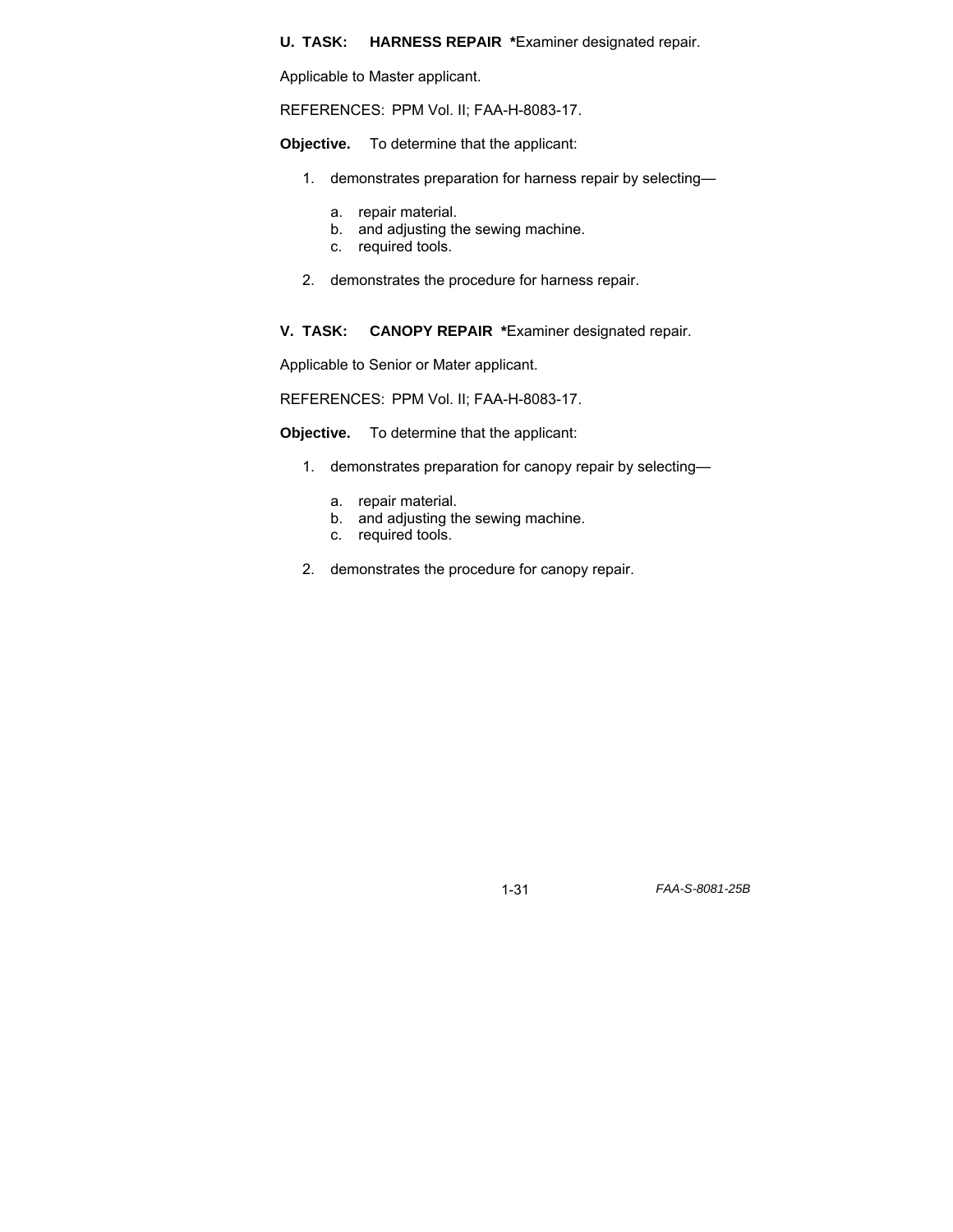**W. TASK: LINE REPAIR \***Examiner designated repair.

Applicable to Master applicant.

REFERENCES: PPM Vol. II; FAA-H-8083-17.

**Objective.** To determine that the applicant:

- 1. demonstrates preparation for line repair by selecting
	- a. repair material.
	- b. and adjusting the sewing machine.
	- c. required tools.
- 2. demonstrates the procedure for line repair.

# **X. TASK: LOWER LEG STRAP SHORTING**

Applicable to Master applicant.

REFERENCES: PPM Vol. II; FAA-H-8083-17.

**Objective:** To determine that the applicant demonstrates skill necessary to shorten lower leg straps by:

- 1. disassembling webbing hardware and removal of stitching in the rolled end.
- 2. measuring and trimming straps to new length.
- 3. reassembling hardware, folding webbing to the appropriate configuration for the installed hardware.
- 4. sewing rolled stop end on harness machine.
- 5. inspecting repair (check stitching, insure no twist in strap and rolled end faces outward).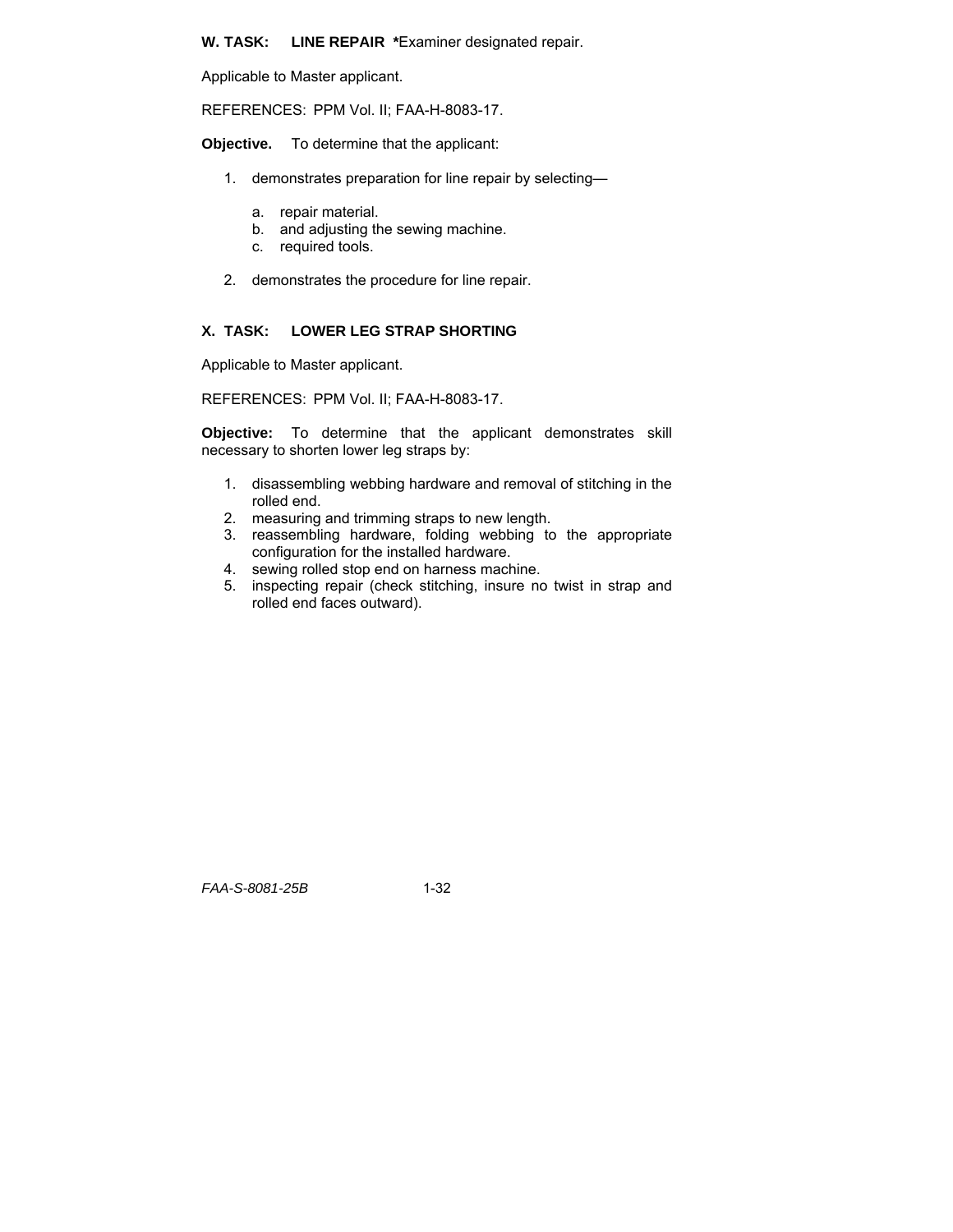#### **Y. TASK: STANDARD HARNESS MAIN LIFT WEB REPLACEMENT**

Applicable to Master applicant.

REFERENCES: PPM Vol. II; FAA-H-8083-17.

**Objective:** To determine that the applicant demonstrates skill necessary to replace harness main lift web (original harness as pattern) by:

- 1. removing all obstructing periphery that may interfere with work.
- 2. disassembling strap junctions, cleaning of old thread and glue.
- 3. measuring and cutting of new webbing.
- 4. beginning at the riser end, configuring the web, duplicating original pattern.
- 5. reattaching and reinstalling any attachments and hardware initially removed.
- 6. inspecting completed repair against opposite side original web (± .25″ tolerance).
- 7. making an example packing data card and rigger logbook entries.

#### **Z. TASK: MAIN RISER 3-RING LOCKING LOOP REPLACEMENT**

Applicable to Senior or Master applicant.

REFERENCES: PPM Vol. II, FAA-H-8083-17.

**Objective:** To determine that the applicant demonstrates skill necessary to replace the locking loop on the main riser 3-ring release by:

- 1. disassembling of the old locking loop and removal of the confluence wrap.
- 2. cutting a new loop.
- 3. marking and positioning the new loop.
- 4. sewing the new loop on the riser.
- 5. trimming excess material from loop and reinstalling the confluence wrap.
- 6. inspect repair and making an example packing data card and rigger logbook entries.

1-33 *FAA-S-8081-25B*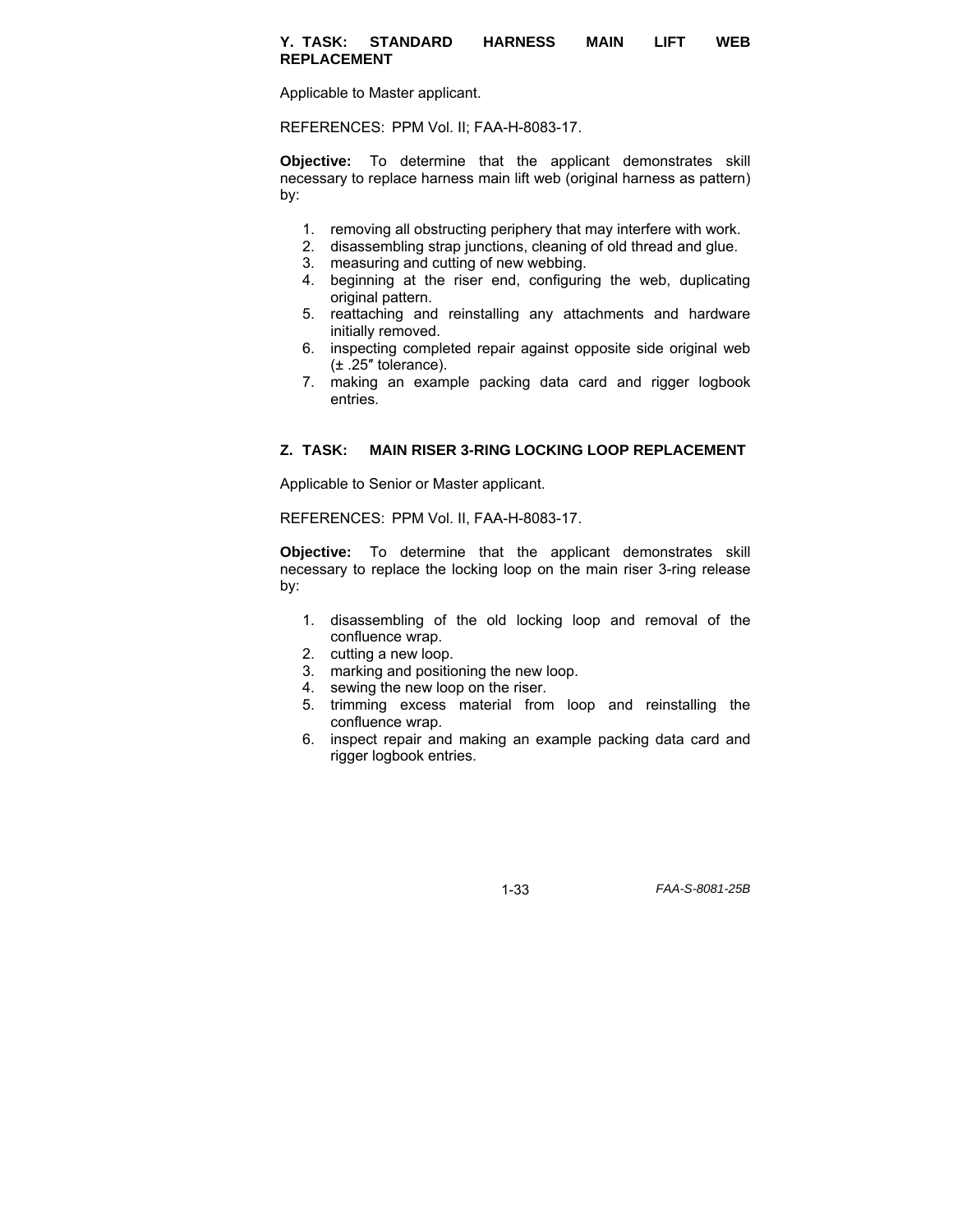## **A. TASK: ALTERATION DATA APPROVAL**

Applicable to applicant.

REFERENCE: AC105-2.

**Objective.** To determine that the applicant demonstrates alteration procedures by:

- 1. listing those sources in which previously approved data can be found.
- 2. explaining the procedure for obtaining data approval in cases in which no previously approved data exist.
- 3. making a sample recordation of a completed alteration.

#### **B. TASK: INSTALL AN AUTOMATIC ACTIVATION DEVICE (CONTAINER NOT FACTORY READY)**

Applicable to Master applicant.

REFERENCE: Manufacturer's Data.

**Objective.** To determine that the applicant can demonstrate altering a parachute container to accept an automatic activation device by:

- 1. ensuring approved data is available.
- 2. assembling necessary materials and equipment.
- 3. performing layout of material.
- 4. cutting material to size and shape.
- 5. performing sewing operations.
- 6. installing grommets.
- 7. installing automatic activation device (AAD).
- 8. function test AAD, if required, making appropriate record entices.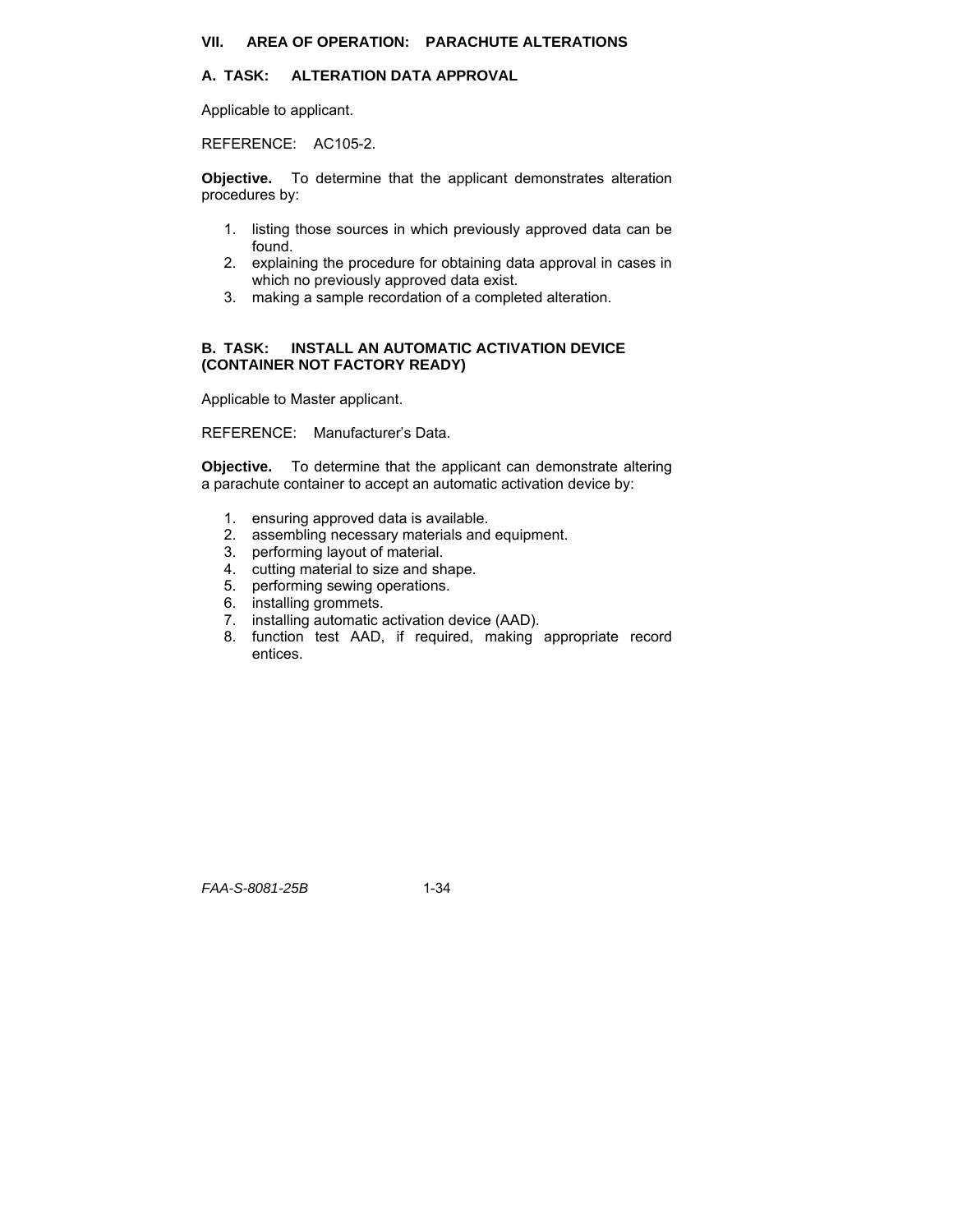# **C. TASK: ALTERING RISER CONNECTORS**

Applicable to Master applicant.

REFERENCE: PPM Vol. II.

**Objective.** To determine that the applicant demonstrates altering riser "L" links to rapide links by:

- 1. ensuring approved data is available.
- 2. selecting replacement link.
- 3. inspecting new link.
- 4. removing stitches that parallel the "L" link across the top of the riser.
- 5. folding in the corners of the riser.
- 6. orientating the rapide link to the proper operating position.
- 7. hand tacking riser web.
- 8. torque the rapide link.

#### **D. TASK: BRIDLE CORD ALTERATION**

Applicable to Master applicant.

REFERENCE: PPM.

**Objective.** To determine that the applicant exhibits knowledge of bridle cord alteration by describing:

- 1. approve data acquisition.
- 2. function of bridle cord.
- 3. possible effects of change in length.
- 4. data required to alter.
- 5. attachment methods (including tacking).
- 6. strength requirements.

1-35 *FAA-S-8081-25B*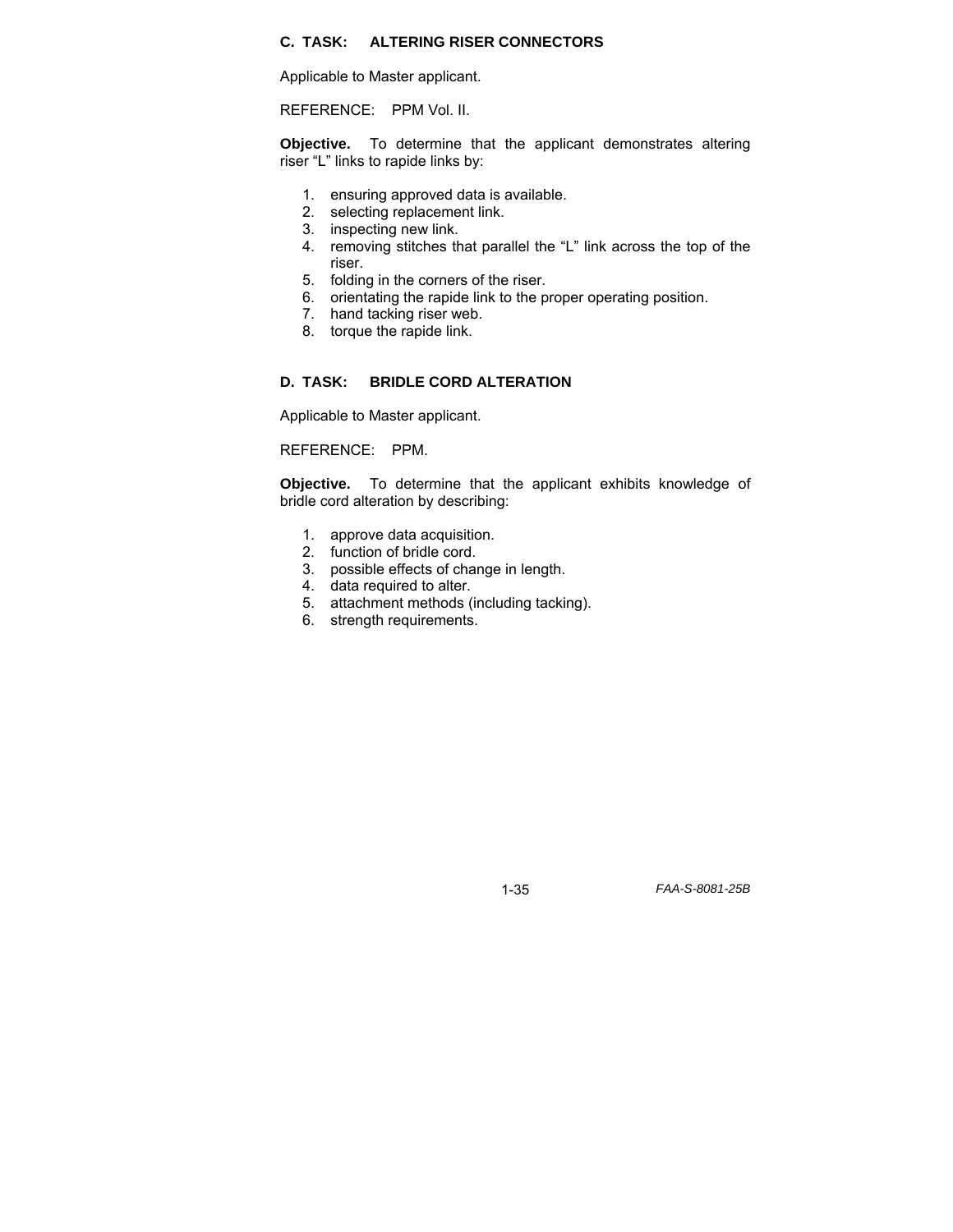# **E. TASK: D- or V-RING INSTALLATION**

Applicable to Master applicant.

REFERENCE: PPM Vol. I.

**Objective.** To determine that the applicant demonstrates D- or V-ring installation by:

- 1. ensuring approved data is available.
- 2. selecting compatible snap and ring.
- 3. selecting appropriate webbing.
- 4. determining proper number of stitches per inch.
- 5. determining stitch pattern.
- 6. sewing an example installation.

#### **F. TASK: CONVERSION OF RIPCORD DEPLOYMENT TO HAND-DEPLOYED PILOT CHUTE**

Applicable to Master applicant.

REFERENCE: PPM Vol. II.

**Objective.** To determine that the applicant exhibits knowledge of conversion of ripcord deployment to hand deployed pilot chute by describing:

- 1. ensuring approved data is available.
- 2. removal of ripcord pocket and housing.
- 3. removal of pilot chute.
- 4. selection of replacement bridle cord.
- 5. installation of Velcro.
- 6. installation of curved locking pin to bridle.
- 7. installation of pilot chute pouch and pilot chute.
- 8. recordation.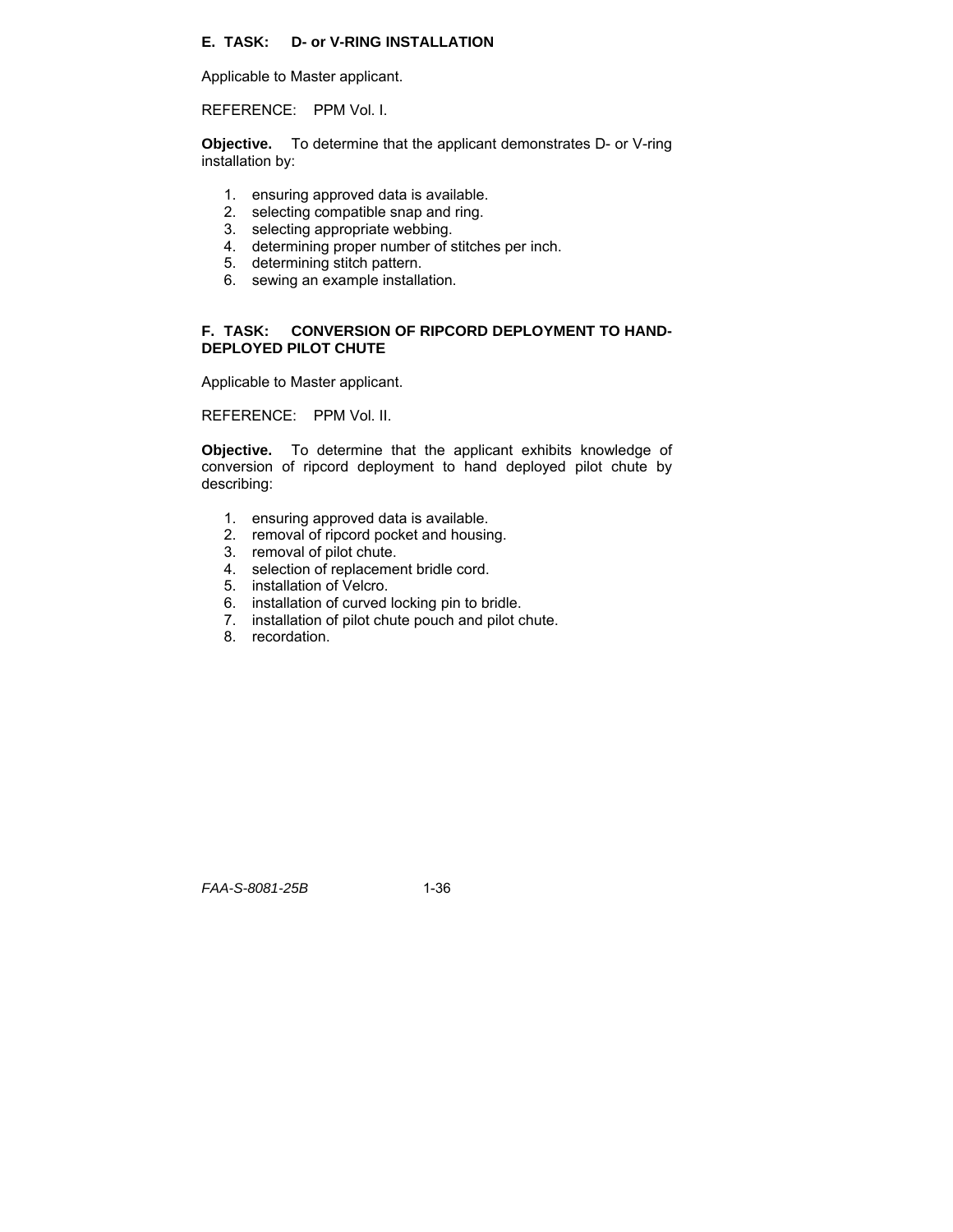### **G. TASK: FABRICATE A CANOPY DEPLOYMENT BAG**

Applicable to Master applicant.

REFERENCE: Manufacturer's Manual.

**Objective.** To determine that the applicant can fabricate a canopy deployment bag by:

- 1. ensuring approved data is available.
- 2. selecting proper data (for the subject container).
- 3. assembling the necessary materials and equipment.
- 4. laying out the materials.
- 5. cutting to size and shape.
- 6. installing grommet(s).
- 7. performing sewing operations.

#### **H. TASK: CONVERT THROW-OUT PILOT CHUTE FROM REAR-OF LEG POSITION TO BOTTOM-OF-CONTAINER POSITION**

Applicable to Master applicant.

REFERENCE: Manufacturer's Data.

**Objective.** To determine that the applicant demonstrates performing all operations as required by the manufacturer's data to relocate a throw-out pilot chute pouch. Moving it from a leg-mounted position to a bottom-of-container position by:

- 1. ensuring approved data is available.
- 2. removal of leg-mounted pouch and harness bridle Velcro.
- 3. layout of material for new pilot chute pouch.
- 4. sewing operations for construction of new pouch.
- 5. sewing operations for attachment of new pouch to container.
- 6. fabrication and attachment of new pilot chute bridle including Velcro attachments as required.
- 7. recordation.

1-37 *FAA-S-8081-25B*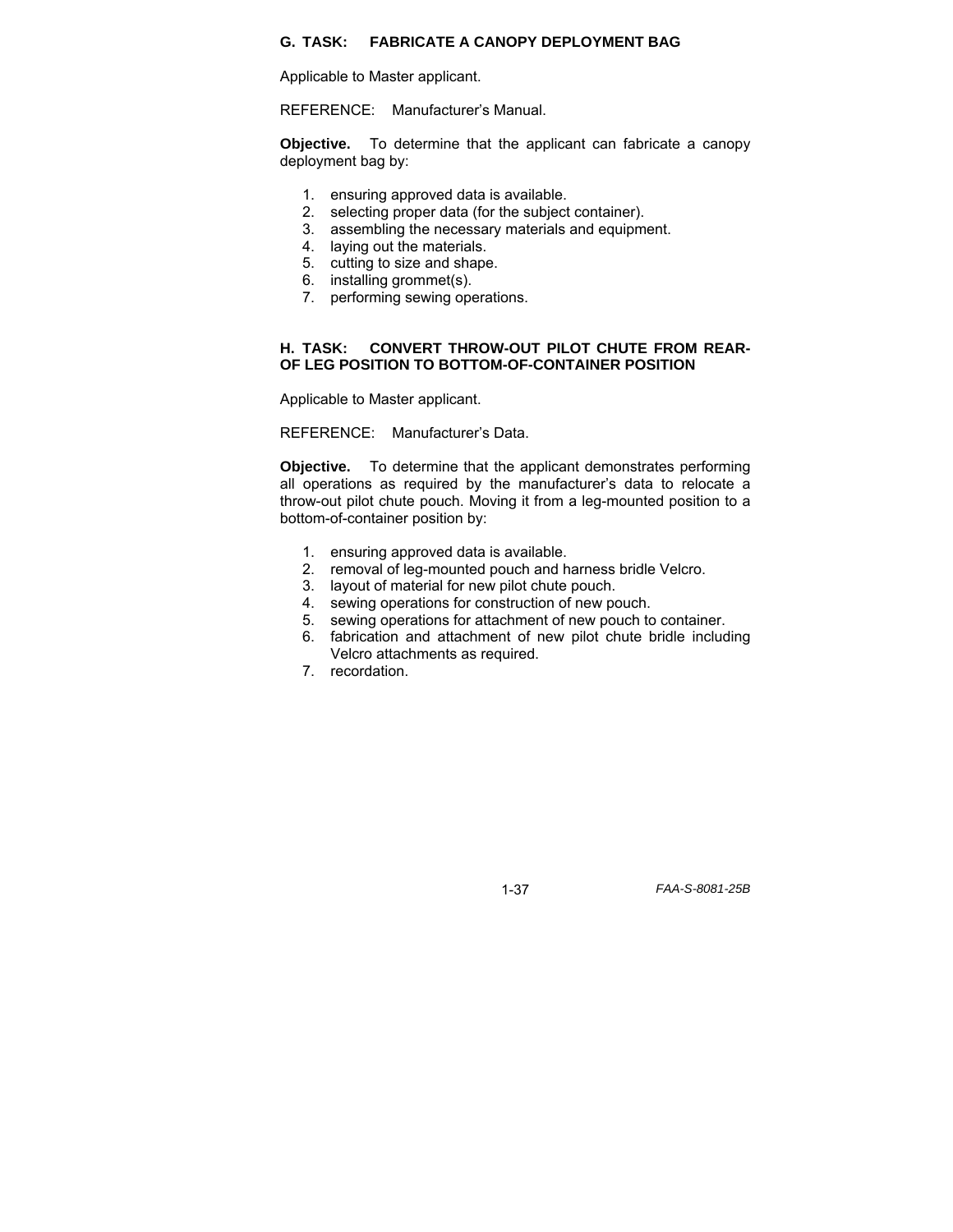#### **I. TASK: CONVERT MAIN SUSPENSION LINES OF A SQUARE CANOPY**

Applicable to Master applicant.

REFERENCES: PPM Vol. II; FAA-H-8083-17.

**Objective:** To determine that the applicant demonstrates all operations required to convert main suspension lines from Dacron to Spectra material by:

- 1. ensuring approved data is available.
- 2. laying out and straightening canopy, tensioning lines.
- 3. systemically removing lines.
- 4. cutting and pre-stretching new material.
- 5. finger-trapping new connector link loop.
- 6. running new line through slider to canopy connection, assuring symmetry with the rest of
- 7. the canopy skirt, secure by re-creating original knot.
- 8. tensioning lines using adjacent lines as reference.
- 9. locating and marking entry point for the cascade line.
- 10. finger-trapping new cascade into main line and sewing.
- 11. tensioning lines and securing the cascade to the canopy by recreating original knot.
- 12. finger trapping the running end and sewing.
- 13. repeating the processes on the remaining line groups (as require by the examiner).
- 14. inspecting alteration.
- 15. making a sample recordation of a completed alteration.